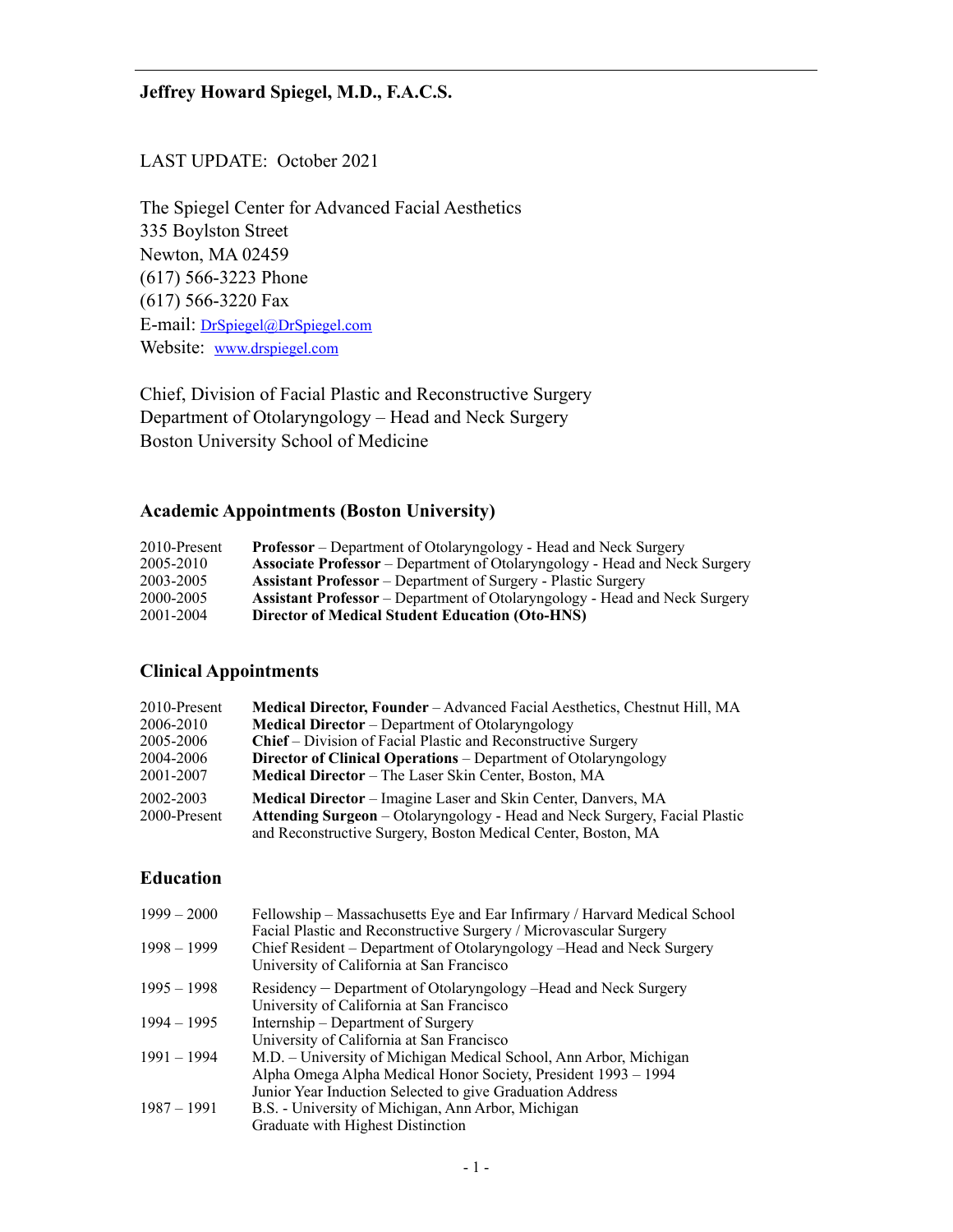Phi Beta Kappa – Junior Year Induction Angell Scholar (multiple consecutive semesters with 4.0 GPA)

### **Board Certification and Licensure**

American Board of Facial Plastic and Reconstructive Surgery – passed written and oral board exams, July, 2000. Board Certified 2003. Board Certified, American Board of Otolaryngology – Head and Neck Surgery, April 22, 2000 Medical Board of California, License: A060086, not active Medical Board of Massachusetts, License: 205428

#### **Professional Memberships**

American Academy of Otolaryngology / Head and Neck Surgery Foundation American Academy of Facial Plastic and Reconstructive Surgery Society of University Otolaryngologists – Head and Neck Surgeons American College of Surgeons (fellow) American Head and Neck Society Massachusetts Society of Otolaryngologists

#### **Honors and Awards**

- 2018- My Face My Body Plastic Surgeon of the Year Award, East Coast, USA
- 2018- AAFPRS F. Mark Rafaty Memorial Award, for outstanding contributions to the field of plastic surgery
- 2017- Guest of Honor, Brazilian Society of Plastic Surgery, Florianopolis, Brazil
- 2016 Key Note Address, AAFPRS meeting at COSM, May 2016, Chicago, IL
- 2015 Milano Rhinoplasty Masterclass one of 5 US surgeons invited to teach rhinoplasty to plastic surgeons from 64 countries.
- 2013 Metcalf Cup Finalist, Boston University's highest all-campus teaching award
- 2013 Be Exceptional Award, Boston Medical Center)
- 2013 Clinical Scientist Educator of the Year Nominee Boston University School of Medicine
- 2012 Vaughan Teaching Award, Department of Otolaryngology –Head and Neck Surgery
- 2012- AAO/HNSF Distinguished Service Award
- 2012- Metcalf Award Finalist, Boston University's highest teaching honor
- 2011- Editorial Board, World Journal Otolaryngology
- 2011- Ben Shuster Award, mentor to Harry Hwang, M.D.
- 2011- Selected as Oral Boards Examiner, American Board of Otolaryngology HNS
- 2011- Special Lecturer, AAFPRS Annual Meeting, San Francisco, CA
- 2011 Judge, Miss Massachusetts pageant through Miss America organization
- 2010 Triological Society Thesis Honorable Mention Award
- 
- 2010 Triological Society Membership<br>2009 Visiting Professor University o Visiting Professor – University of Pennsylvania Department of Dermatology and Department of Plastic Surgery – Center for Human Appearance.
- 2009 Invited Guest of Honor WPATH meeting, June 2009, Oslo, Norway
- 2009 First Prize, Triological Society Poster Competition
- 2009 American Academy of Otolaryngology Head and Neck Surgery, Invited Leadership Training.
- 2009 American Academy of Facial Plastic and Reconstructive Surgery, appointed Fellowship Director
- 2008 American Academy of Otolaryngology Head and Neck Surgery, Board of Governors, Invited Leadership Training
- 2008 American Academy of Otolaryngology Head and Neck Surgery, Invited Participant – Academy Leadership Training
- 2008 Massachusetts Society of Otolaryngology Legislative Representative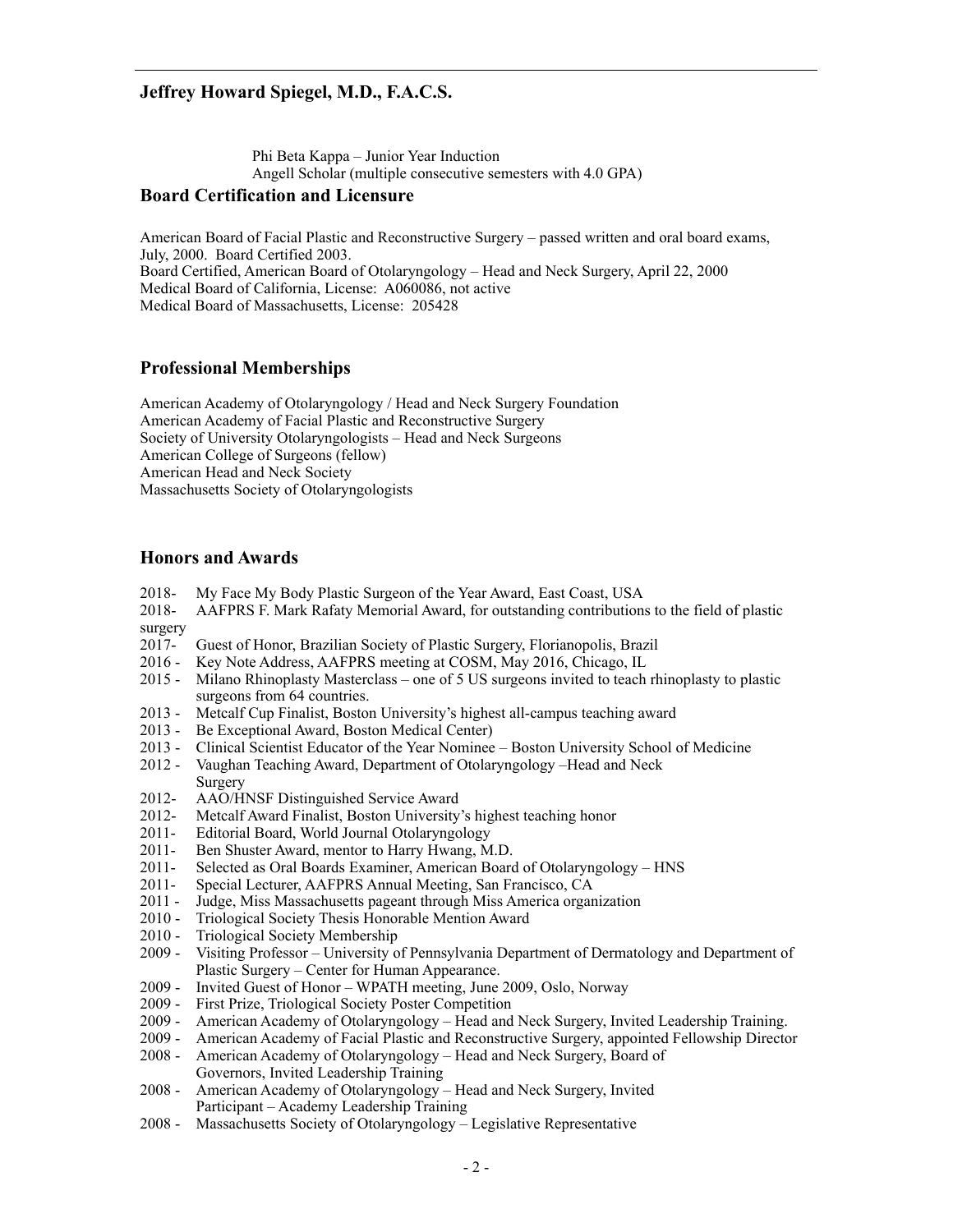| $2008 -$      | Editorial Board, Microsurgery                                                  |
|---------------|--------------------------------------------------------------------------------|
| 2007-         | Vaughan Teaching Award, Department of Otolaryngology -Head and Neck Surgery    |
| $2007 -$      | Massachusetts Society of Otolaryngology, Legislative Representative            |
| $2007 -$      | Designated Media Contact, AAO/HNSF annual meeting - Facial Plastic Surgery     |
| $2007 -$      | Representative of the AAO/HNSF to the annual meeting of State Government       |
|               | Representatives, Boston, MA August, 2007                                       |
| $2007 -$      | Massachusetts Society of Otolaryngology - Board Member                         |
| $2007 -$      | Chair, Media and Public Relations Committee AAO/HNSF                           |
| 2007-         | Reviewer, Robotics and Computer Integrated Manufacturing                       |
| 2007-         | Editorial Board, Southern Medical Journal                                      |
| 2006-         | Honor Award, American Academy of Otolaryngology - Head and Neck Surgery        |
| 2006-         | Board of Governor's Award - American Academy of Otolaryngology                 |
| 2006-         | Candidate, Triological Society                                                 |
| 2006-         | American Academy of Otolaryngology - Head and Neck Surgery CORE research grant |
| review        |                                                                                |
| $2006 -$      | Triological Society Eastern Section Meeting, 3rd Prize Research Presentation   |
| 2005-         | Elsa Rackee Science Lecturer - Roxbury Latin School                            |
| $2005 -$      | Editorial Reviewer - Southern Medical Journal                                  |
| $2005 -$      | Editorial Reviewer – Archives of Facial Plastic Surgery                        |
| $2004 -$      | Induction into American Head and Neck Society                                  |
| $2004 -$      | Editorial Reviewer - The Laryngoscope                                          |
| $2002 - 2005$ | American Board of Otolaryngology - Head and Neck Surgery: Task Force for       |
|               | New Materials. (Write and review the National Boards Exam, and in-service      |
|               | training exams, in Otolaryngology – Head and Neck Surgery.)                    |
| $2002 -$      | Fellow – American College of Surgeons                                          |
| 2000          | Sir Harold Delf Gillies Award (Best Basic Science Research Paper)              |
|               | American Academy of Facial Plastic and Reconstructive Surgery                  |
| 2000          | Medtronic / Xomed 2000 Kentucky Lake Study Group Invited Participant           |
|               | Best Scientific Presentation Award                                             |
| 1999          | Triological Society Western Section Travel Award                               |
| 1999          | Scholarship Recipient: 10th Annual Head and Neck Reconstruction Course         |
|               | at The Mount Sinai Medical Center                                              |
| 1997          | Buncke Microsurgery Clinic / Davies Medical Center                             |
|               | Advanced Course in Microneurovascular Surgery                                  |
| 1995          | AAO/HNSF Outcomes Research Symposium Resident Travel Award                     |
| 1991          | Voting Delegate, American Medical Student Association National Convention      |
| 1991 - 1992   | Vice President, Phi Delta Epsilon Medical Society                              |
| 1990 - 1992   | University of Michigan Medical School Clinical Science Committee               |
| 1991 -        | Assistant to Health Director, Hartford Health Department Hartford, Connecticut |
| 1989 - 1993   | National Harry S. Truman Scholarship Recipient                                 |
| 1988          | Mount Sinai Hospital Student Research Award                                    |
| 1987          | American Heart Association Student Research Award                              |
| 1986          | American Heart Association Student Research Award                              |

## **Patents**

U.S. Patent Number 5,975,904 (Nov. 2, 1999): Articulated Bone Reconstruction Bar

## **Grants**

AAO/HNSF Core research grant, mentor for Chelsea Troiano, MD- 2018 Unrestricted research grant, private donor - \$3500 – March 2010 Cynosure, Inc, Unrestricted research grant - \$37,000 –June 2008 Unrestricted research grant, private donor - \$25,000 – March 2008 Restore Medical, Unrestricted research grant - \$2000 – March 2007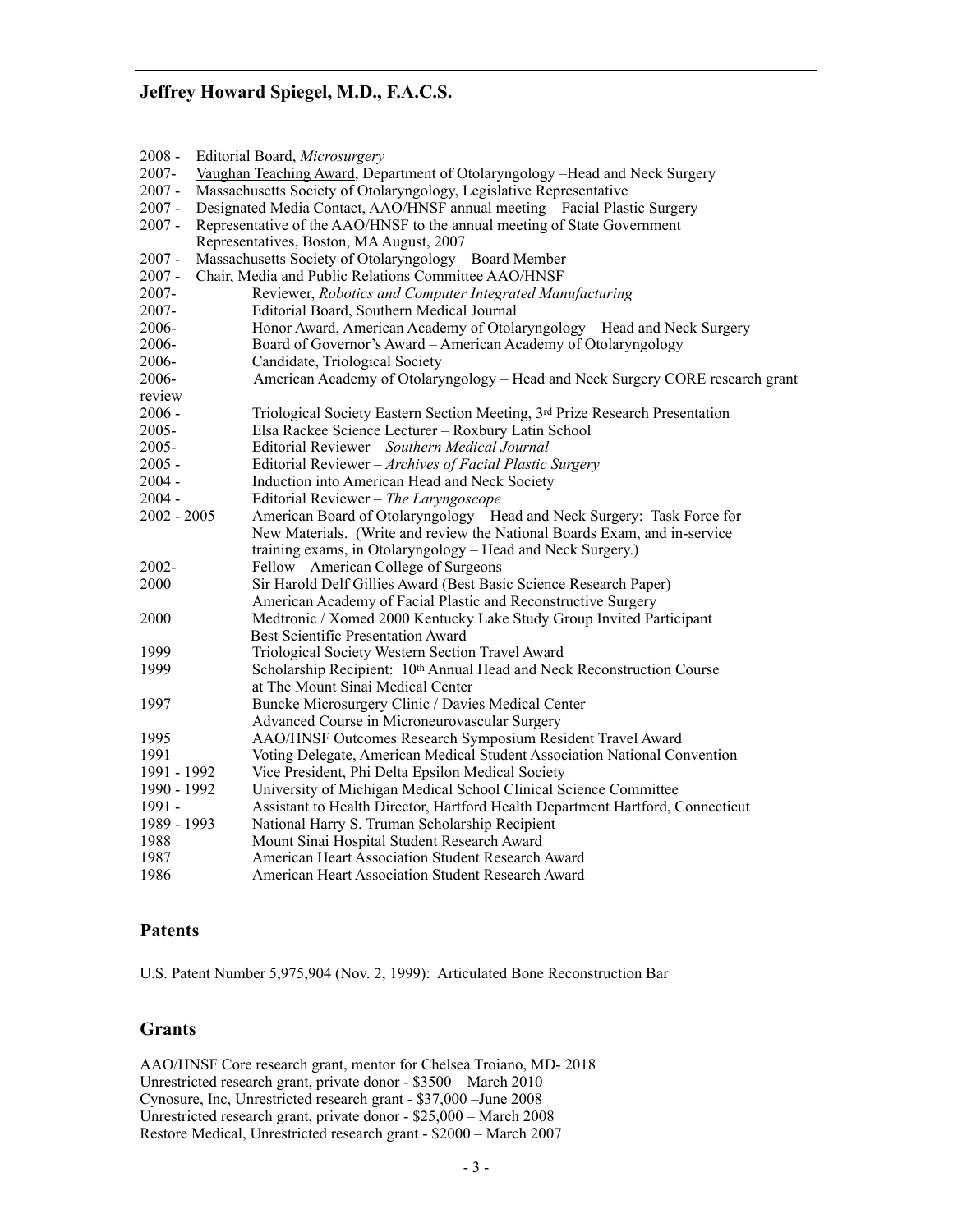American Society of Pediatric Otolaryngology – CORE grant with Rebecca Stone, M.D. (Resident in Otolaryngology) \$15,000 – June 2005

Boston Medical Center CreFF grant - \$3230 – March 2004

New England Otolaryngology Society (NEOS) grant – \$3000 –Fall 2003

Cook Incorporated, Bloomington, IN - \$ 5700.00 unrestricted research grant – October 2001

Cook Incorporated, Bloomington, IN - \$10,250.00 unrestricted research grant – November 2000

### **Committees**

| 2016-         | American Board of Facial Plastic and Reconstructive Surgery Boards Examination      |
|---------------|-------------------------------------------------------------------------------------|
|               | Question Committee (question author)                                                |
| $2014 - 2018$ | American Academy of Otolaryngology Fall Meeting Instructional Course Committee      |
| $2010 -$      | Boston Medical Center Short-Term Disability committee, chair.                       |
| $2009 -$      | Boston University School of Medicine, Boston Medical Center, Department of          |
|               | Dermatology Chairperson Search Committee                                            |
| 2008-         | Boston University School of Medicine, Department of Otolaryngology – Head and Neck  |
|               | Surgery Resident Research and Scholarly Activity Committee                          |
| $2008 -$      | American Academy of Otolaryngology – Head and Neck Surgery, Government Affairs      |
|               | <b>Steering Committee</b>                                                           |
| $2007 - 2013$ | American Academy of Facial Plastic and Reconstructive Surgery - Research Committee  |
| $2007 - 2011$ | American Academy of Facial Plastic and Reconstructive Surgery - Fellowship          |
|               | Committee – Subcommittee on Fellowship Research Review                              |
| $2007 - 2011$ | American Academy of Facial Plastic and Reconstructive Surgery - Regulatory and      |
|               | Socioeconomic Affairs Committee                                                     |
| $2007 - 2010$ | American Academy of Facial Plastic and Reconstructive Surgery - Membership          |
|               | <b>Residency Relations Committee</b>                                                |
| $2007 - 2011$ | American Academy of Facial Plastic and Reconstructive Surgery - Awards Committee    |
| $2007 - 2010$ | Massachusetts Society of Otolaryngology – Board of Directors                        |
| 2006-         | American Academy of Otolaryngology - Head and Neck Surgery, CORE faculty            |
| $2005 - 2009$ | American Academy of Otolaryngology - Head and Neck Surgery, CPT Committee           |
| $2005 -$      | American Academy of Otolaryngology - Head and Neck Surgery, Media and Public        |
|               | Relations Committee, Chairman (2007-2010)                                           |
| $2005 -$      | American Academy of Otolaryngology - Head and Neck Surgery Home Study Course        |
|               | Faculty                                                                             |
| $2004 -$      | American Head and Neck Society - Prevention Committee                               |
| $2004 - 2008$ | Boston Medical Center - Credentials Committee                                       |
| $2004 -$      | Boston University School of Medicine MD/PhD Interviewer                             |
| $2003 - 2004$ | Boston Medical Center - Cancer Treatment Scorecard Committee                        |
| $2003 -$      | Boston University School of Medicine 7-year Admissions Committee                    |
| $2002 - 2005$ | American Board of Otolaryngology - Head and Neck Surgery, Task Force for New        |
|               | Materials                                                                           |
| $2002 -$      | Boston University School of Medicine - Subcommittee on Clinical Teaching Facilities |
|               | and Graduate Medical Education:                                                     |
| $2001 -$      | Boston University School of Medicine Mini-Medical School Faculty                    |
| $2001 - 2004$ | American Academy of Otolaryngology - Head and Neck Surgery Foundation, Inc.         |
|               | Continuing Education Faculty Member, Audiocassette Faculty, Multimedia Review       |
|               | <b>Faculty (Continuing Education Advisory Committee)</b>                            |
| 2000 - 2003   | Boston University Fellowship and Scholarships Committee                             |

## **School of Medicine Teaching**

- Course Director Surgery 560.11– Oto/HNS Research Elective (Boston University) (Mentor and supervise BU and visiting medical students in a month long otolaryngology elective. More than 18 students have been mentored to successful presentations at national meetings over the last 7 years.)
- Student Advisor through Physician Advisor Program
- Introduction to Clinical Medicine site preceptor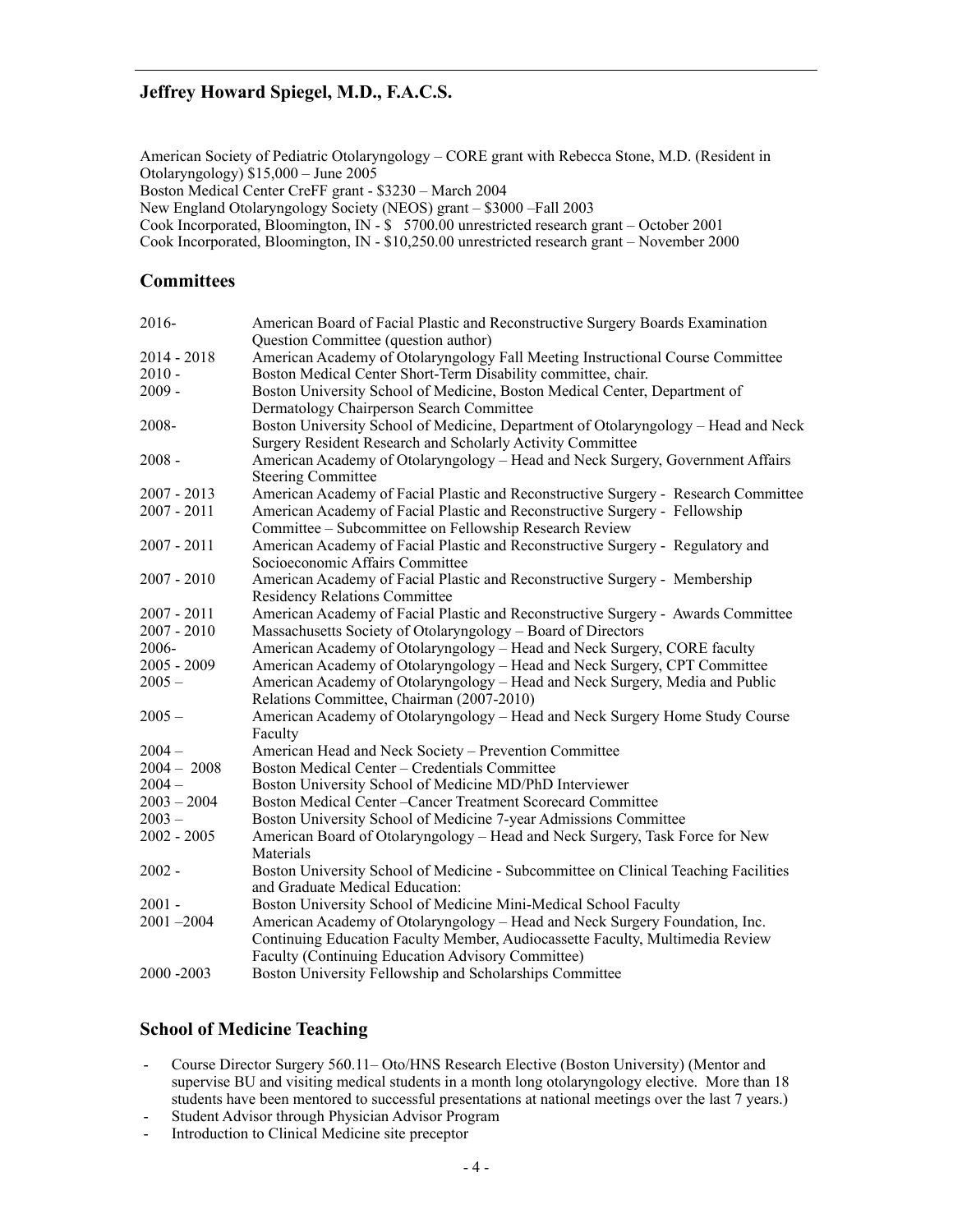- Summer Student Research Mentor 14 students, 2003 2011
- Lecturer / Lab Instructor: Gross Anatomy (Boston University)
- Lecturer: Introduction to Clinical Medicine (Boston University)
- Group Facilitator: Integrated Problems Course (Boston University)
- Lecturer Boston Univ. / Tufts. Univ. Combined Otolaryngology Didactic Teaching Course
- Lecturer in Otolaryngology, San Francisco College of Osteopathic Medicine / Tuoro University, 1999
- National Youth Leadership Forum Physician consultant and coordinator of UCSF site experiences for high school student summer medical program 1997-1999

## **Editorial Reviewer**

Microsurgery, Otolaryngology – Head and Neck Surgery, Archives of Facial Plastic and Reconstructive Surgery, Archives of Otolaryngology – Head and neck Surgery, Southern Medical journal, Robotics and Computer Integrated Manufacturing, the Laryngoscope, Expert Reviews in Ophthalmology, Nursing Education Journal, Biological Research for Nursing, Head and Neck Pathology, Biological Research in Nursing, Aesthetic Surgery Journal, Journal of the European Academy of Dermatology and Venerology, Journal of Sexual Medicine, Oral Oncology Journal, Plastic, Reconstructive, and Hand Surgery, Plastic and Reconstructive Surgery

## **Administrative Responsibilities**

Medical Director and Founder, Advanced Facial Aesthetics: responsible for the planning, design, personnel, promotion, administration, and opening of a 2400 sf aesthetic facial surgery clinic in Chestnut Hill, MA. Developed the practice concept, and oversaw the design, build-out, outfitting, staffing, medical informatics, computer systems, etc for the practice. Practice sees patients from around the USA and across the globe with > 75% of surgical patients flying in for surgery.

2005-2011 Medical Director, Department of Otolaryngology: responsible for management of issues relating to access, efficiency, physician, and support staff scheduling, comportment, patient concerns, medication storage, clinic organization and operations, and compliance with hospital policies.

Manage finance, strategy, advertising, internet presence, inventory, and personnel for facial plastic surgery division. Direct supervisor of three practice coordinators.

2004-2012 Physician Supervisor / Manager of Department of Otolaryngology nurse practitioners.

Coordinated transition to Electronic Medical Record (EMR) for Department of Otolaryngology at Boston Medical Center including creation of customized forms and templates for each subspecialty division.

Integral to the authoring and development of the physician salary and reimbursement system used within the Department of Otolaryngology.

## **Fellows (AAFPRS Fellowship Director)**

| $2009 - 2010$ | Leslie Winter, M.D. (Boston University) – now at Lahey Clinic, Burlington, MA        |
|---------------|--------------------------------------------------------------------------------------|
| $2010 - 2011$ | Harry Hwang, M.D. (UCSF) – now at Kaiser Permanente, Santa Clara, CA                 |
| $2011 - 2012$ | Michael Fattal, M.D. (Yale University) – now Clinical Instructor, Harvard Medical    |
| School        |                                                                                      |
| $2012 - 2013$ | Vartan Mardirossian, M.D. (Boston University) – now at Jacobson Mardirossian Plastic |
|               | Surgery, Jupiter, FL                                                                 |
| $2013 - 2014$ | Andrew Kleinberger, M.D. (Mt. Sinai, NY) – now at Kaiser Permanente, Walnut Creek,   |
| CA.           |                                                                                      |
| $2014 - 2015$ | Sarah Saxon, M.D. (University of New Mexico) – now at UTSouthwestern, Dallas, TX     |
| $2015 - 2016$ | Bryan Rolfes, M.D. (Cleveland Clinic) – now in practice Minneapolis, MN              |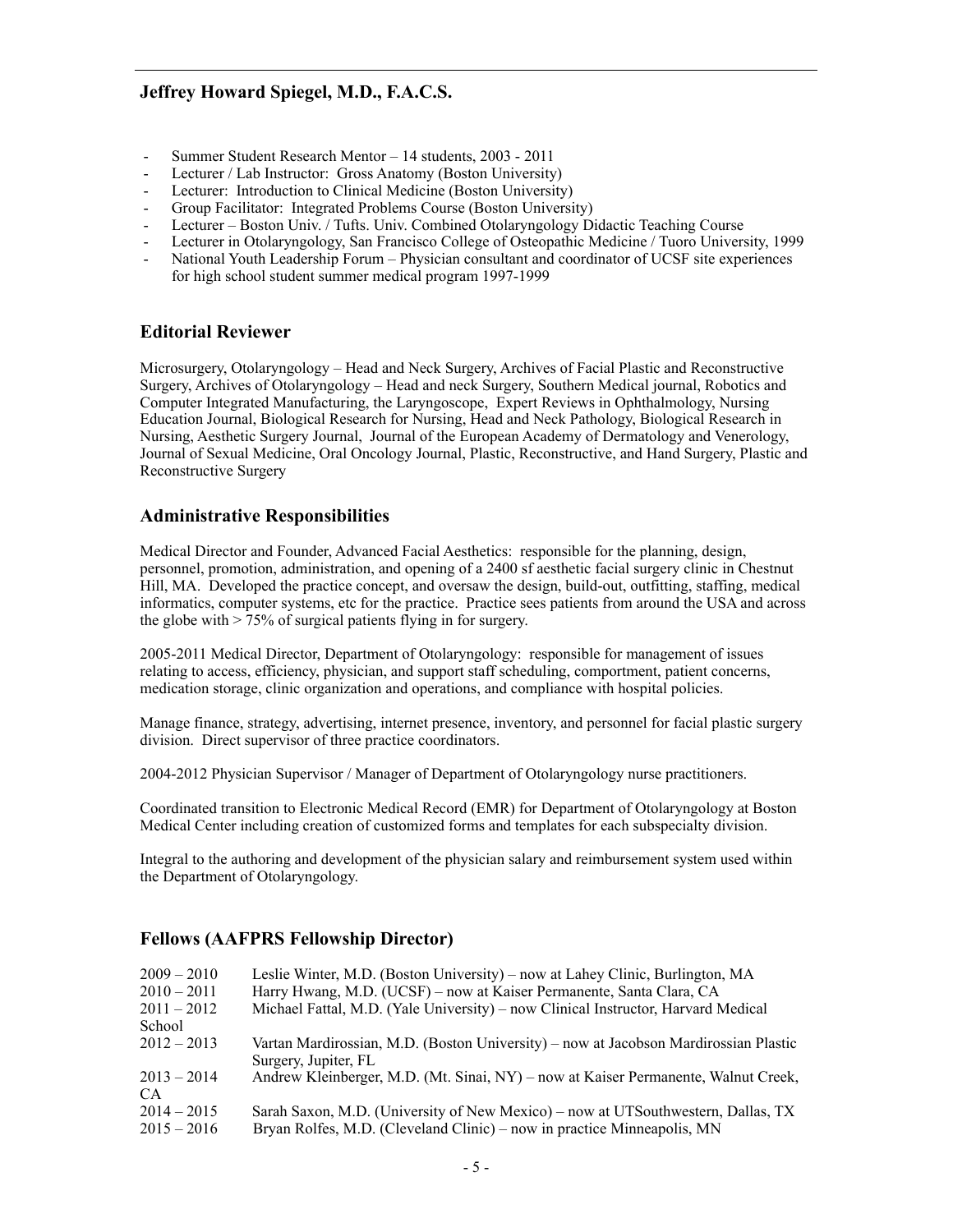$2016 - 2017$  Nikiti Patel, M.D. (Mt. Sinai, NY) – now at University of Kentucky  $2017 - 2018$  Laura Garcia-Rodriguez (University of Wisconsin) Laura Garcia-Rodriguez (University of Wisconsin)

#### **International Guest Observers**

- 2013- Ralph Litshel, Switzerland
- 2012 Kris Conrad, MD Toronto, Canada
- 2010 Gabriel Bonasana, MD Buenes Aries, Argentina
- 2010 surgeons from Italy and Manchester, England
- 2006 Masoud Jafaripour, MD Tehran, Iran
- 2007 Maria Medrano, MD Santiago, Chile
- 2008 Sepi Gilani, MD

#### **Courses**

- 2016 The Principal Investigator Role: What Every New and Seasoned PI Needs to Know about the Conduct and Oversight of Clinical Research, CRRO Boston University School of Medicine
- 2009 Managing Difficult Personnel and Having difficult Conversations course for managers
- 2007 Development and Fundraising for Department and Division Chiefs, Atlanta October 2007, AAMC
- 2006 **Course Director**: The Business of Medicine Getting Ahead and Staying Ahead While Maximizing Patient CARE. CME Course. Guest Lecturers: Lee Eisenberg, MD, KJ Lee, MD, others. June 16, 2006
- 2005 Grant Writing, 8 hours, BUSM September 13, 2005. Instructor: David Morrison, PhD
- 2005 **Course Director**: Contemporary Management of Head and Neck Emergencies. Boston University CME Course with Department of Emergency Medicine. July 9, 2005
- 2005 Teaching Professionalism, full day seminar Boston University School of Medicine. Instructor: Ben Siegel, MD
- 2004 **Course Director**: Miniseminar AAO/HNSF Annual Meeting NY, NY Contemporary Minimally Invasive Treatment Techniques for Facial Rhytids. Panel: Tina Alster, MD; Stephen Perkins, MD; Sydney Coleman, MD.
- 2004 **Course Director**: Contemporary Diagnosis and Management of Head and Neck Cancer for the Community Based Practitioner. Guest Lecturers: Bruce Pearson, MD; Michael Kaplan, MD. June 18, 2004
- 2002 **Course Director**: MiniMed School, Otolaryngology Head and Neck Surgery. Boston University School of Medicine

#### **Additional Activities**

Director: Maimonides Society (Massachusetts CJP), Youth Baseball Assistant Coach, Movie Extra ("21" starring Kevin Spacey), Cooking, Woodturning, Beer Making, Scout Committee Boy Scouts of America Troop 54

#### **Peer Review Journal Publications**

Garcia-Rodriguez L, Williams A, **Spiegel JH**. Surgeon Opinion of Beauty Devices and Gadgets That Patients May Find Online. Facial Plast Surg Aesthet Med. 2021 Sep 29

Basa K, Lee A, Shehan JN, Mahoney TF, LeClair J, Kuperstock JE, Jabbour N, **Spiegel JH**. Frontal Bone Cranioplasty for Facial Feminization: Long-Term Follow-Up of Postoperative Sinonasal Symptoms. Facial Plast Surg Aesthet Med. 2021 Sep 24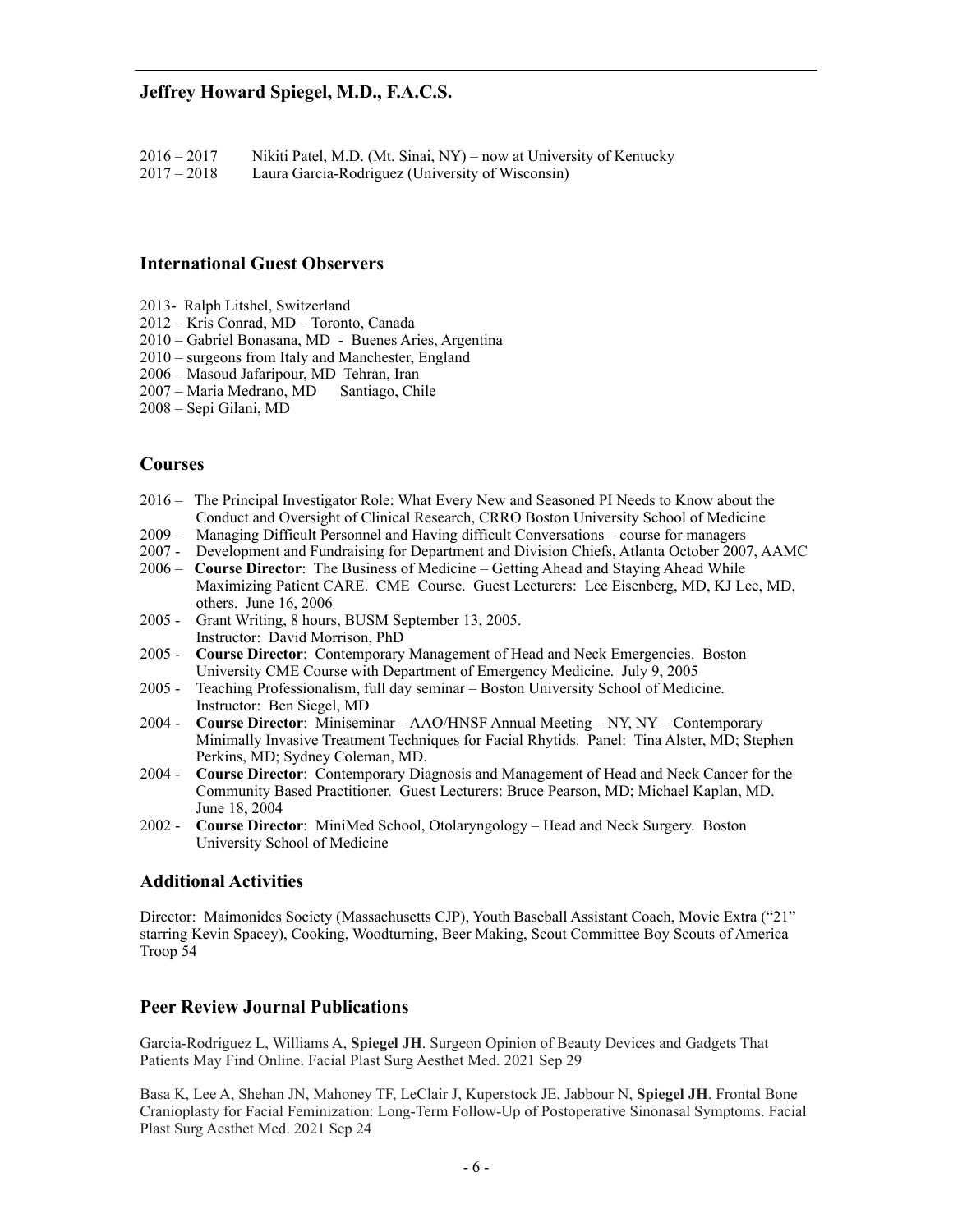Lee AH, **Spiegel JH**. Should Exogenous Estrogens Be Stopped for Surgery in Transgender Women? Laryngoscope. 2021 Jul 29

Patel AA, Lee AH, **Spiegel JH**. Should Isotretinoin be Stopped Prior to Surgery? Laryngoscope. 2021 Jul 1

Saxon S, Johnson R, **Spiegel JH**. Laterality and severity of nasal obstruction does not correlate between physicians and patients, nor among physicians. Am J Otolaryngol. 2021 Nov-Dec;42(6):103039

Basa K, **Spiegel JH**. Facial Plastic Surgery on Instagram: What Is Trending? What Is Working? Aesthet Surg J. 2021 Jun 14;41(7):846-851

Das A, **Spiegel JH**. Evaluation of Validity and Specificity of the Cottle Maneuver in Diagnosis of Nasal Valve Collapse. Plast Reconstr Surg. 2020 Aug;146(2):277-280

Kuperstock JE, Gedik R, Horný M, Osborn T, Kindelberger D, **Spiegel JH**. Differences in Female and Male-to-Female Transgender Facial Skin Micro-Vessel Density. Facial Plast Surg Aesthet Med. 2021 May-Jun;23(3):199-204

 **Spiegel JH**. Gender affirming and aesthetic cranioplasty: what's new? Curr Opin Otolaryngol Head Neck Surg. 2020 Aug;28(4):201-205

**Spiegel JH**. Considerations in Feminization Rhinoplasty. Facial Plast Surg. 2020 Feb;36(1):53-56

Garcia-Rodriguez L, Thain LM, **Spiegel JH**. Scalp advancement for transgender women: Closing the gap. Laryngoscope. 2020 Jun;130(6):1431-1435

**Spiegel JH**. Discussion: Osseous Transformation with Facial Feminization Surgery: Improved Anatomical Accuracy with Virtual Planning. Plast Reconstr Surg. 2019 Nov;144(5):1169-1170

Rohlfing ML, Kuperstock JE, Friedman D, **Spiegel JH**. An ex vivo porcine model of the anterior glottoplasty for voice feminization surgery. Laryngoscope. 2020 Apr;130(4):E206-E212

**Spiegel JH**. Facial Feminization for the Transgender Patient. J Craniofac Surg. 2019 Jul;30(5):1399-1402.

Wulu JA, Garcia-Rodriguez L, Prilutskiy A, **Spiegel JH**. The case of the eyelid silicone granulomas. Am J Otolaryngol. 2019 Sep-Oct;40(5):776-778

Gupta N, Wulu J, **Spiegel JH**. Safety of Combined Facial Plastic Procedures Affecting Multiple Planes in a Single Setting in Facial Feminization for Transgender Patients. Aesthetic Plast Surg. 2019 Aug;43(4):993-999.

**Spiegel JH**, Spiegel OL. Lip Lifting: Not Just Fullness-Everything You Need to Know about Lifting and Creating Youthful, Beautiful Lips. Facial Plast Surg. 2019 Apr;35(2):129-133

Cohen MB, Insalaco LF, Tonn CR, **Spiegel JH.** Patient Satisfaction after Aesthetic Chondrolaryngoplasty, Plast Reconstr Surg Glob Open. 2018 Oct 3;6 (10): e187.

Wulu JA, **Spiegel JH.** Is a schirmer's test necessary before blepharoplasty? Laryngoscope, 2018 Nov 8. doi: 10. 1002/lary.27446.

Troiano C, Jaleel Z, **Spiegel JH.** Association Of Electronic Cigarette Vaping and Cigarette Smoking With Decreased Random Flap Viability in Rats, JAMA Facial Plast Surg. 2018 Oct 18. doi: 10. 1001/ jamafacial.2018.1179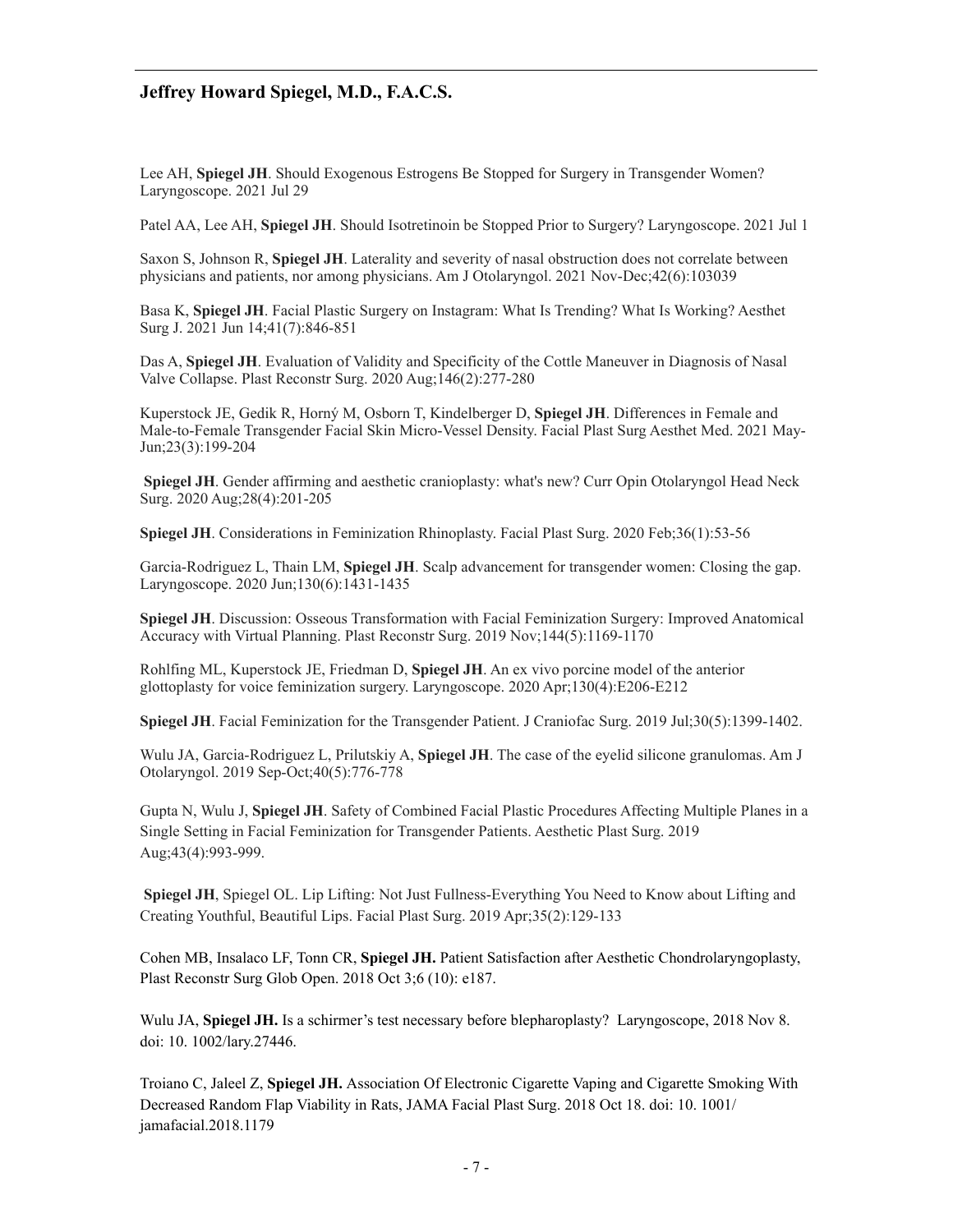**Spiegel JH.** The Modified Bullhorn Approach For The Lip-lift, JAMA Facial Plastic Surg. 2018 Aug 23.

Garcia-Rodriguez L, **Spiegel JH.** Melasma In A Transgender Woman, Am J Otolaryngol. 2018, Nov-Dec; 39 (6): 788-790

Garcia-Rodriguez L, **Spiegel JH.** Are Surgeons Overdosing Patients with Lidocaine, Am J Otolaryngol. 2018, May; 39 (3): 370-371.

Insalaco LF, **Spiegel JH**. [A Surgical Procedure Grid for Safety and Operating Room Communication in](https://www.ncbi.nlm.nih.gov/pubmed/29327040)  [Multisite Surgery.](https://www.ncbi.nlm.nih.gov/pubmed/29327040) JAMA Facial Plast Surg. 2018 Jan 11.

Wulu JA, **Spiegel JH**. Is deep plane rhytidectomy superior to superficial musculoaponeurotic system [plication facelift?](https://www.ncbi.nlm.nih.gov/pubmed/29280491) Laryngoscope. 2017 Dec 27.

Insalaco L, Rashes ER, Rubin SJ, **Spiegel JH**. [Association of Lateral Crural Overlay Technique With](https://www.ncbi.nlm.nih.gov/pubmed/28687819)  [Strength of the Lower Lateral Cartilages.](https://www.ncbi.nlm.nih.gov/pubmed/28687819) JAMA Facial Plast Surg. 2017 Dec 1;19(6):510-515.

**Spiegel JH.** Rhinoplasty as a Significant Component of Facial Feminization and Beautification. JAMA Facial Plast Surg. 2017 May 1;19(3):181-182.

Insalaco L, **Spiegel JH**, [Safety of Simultaneous Lip-Lift and Open Rhinoplasty.](https://www.ncbi.nlm.nih.gov/pubmed/27832262) JAMA Facial Plast Surg. 2017 Mar 1;19(2):160-161.

Roberts E, Troiano C, **Spiegel JH**. Standardization of Guidelines for Patient Photograph De-identification Ann Plast Surg. 2016 Jun;76(6):611-4

Papoian V, Mardirossian V, Hess DT, **Spiegel JH**. [Effects of Bariatric Surgery on Facial Features.](http://www.ncbi.nlm.nih.gov/pubmed/26430627) Arch Plast Surg. 2015 Sep;42(5):567-71

Insalaco L, Saxon S, **Spiegel JH**. [What is the role of intralesional corticosteroid injections for keloids](http://www.ncbi.nlm.nih.gov/pubmed/26527233)  [before considering surgery?](http://www.ncbi.nlm.nih.gov/pubmed/26527233) Laryngoscope. 2016 Mar;126(3):549-50

Jumaily JS, **Spiegel JH**. [The Unique Practice Needs of Academic Facial Plastic and Reconstructive](http://www.ncbi.nlm.nih.gov/pubmed/26042832)  [Surgeons.](http://www.ncbi.nlm.nih.gov/pubmed/26042832) 

JAMA Facial Plast Surg. 2015 Sep 1;17(5):384-385.

Kleinberger AJ, Jumaily J, **Spiegel JH**. Safety of modified coronal approach with dissection deep to temporalis fascia for facial nerve preservation. Otolaryngol Head Neck Surg. 2015. Apr:152(4) 655-60.

Sharova TY, Poterlowicz K, Botchkareva NV, Kondratiev NA, Aziz A, **Spiegel JH**, Botchkarev VA, Sharov AA. Complex Changes in the Apoptotic and Cell Differentiation Programs During Initiation of the Hair Follicle Response to Chemotherapy. J Invest Dermatol. 2014 Jul 7. doi: 10.1038/jid.2014.267.

Fattal MH, **Spiegel JH**. Upper Eyelid Fat Excision Through a Brow-Lift Incision: An Investigation of Technique and Anatomic Landmarks. The American Journal of Cosmetic Surgery Vol. 31, No. 2, 2014, 1-6.

Kleinberger AJ, **Spiegel JH**. What is the best method for minimizing the risk of hematoma formation after rhytidectomy? Laryngoscope. 2014 Apr 2. doi: 10.1002/lary.2468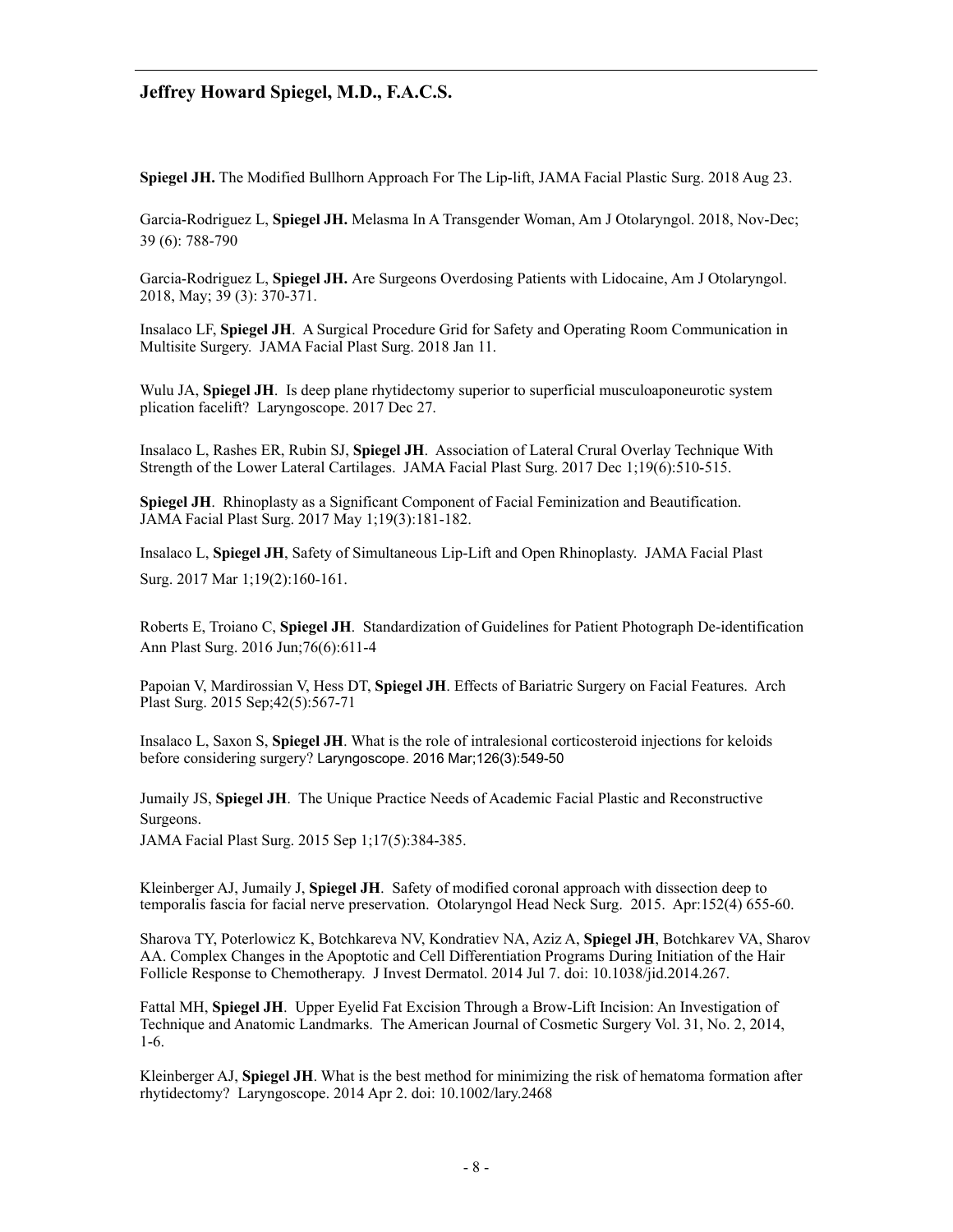Hwang HS, **Spiegel JH**. The effect of "single" vs "double" eyelids on the perceived attractiveness of Chinese women. Aesthet Surg J. 2014 Mar;34(3):374-82 Winner, Ben Shuster Award, AAFPRS 2011.

Jumaily JS, Fayad C, Mardirossian V, Singh A, Stram J, **Spiegel JH**. Preoperative incidence of olfactory dysfunction in nasal surgery patients. Otolaryngol Head Neck Surg. 2012 Jul;147(1):157-60.

Del Signore A, Murr AH, Lustig LR, Platt MP, Jalisi S, Pratt LW, **Spiegel JH**. Claim validity of print advertisements found in otolaryngology journals. Arch Otolaryngol Head Neck Surg. 2011 Aug;137(8):746-50.

Beyazit Y, Kekilli M, Purnak T, **Spiegel J**. Ear stapling application as an alternative treatment for weight loss.

Ear Nose Throat J. 2011 Jul;90(7):294-6

**Spiegel JH**. Facial determinants of female gender and feminizing forehead cranioplasty. Laryngoscope. 2011 Feb;121(2):250-61. doi: 10.1002/lary.21187.

Levi JR, Veerappan A, Chen B, Mirkov M, Sierra R, **Spiegel JH**. Histologic evaluation of laser lipolysis comparing continuous wave vs pulsed lasers in an in vivo pig model. Arch Facial Plast Surg. 2011 Jan-Feb;13(1):41-50.

Garza LA, Yang CC, Zhao T, Blatt HB, Lee M, He H, Stanton DC, Carrasco L, **Spiegel JH**, Tobias JW, Cotsarelis G. Bald scalp in men with androgenetic alopecia retains hair follicle stem cells but lacks CD200-rich and CD34-positive hair follicle progenitor cells. J Clin Invest. 2011 Feb 1;121(2):613-22.

Elackattu A, Zoccoli M, **Spiegel JH**, Grundfast KM. A comparison of two methods for preventing crosscontamination when using flexible fiberoptic endoscopes in an otolaryngology clinic: disposable sterile sheaths versus immersion in germicidal liquid. Laryngoscope. 2010 Dec;120(12):2410-6.

Lauder A, Jalisi S, **Spiegel J**, Stram J, Devaiah A. Antibiotic prophylaxis in the management of complex midface and frontal sinus trauma. Laryngoscope. 2010 Oct;120(10):1940-5.

Milch HS, Schubert SY, Hammond S, **Spiegel JH.** Enhancement of ischemic wound healing by inducement of local angiogenesis. Laryngoscope. 2010 Sep;120(9):1744-8.

Ainsworth TA, **Spiegel JH**. Quality of life of individuals with and without facial feminization surgery or gender reassignment surgery. Qual Life Res. 2010 Sep;19(7):1019-24.

Lee MK, Sakai O, **Spiegel JH**. CT measurement of the frontal sinus - gender differences and implications for frontal cranioplasty. J Craniomaxillofac Surg. 2010 Oct;38(7):494-500.

Innis W, Sakai O, **Spiegel JH**. Soft Palate Dimension: Correlation with Obstructive Sleep Apnea. Submitted for Publication.

Winter L, **Spiegel JH.** Profile of botulinum toxin type A in the treatment of glabellar lines. Clinical, Cosmetic and Investigational Dermatology 2010:3 1–4

Winter L, **Spiegel JH.** Ear Stapling for Weight Loss. Ear Nose Throat J. 2010 Jan;89(1)

**Spiegel JH**. Wearing white – right or wrong? A satirical analysis of medical attire. J Hosp Med. 2010 Feb;5(2):120-3.

Bortniker E, **Spiegel JH.** Congenital Absence of a Unilateral Lower Lateral Nasal Cartilage. Accepted for Publication, Ear Nose Throat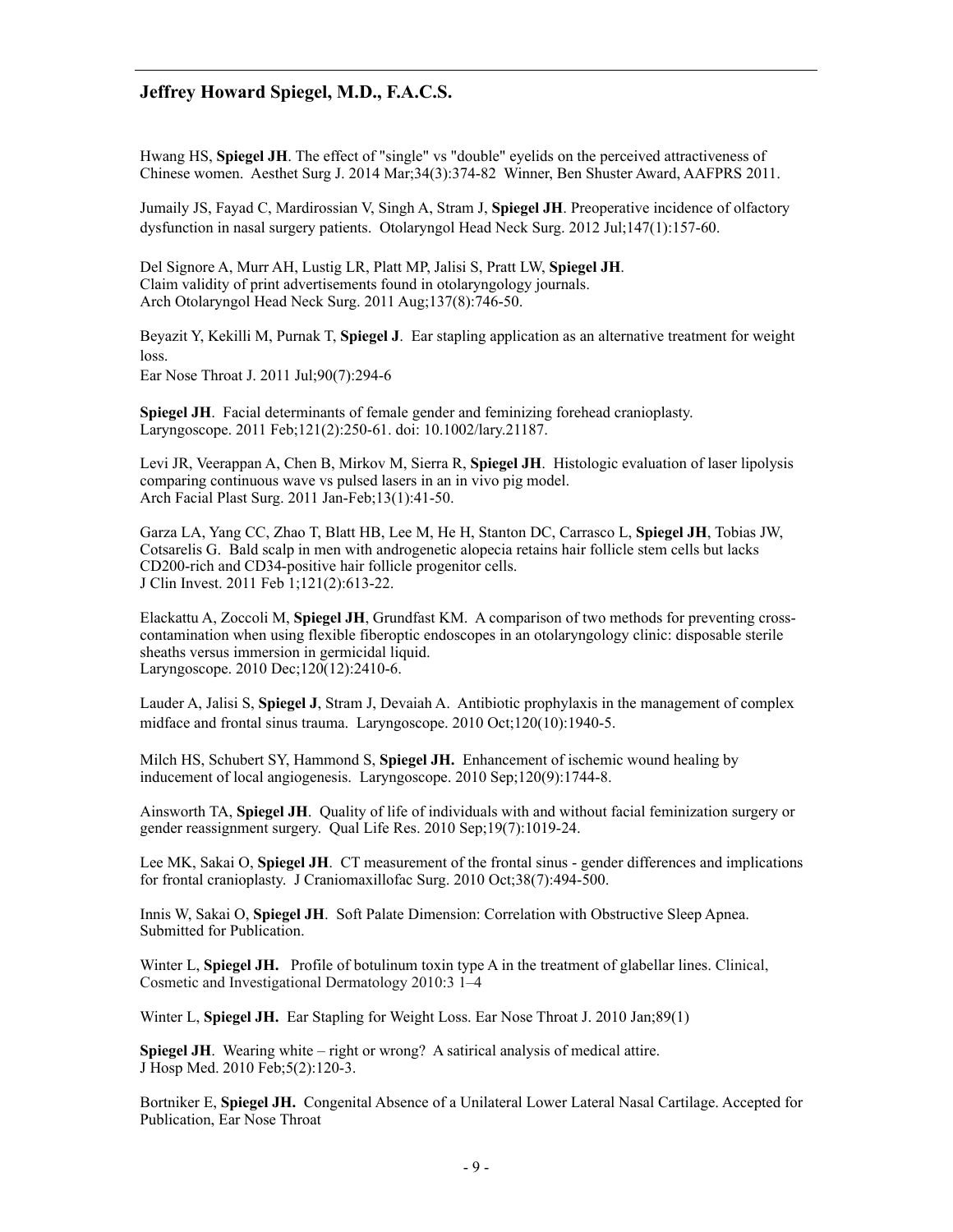Crosby SS, Mohan S, Di Loreto C, **Spiegel JH**.. Head and Neck Sequelae of Torture. Laryngoscope. 2010 Feb;120(2):414-9.

Devenney- Cakir B, Dunfee, B, Subramaniam R, Sundararajan D, Mehra P, **Spiegel JH** Sakai O,. Ameloblastic Carcinoma of the Mandible with Metastasis to the Skull and Lung: Advanced Imaging Appearance including CT, MRI, and PET-CT. Dentomaxillofacial Radiology volume 39, issue 7, year 2010, pp. 449 - 45

**Spiegel JH,** Stone RS. Prevelance of Obstructive Sleep Disturbance in Children with Failure to Thrive. J Otolaryngol Head Neck Surg. 2009 Oct;38(5):573-9.

**Spiegel JH,** Lalwani A. Large Vestibular Aqueduct Syndrome and Endolymphatic Hydrops – Two manifestations of a primary inner ear malformation? J Laryngol Otol. 2008 Nov 12:1-3

**Spiegel JH,** Rodriguez G. Chondrolaryngolplasty under general anesthesia using a flexible fiberoptic laryngoscope and laryngeal mask airway. Arch Otolaryngol Head Neck Surg. 2008 Jul; 134(7):704-8.

**Spiegel JH**, Goerig RC, Lufler RS, Hoagland TM. Frontalis midline dehiscence: An anatomical study and discussion of clinical relevance. J Plast Reconstr Aesthet Surg. 2008 May 7.

**Spiegel JH**. Challenges in care of the transgender patient seeking facial feminization surgery. Facial Plast Surg Clin North Am. 2008 May;16(2):233-8, viii.

**Spiegel JH**, Varvares MA. Prevention of postexenteration complications by obliteration of the orbital cavity. Skull Base. 2007 May;17(3):197-203.

**Spiegel JH,** Polat JK. Microvascular Flap Reconstruction by Otolaryngologists: A Survey of Prevalence and Postoperative Care and Monitoring Techniques. *Laryngoscope*. 2007 Mar;117(3):485-90.

**Spiegel JH.** Phonosurgery for pitch alteration: feminization and masculinization of the voice. *Otolaryngol Clin North Am*. 2006 Feb;39(1):77-86.

**Spiegel JH,** Khodai N. Tricholemmoma of the Nose. Published*: Am J Otolaryngol*. 2006 Nov-Dec; 27(6): 430-2.

Chan TV, **Spiegel JH**. Klebsiella Rhinoscleromatis of the Membranous Nasal Septum. *J Laryngol Oto*l. 2007 Oct;121(10):998-1002. Epub 2007 Mar 15.

**Spiegel JH**, Winter L. Dermatopathic Lymphadenitis of the Head and Neck. *J Cutan Pathol*. 2007 Feb;34(2):195-7.

**Spiegel JH**, DeRosa J. The anatomical relationship between the orbicularis oculi muscle and the levator labii superioris and zygomaticus muscle complexes. Plast Reconstr Surg. 2005 Dec;116(7):1937-42; discussion 1943-4.

**Spiegel JH**. Atypical Presentations of Sjogren Disease *South Med J. 2005 Dec;98(12):1163-4* (**Invited Article**)

**Spiegel JH**, Andrus J, Stefanato CM, Heeren T. The Histologic effect of Cidofovir on Cartilage. Otolaryngol Head Neck Surg. 2005 Nov;133(5):666-71.

**Spiegel JH.** Treatment of periorbital rhytids with botulinum toxin type A: maximizing safety and results. *Arch Facial Plast Surg*. 2005 May-Jun;7(3):198-202. (**Invited Article**)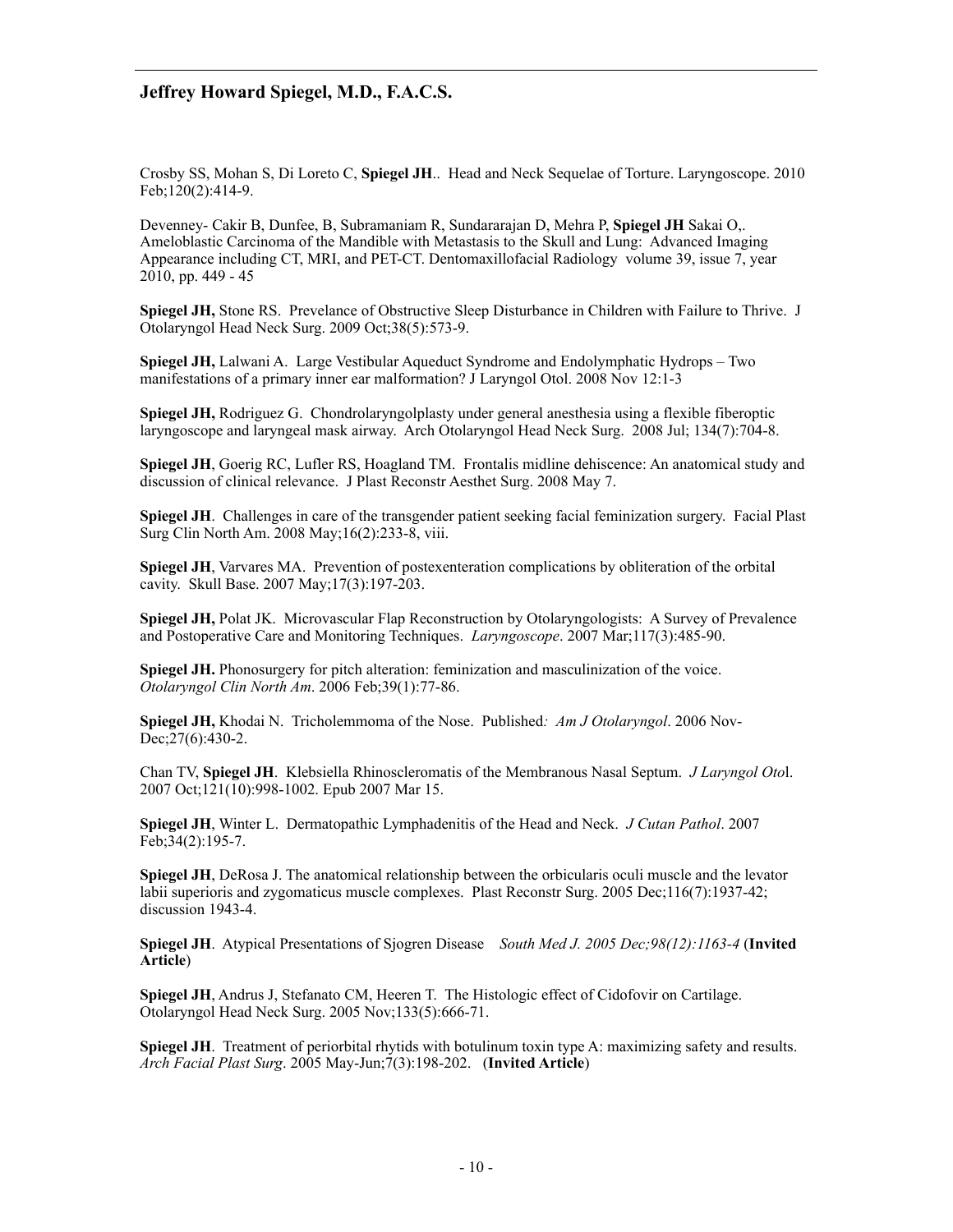Mahoney E, **Spiegel JH**. Rhinolithiasis. Accepted for Publication – *Otolaryngol Head Neck Surg*

Dunfee B, **Spiegel JH**, Sakai O. Solitary Fibrous Tumor of the Buccal Space. *AJNR Am J Neuroradiol*. 2005 Sep;26(8):2114-6.

**Spiegel JH**, Dowdall J. Bilateral Nasoalveolar Cysts. *Otolaryngol Head Neck Surg*. 2005 Jul;133(1):156-7.

Mahoney EJ, **Spiegel JH**. Evaluation and management of malignant cervical lymphadenopathy with an unknown primary tumor. Otolaryngol Clin North Am. 2005 Feb;38(1):87-97, viii-ix. Review.

**Spiegel JH**, Brys A, Bahkti A, Singer M. Metastasis of Oral Cavity Carcinoma to the Submandibular Gland. *Head Neck*. 2004 Dec;26(12):1064-8.

Stone R, **Spiegel JH**, Sakai O. Extramedullary Plasmacytoma. *Applied Radiology* 2005 June: 40-43.

**Spiegel JH**, Raval T. Is Overnight Hospitalization necessary after uncomplicated Uvulopalatopharyngoplasty? *Laryngoscope*. 2005 Jan;115(1):167-71 (**Paper reported by Reuters Health in national news**)

Bakthavachalam S, Driver M, Cox C, **Spiegel JH**, Grundfast K Merkel P. Hearing Loss as an Early Manifestation and Indicator of Exacerbation in Wegener's Granulomatosis. *Otol Neurotol*. 2004 Sep;25(5):833-7

**Spiegel JH**, Kessler J. Tympanic membrane perforation repair with acellular porcine submucosa. *Otol Neurotol*. 2005 Jul;26(4):563-6.

**Spiegel JH**, Egan T. Porcine Submucosa for Soft Tissue Augmentation. *Dermatol Surg*. 2004 Dec;30(12 Pt 1):1486-90

Schnipper D, **Spiegel JH**. Management of intracranial complications of sinus surgery. Otolaryngol Clin North Am. 2004 Apr;37(2):453-72, ix. Review. Mahoney EJ, **Spiegel JH**. Sjögren's disease. Otolaryngol Clin North Am. 2003 Aug;36(4):733-4.

Chung J, **Spiegel JH**, Varvares M. Basal Cell Carcinoma Metastatic into a Lymphoma Node *Pathology Forum (Quiz Case 2) Arch Otolaryngol Head Neck Surg 2002 Jan;128(1):75, 77-8* 

**Spiegel JH**, Deschler D, Cheney M. Microvascular Transplantation and Replantation of the Rabbit Submandibular Gland. *Arch Otolaryngol Head Neck Surg* 2001;127:991-996.

**Spiegel JH**, Singer M. Practical Approach to Digital Photography and Its Applications. *Otolaryngol Head Neck Surg* 2000;123:152-156.

**Spiegel JH**, Singer M, Buncke H. Microvascular Transplantation of the Rat Submandibular Gland. *Plast Reconstr Surg*. 2000 Nov;106(6):1326-35.

**Spiegel JH**, Lee C, Trabulsy P, Coughlin R. *Endoscopic Harvest of the Gracilis Muscle Flap. Annals of Plastic Surgery* 1998;41:384-389.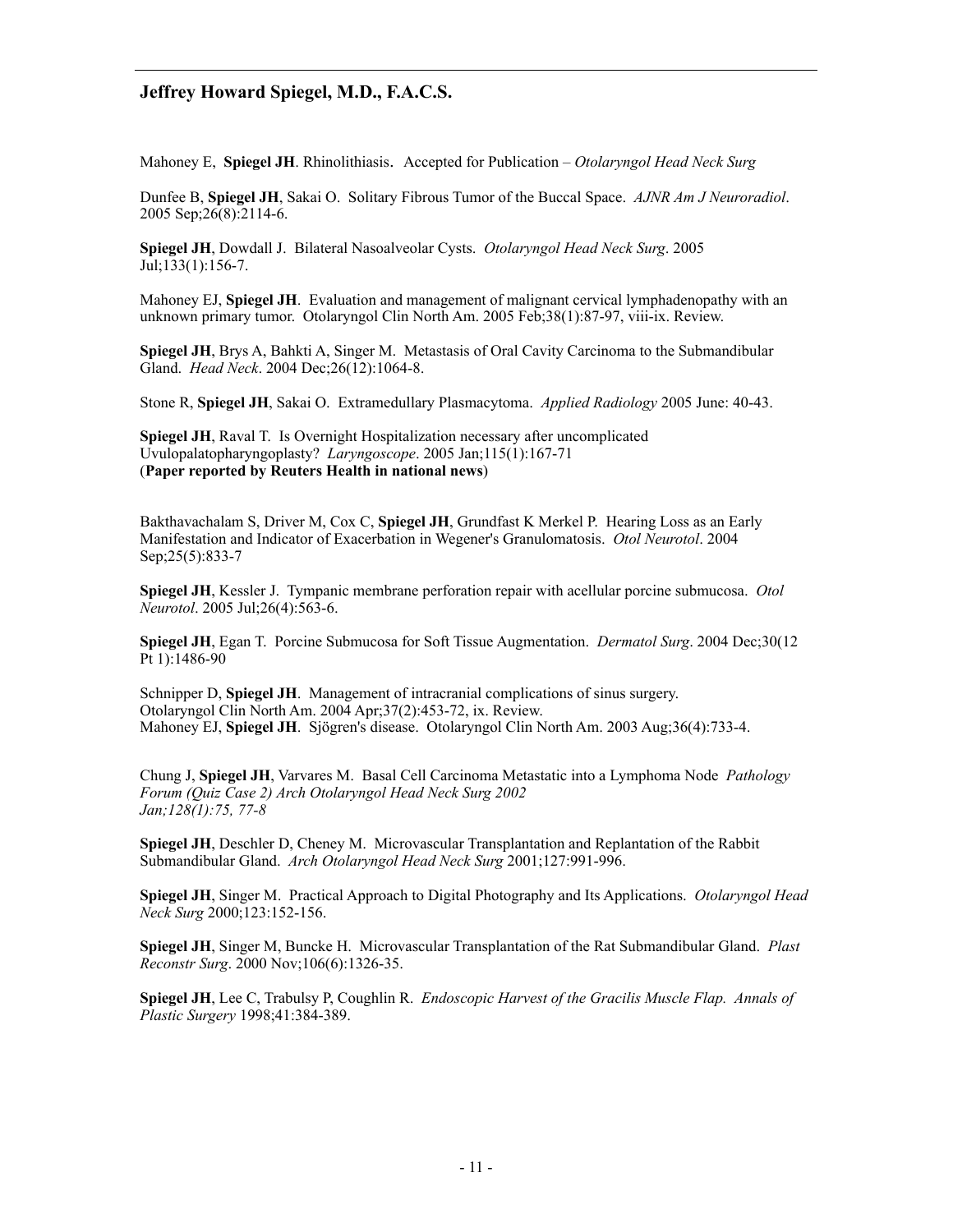Bikhazi N, Kramer A, **Spiegel JH**, Singer M. "Babe" Ruth's Illness and its Impact on Medical History. *Laryngoscope* 1999:109;1-2. (**Interview / Review in The New York Times, December 29, 1998**)

**Spiegel JH**, Sudilovsky D. Coccidioides immitis Presenting as a Neck Mass *Pathology Forum (Quiz Case 2), Arch Otolaryngol Head Neck Surg. 1999: 125;1159, 1161-1162* 

**Spiegel JH**, Singer M. Primary Malignant Melanoma of the Tongue. *Otolaryngol Head Neck Surg*  1999;121(1):163.

**Spiegel JH**, Lustig L, Lee K, Murr A, Schindler R. The Contemporary Management of a Spectrum of Mastoid Abscesses. *Laryngoscope* 1998; 108:822-828.

MacDonald M, **Spiegel JH**, Maas C, Kabaker S. An Anatomic Approach to Botulinum Toxin Treatment of Glabellar Rhytids. *Arch Otolaryngol Head Neck Surg*. 1998; 124:1315-1320.

#### **Abstracts, Presentations**

*Browlift* – expert opinion panelist AAFPRS Fall Meeting October 2021

*Buccal Fat removal – Bichectomy* J.Spiegel AMWC Monaco, Monaco September 2021

*Chondrolaryngoplasty* – Just the Facts AAFPRS Fall Meeting September 2021

The Most Difficult Facial Feminization Situations AAFPRS Fall Meeting September 2021

Hiring the Boss – recruiting senior practice management AAFPRS Fall Meeting September 2021

*Beyoutiful in 2020*  First Event Boston, MA January 2020

*Maintaining Your Surgical Results*  J. Spiegel First Event Marlborough, MA January 2019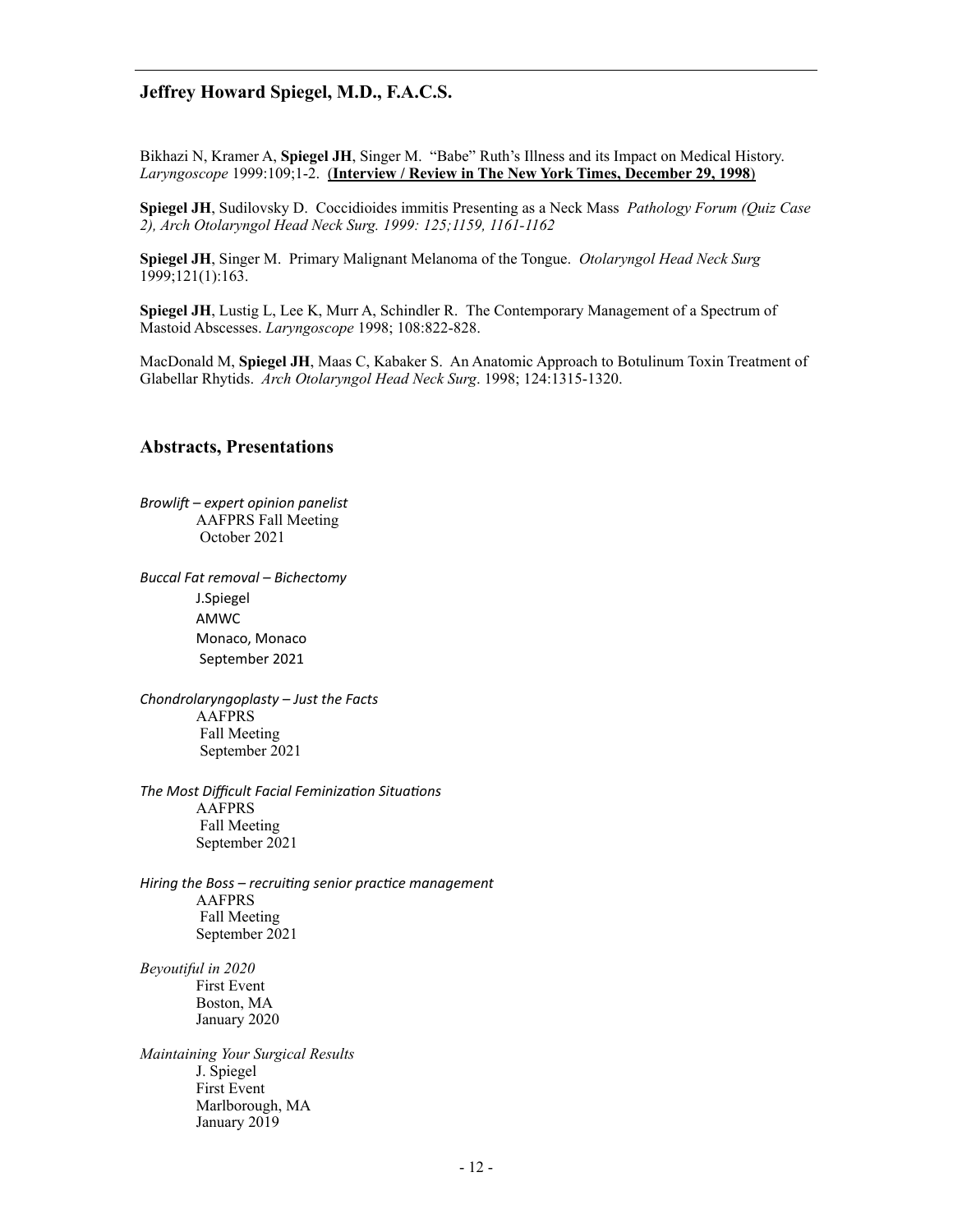*Maintaining Your Beautiful Face*  J. Spiegel First Event Marlborough, MA February 2018 *Facial Feminization Surgery*  J. Spiegel 12th International Symposium of Facial Plastic Surgery Dallas, TX October 2018 *Effects of electronic vaping on random flap viability in rats*  C. Troiano, **J. Spiegel** 12th International Symposium of Facial Plastic Surgery. Dallas, TX October 2018 *Tracheal Shave Surgery*  J. Spiegel Mount Sinai/WPATH Live Surgery Training Course for Gender Affirmation Surgery New York, NY April 2018 *Moderator: Live Surgery, Facial Feminization Surgery Moderator: Live Surgery, Tracheal Shave Moderator: Live Surgery, Voice Feminization Surgery*  J. Spiegel Mount Sinai/WPATH Live Surgery Training Course for Gender Affirmation Surgery New York, NY April 2018 *Safety of Combined Facial Plastic Procedures Affecting Multiple Planes in a Single Setting*  N. Gupta, **J. Spiegel** AAFPRS/COSM meeting National Harbor, MD April 2018 *Moderator: Triological Society Meeting at COSM*  National Harbor, MD April 2018 *Considerations in Feminization of the Orbit*  Key note address 54th Meeting of the Brazilian Society of Plastic Surgery Florianopolis, Brazil November, 2017 *Lip Lifting*  Key note address 54th Meeting of the Brazilian Society of Plastic Surgery Florianopolis, Brazil November, 2017

*Deprojection of the nose – advanced methods*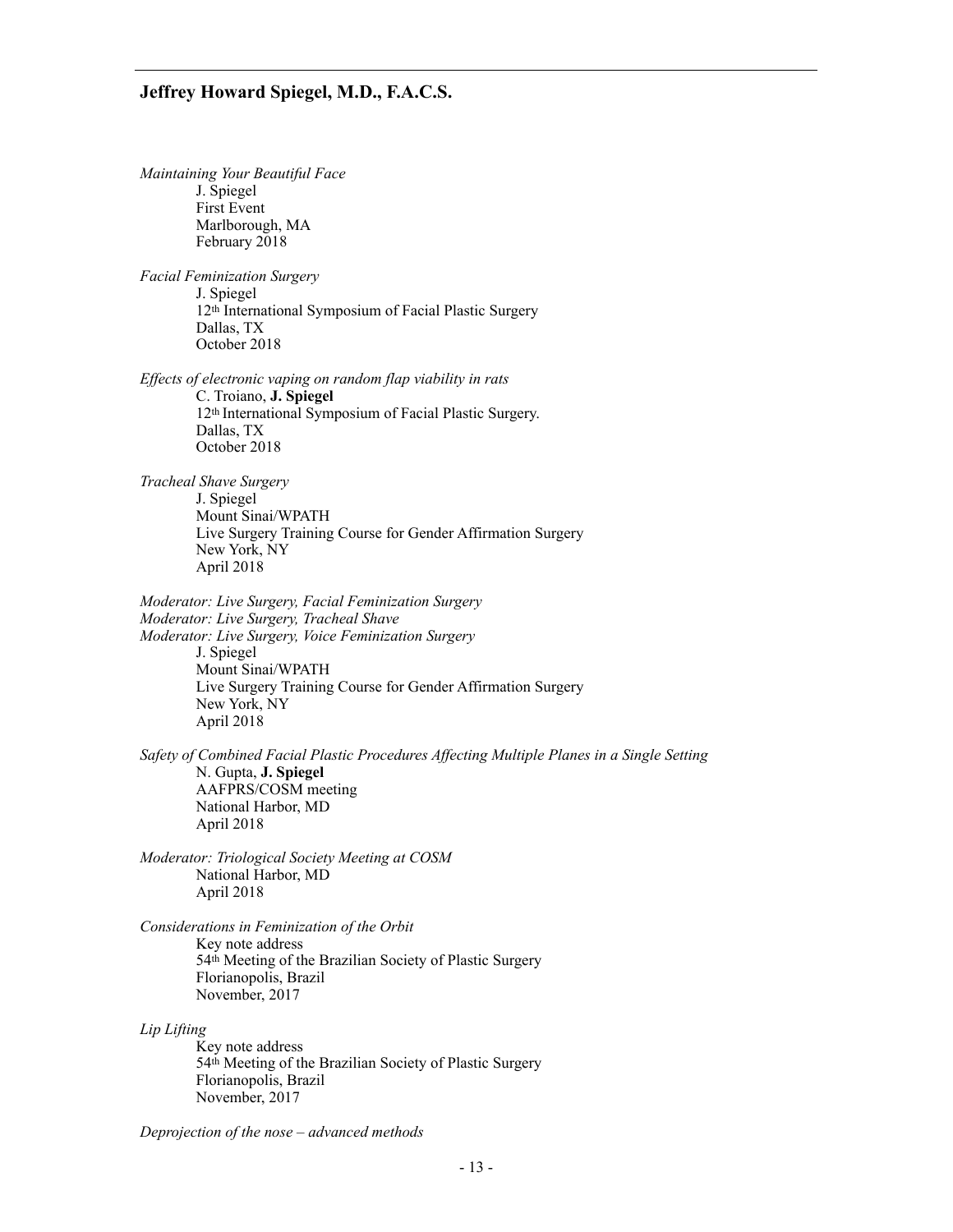Key note address 54th Meeting of the Brazilian Society of Plastic Surgery Florianopolis, Brazil November, 2017 *Applying feminization techniques to all patients*  Key note address 54th Meeting of the Brazilian Society of Plastic Surgery Florianopolis, Brazil November, 2017 *Fundamentals of Facial Feminization*  Key note address 54th Meeting of the Brazilian Society of Plastic Surgery Florianopolis, Brazil November, 2017 *Facial Analysis – what works, what doesn't, and why.*  Key note address 54th Meeting of the Brazilian Society of Plastic Surgery Florianopolis, Brazil November, 2017 *Deprojection of the Nose*  Invited Guest Global Aesthetics Conference Miami, FL November, 2017 *Automatic Autospreaders*  Invited Guest Global Aesthetics Conference Miami, FL November, 2017 *Lip Lifting*  Invited Guest Global Aesthetics Conference Miami, FL November, 2017 *How to handle a data breach*  Invited Guest Global Aesthetics Conference Miami, FL November, 2017 *Gender, Beauty, and Feminization*  e-Grand Rounds University of California, Irvine August, 2017 *Advanced Techniques in Rhinoplasty*  Grand Rounds McGill University Department of Otolaryngology Montreal, Quebec Canada January, 2017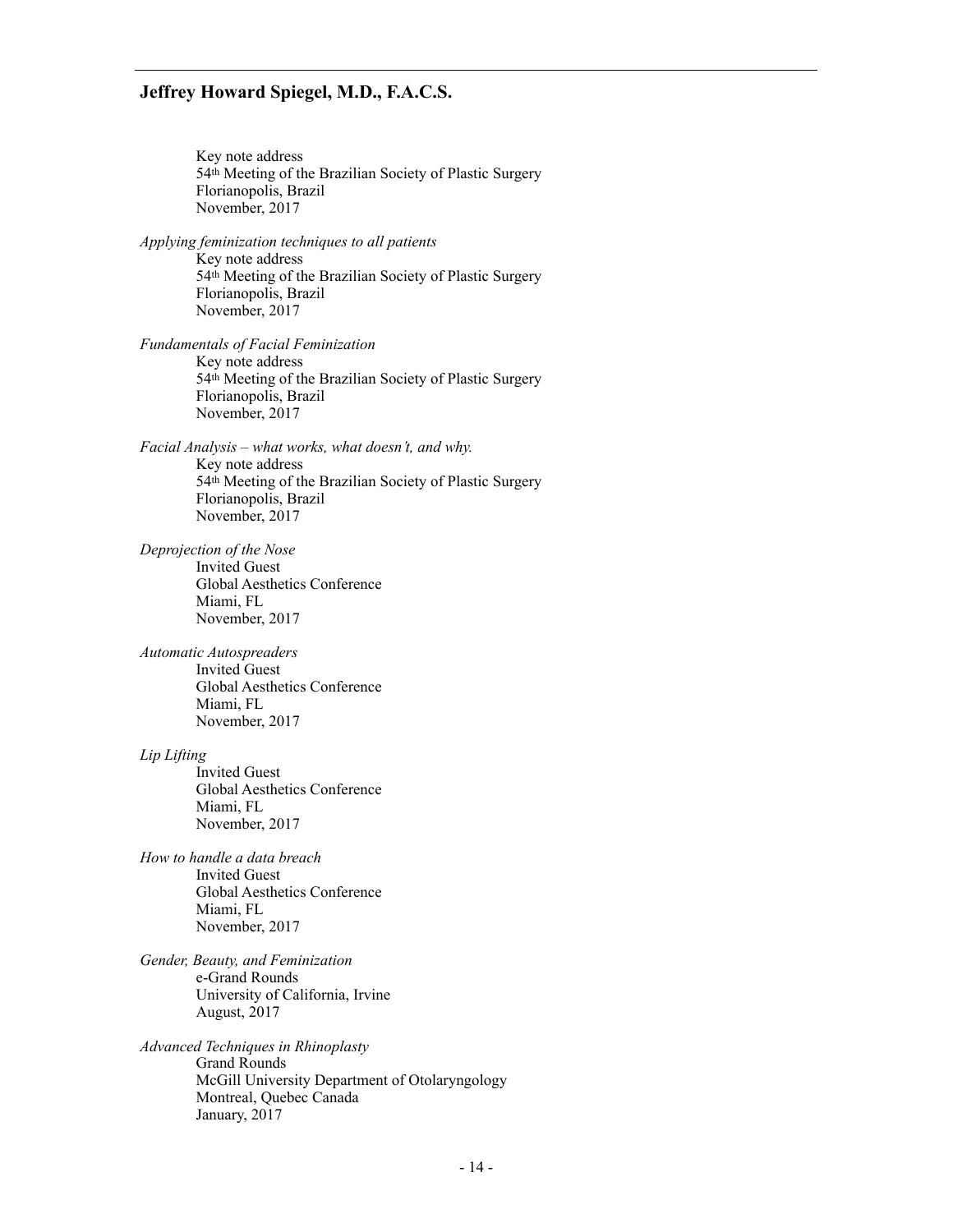*Beauty, Gender, and Facial Aesthetics*  Grand Rounds McGill University Department of Otolaryngology Montreal, Quebec Canada January, 2017

*Before and After Surgery, Non-Surgical Solutions*  First Event Malborough, MA January 2017

*Gender significance and hairline management in Browlift*  Spiegel JH Vegas Cosmetic Surgery Las Vegas, NV June, 2016

*Caitlin Gender and transgender facial surgery – getting your office ready.*  Spiegel JH Vegas Cosmetic Surgery Las Vegas, NV June, 2016

*Facial Feminization Surgery*  Spiegel JH Vegas Cosmetic Surgery Las Vegas, NV June, 2016

*Facial Feminiation Surgery – a Gender approach to beauty*  Spiegel JH Key Note Address COSM-AAFPRS meeting Chicago, IL May, 2016

*The safety of Combination Lip lift and open rhinoplasty*  Insalaco L, **Spiegel JH** COSM – AAFPRS meeting May, 2016 Chicago, IL<br>• Winner Winner of first prize for oral presentation at the meeting.

*The Evolution of Beauty – Facial Analysis from a gender perspective*  Spiegel JH Grand Rounds / Resident teaching conference Massachusetts General Hospital Department of Plastic Surgery March, 2016

*Facial Feminization Surgery – State of the Art*  Spiegel JH First Event Waltham, MA January, 2016

*Facial Aesthetics – Botox, Filler, Lasers, and more*  Spiegel JH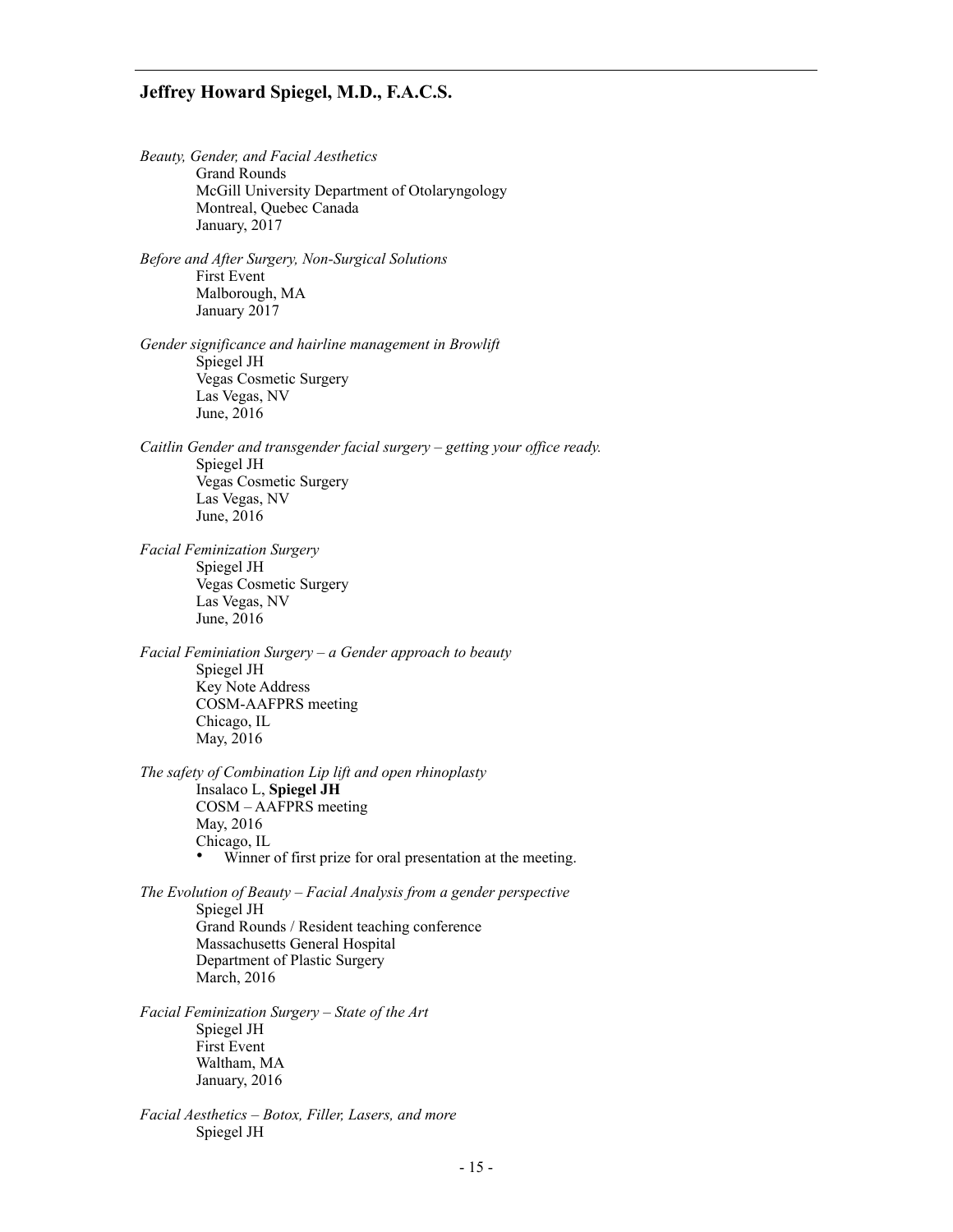First Event Waltham, MA January, 2016 *Revision Rhinoplasty – what's new?*  Spiegel JH Triological Society Meeting at COSM Boston, MA April, 2015 *Functional Rhinoplasty*  Spiegel JH AAFPRS Spring Meeting at COSM Boston, MA April, 2015 *You're too pretty – facial mutilation as assault*  Murthy N, Saxon S, **Spiegel JH** AAFPRS Spring Meeting at COSM Boston, MA April, 2015 *Modified Coronal Approach for Facial Nerve Preservation*  Kleinberger AJ, Insalaco L, **Spiegel JH** AAFPRS Spring Meeting at COSM Boston, MA April, 2015  *Sugar and Spice and everything nice – Feminization of the nose.*  Spiegel JH 8th Milano Masterclass Milan, Italy March, 2015 *Not all easy rhinopalsties are quite so easy*  Spiegel JH 8th Milano Masterclass Milan, Italy March, 2015 *Deprojecting the over projected tip – match the dorsum wherever you place it*  Spiegel JH 8th Milano Masterclass Milan, Italy March, 2015 *Unlocking the code for beautiful tips*  Spiegel JH 8th Milano Masterclass Milan, Italy March, 2015 *Forehead contouring for the radix*  Spiegel JH 8th Milano Masterclass Milan, Italy March, 2015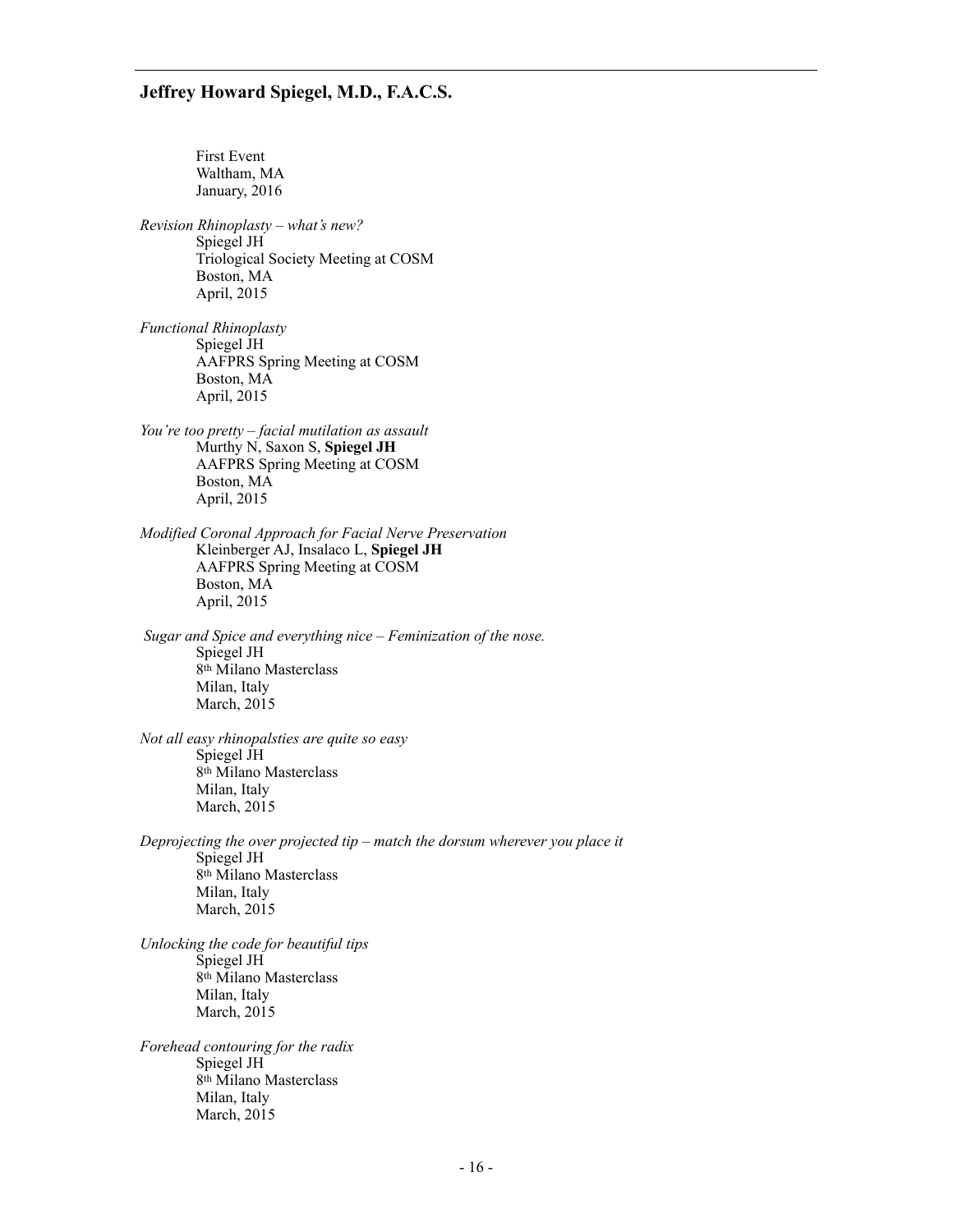*The impossible nose*  Spiegel JH 8th Milano Masterclass Milan, Italy March, 2015 *Psychological considerations in Facial Plastic Surgery*  Spiegel JH "Scary Cases" Conference Massachusetts Medical Society October, 2014 *State of the art in Facial Feminization surgery*  Spiegel JH Fantasia Fair Provincetown, MA October, 2014 *Craniofacial shaping and facial feminization*  Spiegel JH Facial Reconstruction and Soft Tissue Surgery Course Rutgers New Jersey Medical School October, 2014 *Patient Preferences in Print Advertisement Marketing for Aesthetic Medicine and Surgery*  Spiegel JH Vegas Cosmetic Surgery Las Vegas, NV, June, 2014 *Feminization of the Nose*  Spiegel JH Vegas Cosmetic Surgery Las Vegas, NV, June, 2014 *Reduction of the Extremely Over-Projected Nose*  Spiegel JH Vegas Cosmetic Surgery Las Vegas, NV, June, 2014 *Facial Procedures for Gender Reassignment*  Spiegel JH 11th International Symposium of Facial Plastic Surgery New York, NY May, 2014 *Male attractiveness following feminizing facial surgery procedures*  Spiegel JH AAFPRS Annual Fall Meeting New Orleans, LA October, 2013 *Nasal reconstruction after malignant skin lesion resection – management of the dorsum*  Spiegel JH

AAFPRS Annual Fall Meeting

New Orleans, LA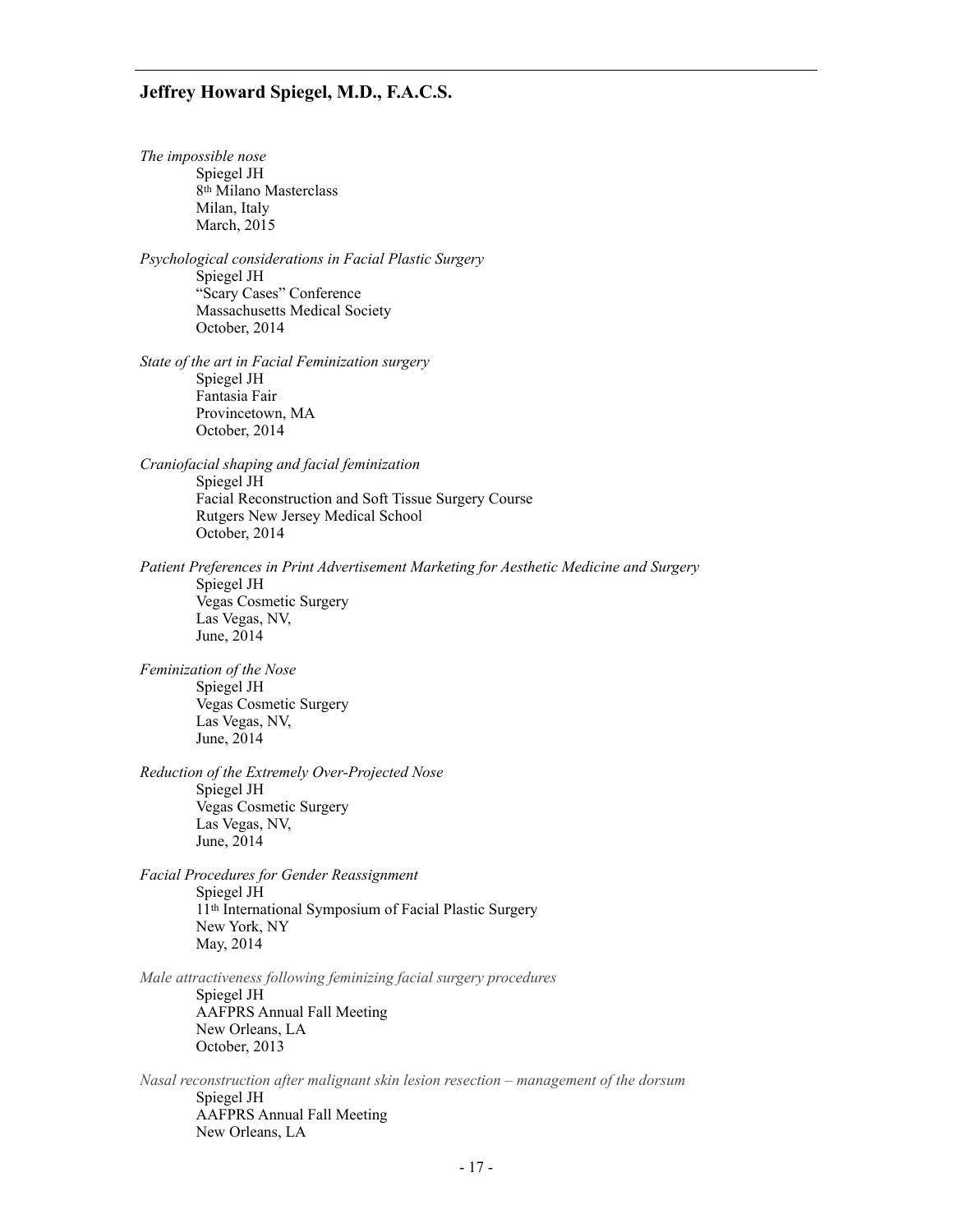October, 2013

*Upper Eyelid fat excision through open brow lift incision; an investigation of technique and anatomic landmarks*

Fattal M, Spiegel JH COSM Orlando, FL April, 2013

*Patient Satisfaction and Outcomes after Aesthetic Chondrolaryngoplasty*  Cohen M, Spiegel JH COSM Orlando, FL April, 2013

*The Necessity of Overnight Hospitalization following Multilevel Sleep Apnea Surgery*  Shwartz M, Spiegel JH COSM Orlando, FL April, 2013

*A simplified approach to access of the nasal dorsum through a hemitransfixion incision: benefits and limitations."*

Mardirossian V, Spiegel JH COSM Orlando, FL April, 2013

*Leslie Bernstein Lecture – The Evolution of Facial Attractiveness, a History of the Near Future* Spiegel JH Pacific Rim OTO Update Honolulu, HI February, 2013

*Adding Botox and Fillers to your Otolaryngology Practice*  Spiegel JH Pacific Rim OTO Update Honolulu, HI February 2013

*Undoing the Signs of Youth*  Spiegel JH Pacific Rim OTO Update Honolulu, HI February, 2013

*Topiramate Induce,d Unilateral Ptosis*  Zhao K, Spiegel JH AAO/HNSF Annual Meeting Washington, DC September, 2012

*The Scientific Approach to Marketing Effectiveness*  Spiegel JH, Quinn C AAFPRS Annual Meeting Washington, DC September, 2012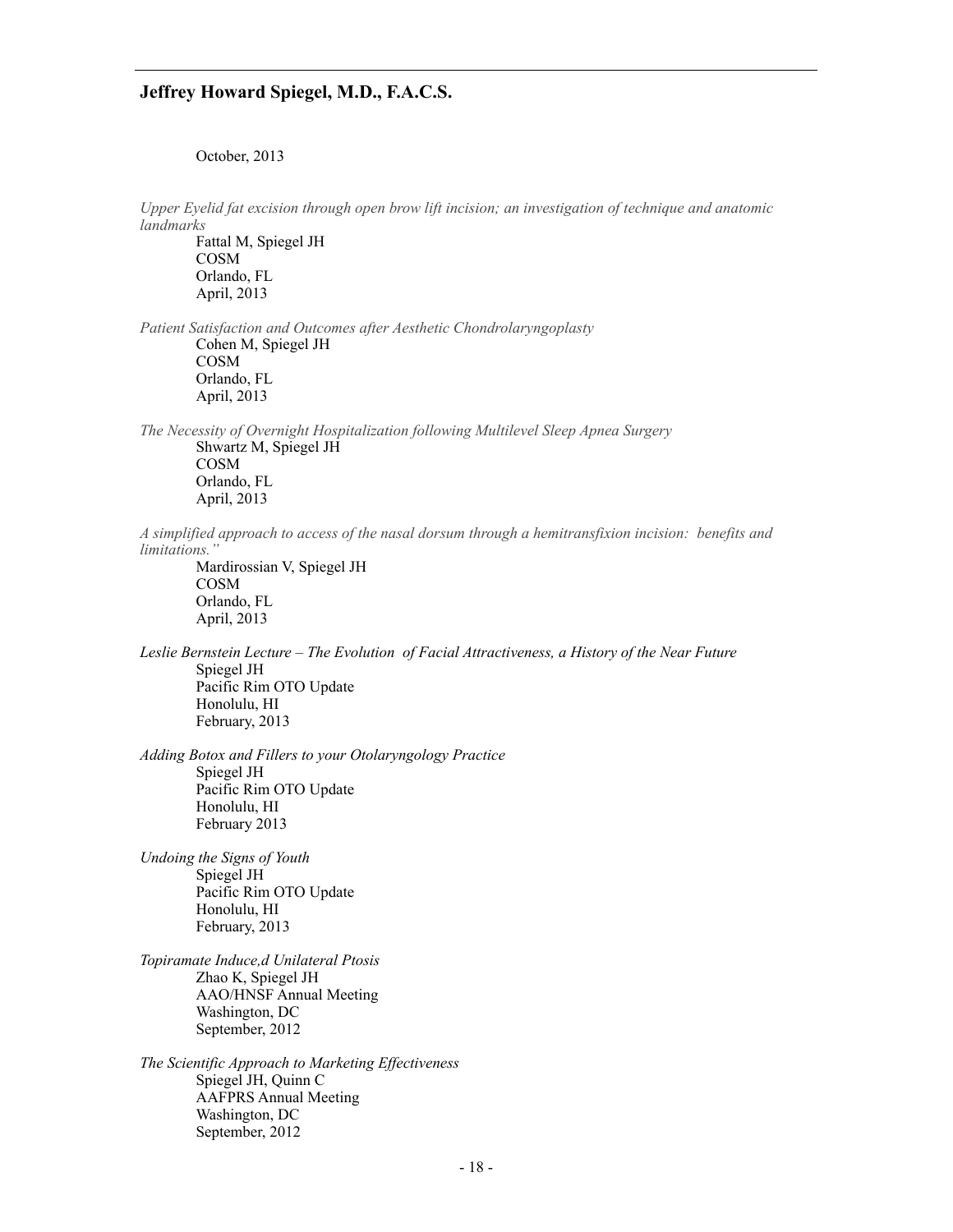- *Masters Tips on Academic Facial Plastic Surgery*  Spiegel JH, Fedok F, Mobely S, Baker S. AAFPRS Annual Meeting Washington, DC September, 2012
- *Plastic Surgery and Head and Neck Surgery*  Moderator: Triological Society Combined Sectional Meeting Miami, FL January, 2012
- *Facial Transformation the role of femininity in beauty*  Spiegel JH AAFPRS Annual Meeting San Francisco, CA September, 2011
- *Panel: Contemporary understanding of beauty* Spiegel JH, Lewis W, Adamson P AAFPRS Annual Meeting San Francisco, CA September 2011
- *Effect of "single" versus "double" eyelid on the perceived attractiveness of Chinese women*  Hwang H, Spiegel JH AAFPRS Annual Meeting San Francisco, CA September, 2011
- *Considerations in Starting a Facial Plastic Surgery Fellowship*  Spiegel JH AAFPRS Annual Meeting Boston, MA September, 2010

*Forehead Cranioplasty and Facial Feminization*  Spiegel JH Triological Society COSM Scottsdale, AZ May, 2010

- *Advances in Diagnosis and Management of Nasal Valve Obstruction*  Spiegel JH, panel with H. Stammberger **CEORL**  Barcelona, Spain July, 2011
- *Advances in Cranial and Bony Facial Surgery*  Spiegel JH **CEORL**  Barcelona, Spain July, 2011
- *Repair of a Nasal Deformity Secondary to Congenital Syphilis through a Coronal Incision*  Tsai A, Spiegel JH AAO/HNSF Annual Meeting San Diego, CA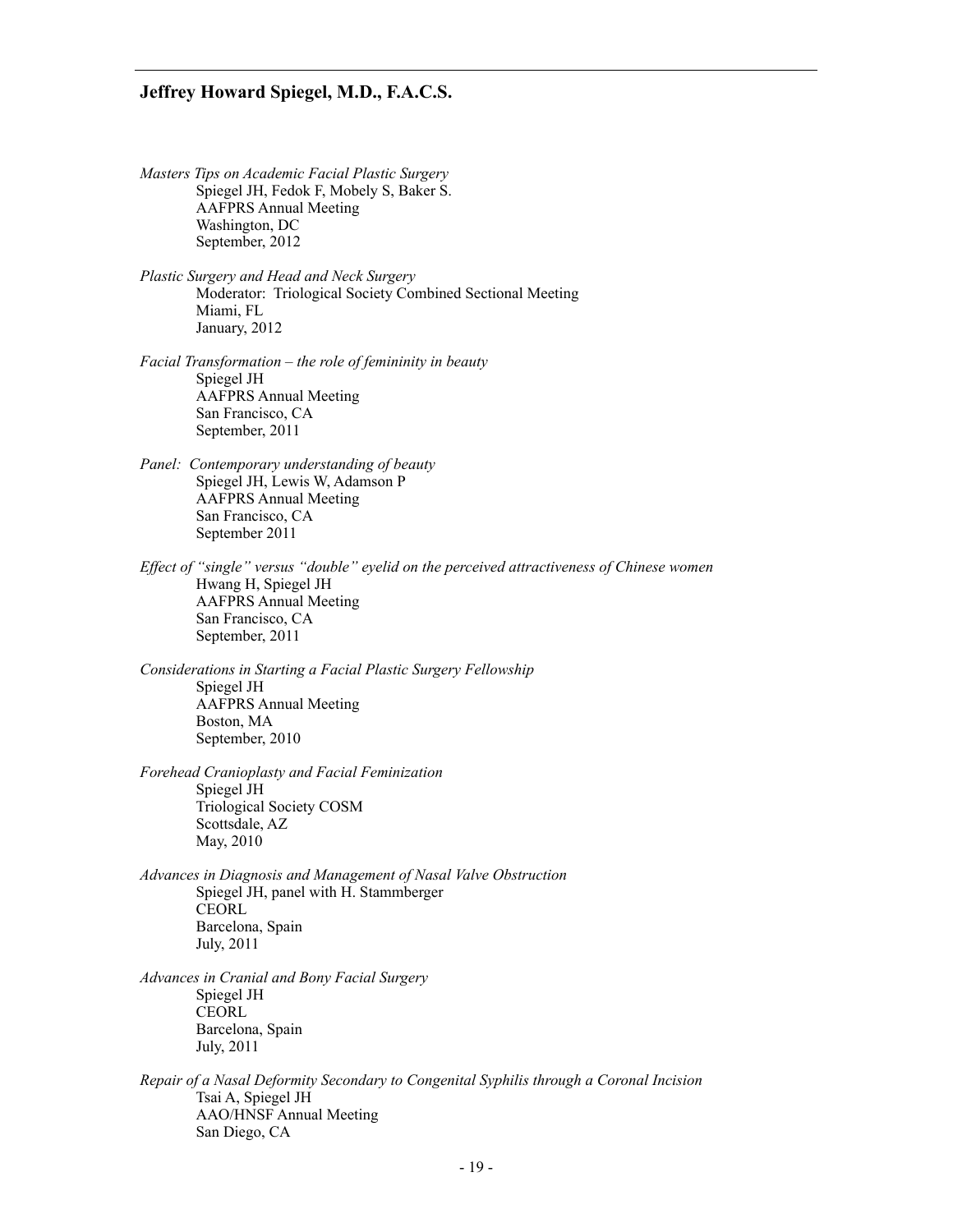October, 2009

*Histological Evaluation of Laser Lipolysis comparing Pulsed and Continuous Wave Lasers in an In Vivo Pig Model* 

Levi J, Veerappan A, Spiegel JH Oral Presentation AAFPRS Annual Fall Meeting San Diego, CA October, 2009

*Claim Validity of Print Advertisements Found in Otolaryngology Journals*  DelSignore A, Spiegel JH Triological Society Meeting (COSM) Phoenix, AZ May, 2009

*Ameloblastic Carcinoma of the Mandible Metastatic to Skull*  Morgan CL, Spiegel JH Triological Society, Eastern Section Meeting Boston, MA January 2009

*Head and Neck Sequelae of Torture*  Di Loreto C BFA, Mohan S. Spiegel JH, Crosby SS Triological Society, Eastern Section Meeting Boston, MA January 2009

*Gender Variations in Frontal Sinus Anatomy, as Determined by Computed Tomography: Implications for Cranioplasty and Sinus Surgery*  Lee MK, Sakai O, MD, **Spiegel JH**

Triological Society, Eastern Section Meeting Boston, MA January 2009

*Standard Cosmetic Use of Botulinum Toxin and Its Variance from Published Recommendations* 

**Spiegel JH**, Shah PA Triological Society, Eastern Section Meeting Philadelphia, PA January 2008

*Topical Lidocaine as a Sole Anesthetic for Closed Reduction of Nasal Fractures in the Office Setting* 

**Spiegel JH**, Patel RD Triological Society, Eastern Section Meeting Philadelphia, PA January 2008

*Skin Resurfacing*  Spiegel JH 2007 Otolaryngology Update at UCSF San Francisco, CA November 2007

*Feminization of the Voice*  Spiegel JH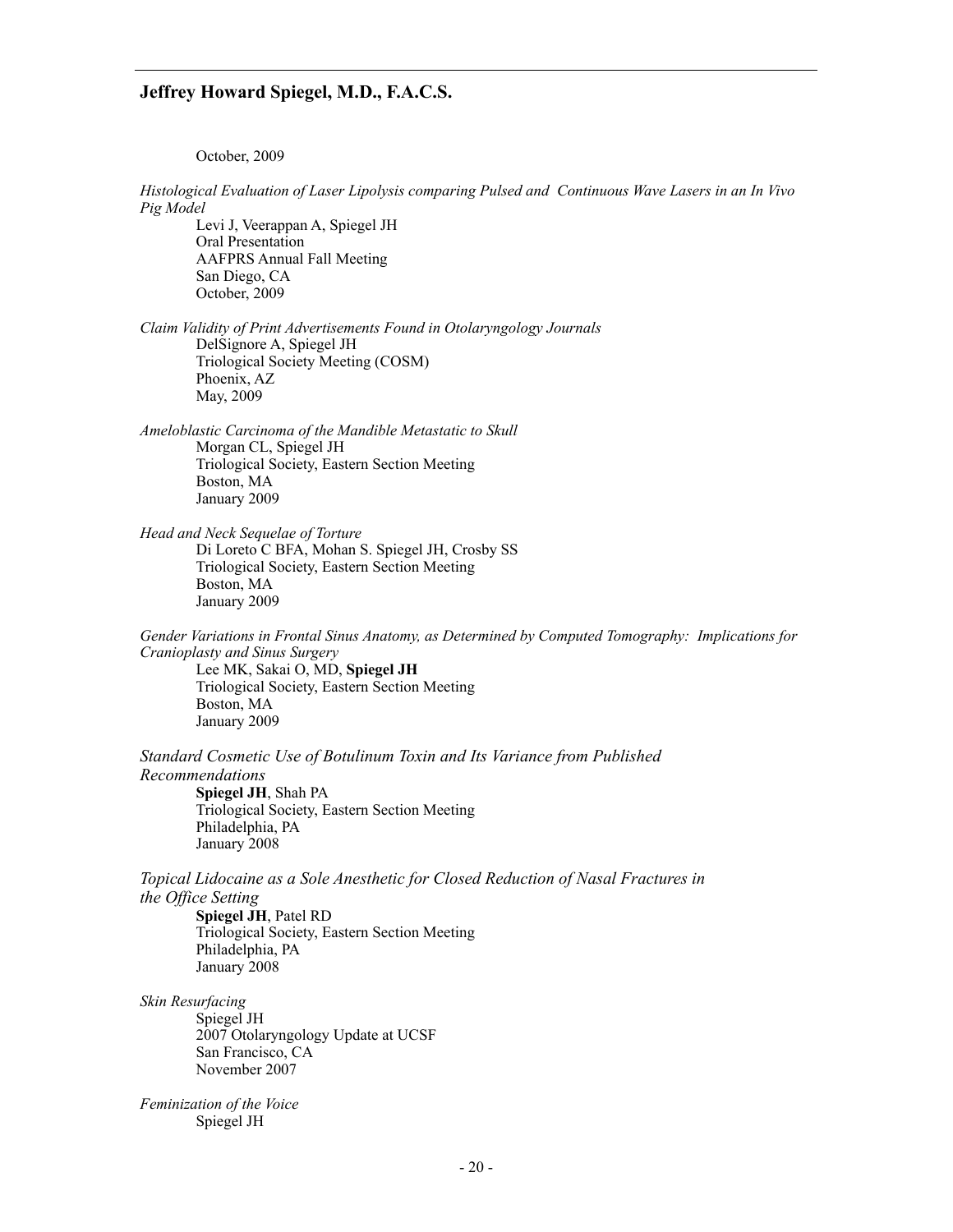2007 Otolaryngology Update at UCSF San Francisco, CA November 2007

*Anatomy of the Oropharynx in Subjects with and Without Obstructive Sleep Apnea*  Spiegel JH, Innis W Washington D.C. September 2007

*Microvascular Flap Reconstruction by Otolaryngologists: A Survey of Prevalence and Postoperative Care and Monitoring Techniques*  **Spiegel JH**, Polat JK

 Triological Society, Combined Sectional Meetings February 2007

*Midline Attenuation of the Frontalis Muscle - An Anatomic Study and Discussion of Clinical Relevance*  **Spiegel JH**, Hoagland T, Goerig R Triological Society, Combined Sectional Meetings February 2007

*Otalgia Following Fibula Free Flap Mandibular Reconstruction*  **Spiegel JH**  Triological Society, Combined Sectional Meetings February 2007

*Chondrolaryngoplasty ("Tracheal Shaving") Under General Anesthesia Using Flexible Fiberoptic Laryngoscopy and Laryngeal Mask Airway*  **Spiegel JH**, Hoagland T, Goerig R Triological Society, Combined Sectional Meetings February 2007

*Ear Stapling for Weight Loss*  **Spiegel JH**, Winter L Triological Society, Combined Sectional Meetings February 2007

*Experts' Opinions on Risk Factors for Oral Cavity Carcinoma*  **Spiegel JH**  Triological Society, Eastern Section Meeting January 2006 Toronto, Canada Awarded 3rd Prize

*Esthesioneuroblastoma arising within the Sphenoid Sinus*  **Spiegel JH**, Oleary M. Triological Society, Eastern Section Meeting January 2006 Toronto, Canada

*Management of Large Mandibular Cysts*  **Spiegel JH**, Khodai N. Triological Society, Eastern Section Meeting January 2006 Toronto, Canada

*Dysplastic Inverting Papilloma in Children*  **Spiegel JH**, Hughes JC. Triological Society, Eastern Section Meeting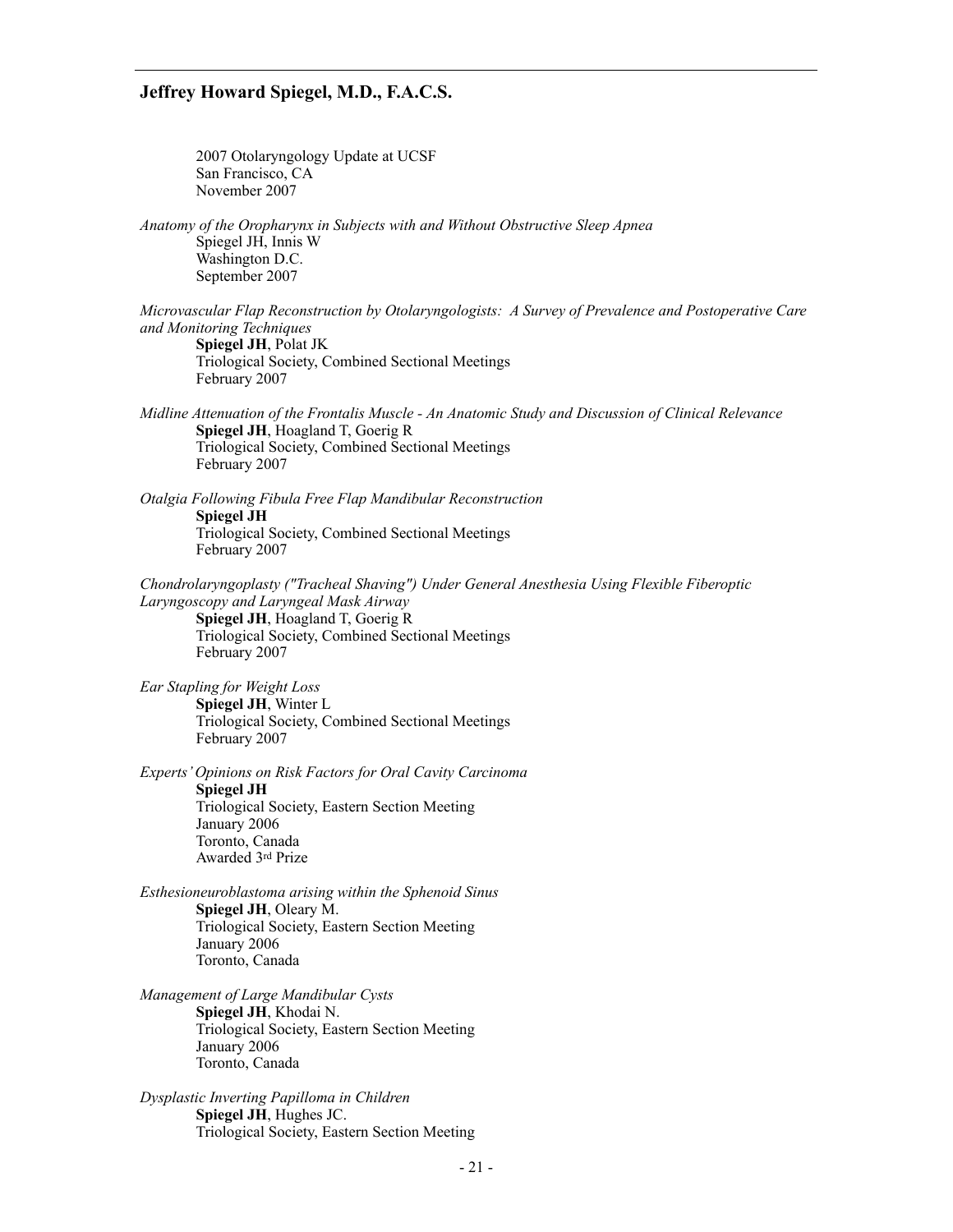January 2006 Toronto, Canada

- *Dermatopathic Lymphadenitis of the Head and Neck*  **Spiegel JH**, Winter L Presentation: AAO/HNSF Annual Meeting, September 2006 Los Angeles, CA
- *Dysphagia due to Large Cervical Osteophytes*  **Spiegel JH**, Winter L Presentation: AAO/HNSF Annual Meeting, September 2006 Los Angeles, CA
- *The Incidence of Obstructive Sleep Disturbance in Children with Failure to Thrive, Preliminary Report* Stone R, **Spiegel JH** Presentation: AAO/HNSF Annual Meeting, September 2006 Los Angeles, CA
- *Immunophenotype of the Nasal Mucosa in Sarcoidosis*  Serlin DM, Li XF, **Spiegel JH**, Steiling K, Spira A, O'Regan AW, Berman JS Presentation: International Sarcoid Meeting, June 2005 Denver, CO
- *Management of Nonspecific Discrete Vocal Fold Lesions*  Spiegel JH, J. Weissman J, Charpied G. Presentation: Triological Society Annual Meeting, COSM 2005 Boca Raton, FL
- *A practical Method for Predicting Obstructive Sleep Apnea based upon clinical predictors* J. Spiegel, T. Klaristenfeld, R. Nagem Presentation: Triological Society Annual Meeting, COSM 2005 Boca Raton, FL
- *Klebsiella Rhinoscleromatis of the membranous nasal septum*  J. Spiegel, T. Chan Presentation: Triological Society Annual Meeting, COSM 2005 Boca Raton, FLd
- *The Diversity of Bacteria on Oral Squamous Cell Carcinomas.*  O. Leshem, E.A. Klein, D.L Mager, D.G Deschler, **J.H. Spiegel**, F.E Dewhirst. Presentation: 83rd Annual Meeting, International Association of Dental Research Baltimore, MD March 2005.

*Castleman's Disease of the Head and Neck*  T. Chan, J. Spiegel, C. Dahlen Presentation: Triological Society Eastern Section Meeting 2005 Washington, D.C. **Submitted for Publication – Pending**

*Tricholemmoma of the Nose*  J. Spiegel, N. Khodai Presentation: Triological Society Eastern Section Meeting 2005 Washington, D.C.

*Reconstruction of the Total Auriculectomy Defect with or Without Temporal Bone Resection*  J. Spiegel, O. Faridi, D. Annino Presentation: Triological Society Eastern Section Meeting 2005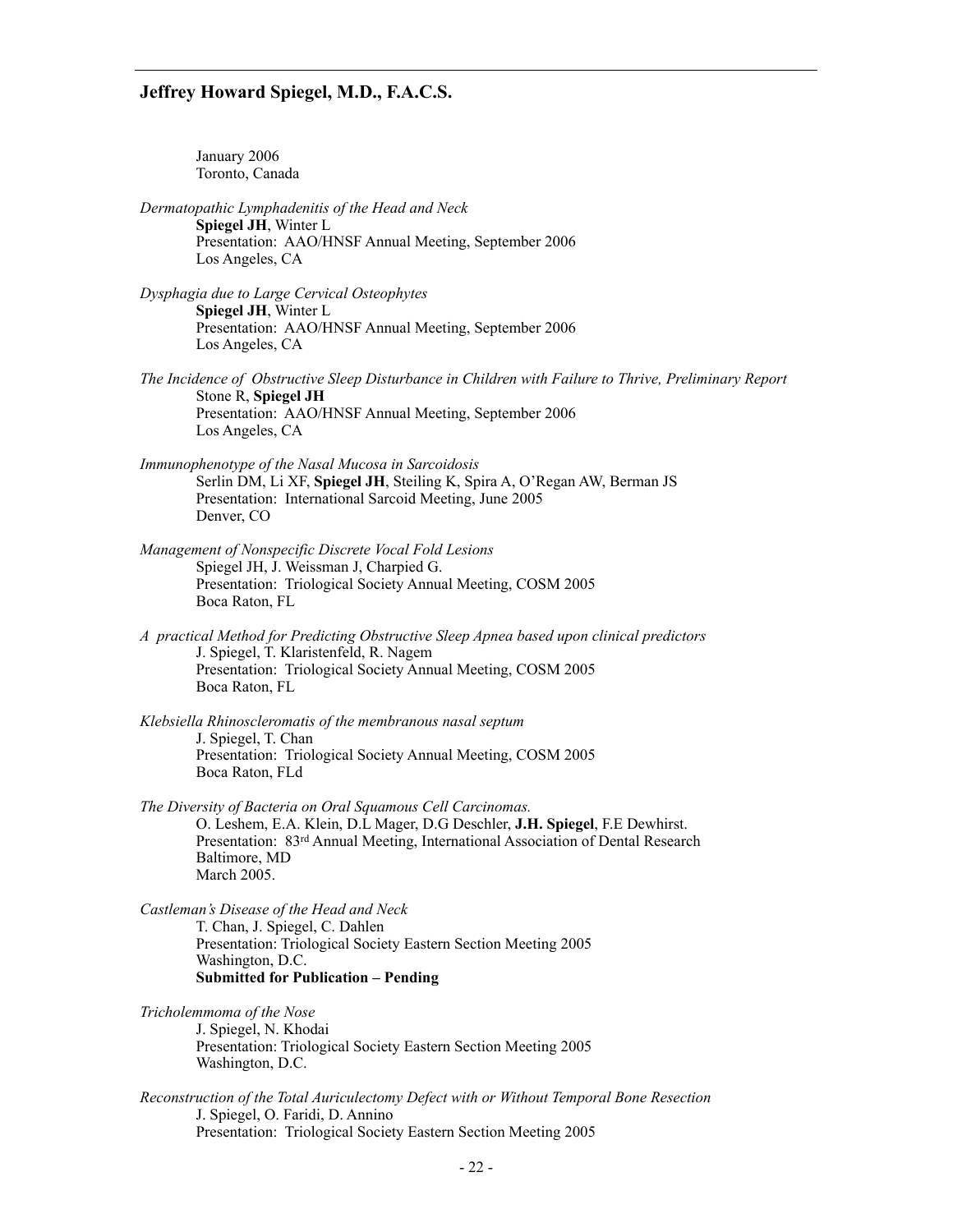Washington, D.C.  **Submitted for Publication – Pending.** 

*Metastasis of Oral Cavity Carcinoma to the Submandibular Gland*  J. Spiegel, A. Brys, A. Bahkti, M. Singer Presentation: Eastern Section Meeting of the Triological Society, Jan 2004, New York

*Atopy and Nasal Disease in Patients with Sarcoidosis*  D. Serlin, J. Spiegel, et al Presentation: American Thoracic Society Meeting May 2004, Orlando, FL American Journal of Respiratory and Critical Care Medicine. 2004; 169:Suppl.A33 [Abstract].

*The Histologic effect of Cidofovir on Cartilage*  J. Spiegel, J. Andrus Presentation – Annual Meeting AAO/HNSF September, 2004 New York

*Anatomy of the Orbicularis Occuli at the lateral orbit, relevance to the Zygomaticus major and Levator Labii* 

J. Spiegel, J. DeRosa Presentation – COSM, May 2004 Phoenix, AZ

*Is Overnight Hospitalization necessary after uncomplicated Uvulopalatopharyngoplasty?*  J. Spiegel, T. Raval Presentation – COSM, May 2004 Phoenix, AZ

*Hearing Loss as an Early Manifestation and Indicator of Exacerbation in Wegener's Granulomatosis*  M. Driver, J. Spiegel, C. Cox, K. Grundfast, P. Merkel Presentation – COSM, May 2003 Nashville, TN

*Tympanic membrane perforation repair with acellular porcine submucosa*  J. Kessler, J. Spiegel Presentation – COSM, May 2003 Nashville, TN

*Nonablative photorejuvination as a "resurfacing technique" for facial rhytids*  J. Roper, M. Hoa, J. Spiegel

*Porcine Submucosa for Soft Tissue Augmentation*  J. Spiegel, T. Egan 8th International Symposium of Facial Plastic Surgery New York City May 2002

*Combination Therapy for Optimal Results in the Treatment of the Aging Lip*  J. Spiegel, C. Maas Presentation: Combined Otolaryngic Spring Meeting, American Academy of Facial Plastic and Reconstructive Surgery Palm Desert, CA, April, 1999

*Sinus Lymphoma Presenting as Periorbital Cellulitis*  N. Monhian, J. Spiegel, K. Lee, A. Murr Presentation: Combined Otolaryngic Spring Meeting, The American Rhinologic Society Palm Desert, CA, April, 1999 *Microvascular Transplantation of the Rat Submandibular Gland*  J. Spiegel, M. Singer, H. Buncke The Buncke Microsurgery Foundation, 1997 – 1998 Presentation: Western Section Meeting, The Triological Society Denver, CO, January, 1999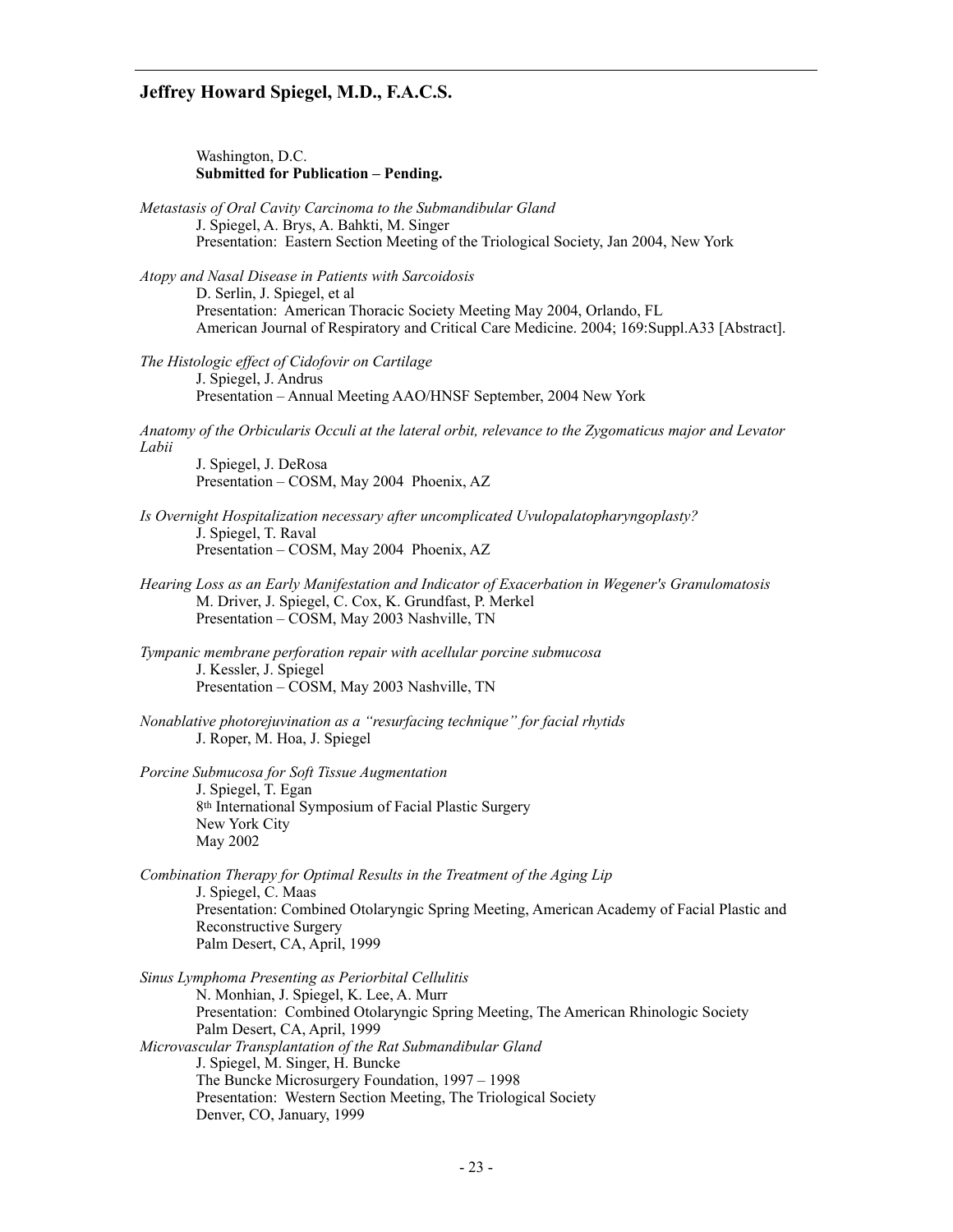- *Wegener's Granulomatosis: Unique Head and Neck Presentations and Diagnostic Challenges* J. Johnson, J. Spiegel, S. Cheung, A. Mandpe Presentation: Western Section Meeting, The Triological Society Denver, CO, January, 1999
- *ePTFE Tubular Implant for Soft Tissue Augmentation: Human Clinical Trial* J. Spiegel, J. Spiegel, C. Maas, R. Grekin Presentation: Annual Meeting, The American Academy of Dermatologic Surgery Boston, MA 5/97
- *Mastoid Abscess: The Rare and the Very Rare* J. Spiegel, L. Lustig, K. Lee, A. Murr, R. Schindler Presentation: Western Section Meeting, The Triological Society Tucson, AZ 1/97 *Direct Injection Sclerotherapy of an Obstructive Upper Airway Venous Malformation*
- J. Spiegel, P. Bikhazi, A. Murr Presentation: Annual Meeting, AAO/HNSF Washington, D.C. 9/96
- *An Anatomic Approach to Botulinum Toxin Treatment of Glabellar Rhytids*  M.Macdonald, J. Spiegel, C. Maas, S. Kabaker Presentation: Spring Meeting, The American Academy of Facial Plastic and Reconstructive Surgery Orlando, FL 5/96
- *Cytomegalovirus Laryngitis in an Acquired Immune Deficiency Infected Neonate*  J. Spiegel, N. Bikhazi, A. Murr, K. Lee Presentation: Annual Meeting, AAO/HNSF New Orleans, LA 9/95
- *The Purification and Concentration of the Human Squamous Cell Carcinoma Antigen Alpha6Beta4*  Advisor: Thomas E. Carey, Ph.D. The Kresge Hearing Research Institute, Cancer Research Laboratory Ann Arbor, MI 1993
- *Extracorporeal Membrane Oxygenation (ECMO) Animal Laboratory*  Advisor: Robert Bartlett, M.D. The University of Michigan Medical Center Ann Arbor, MI 199 *The Prevalence of Valvular Heart Disease by Color Flow Imaging in Active, Healthy, Elderly Persons*  Mount Sinai Hospital Student Research Award 1988 Advisor: Arthur Riba, M.D.

*Detection and Analysis of Ambulatory ST-Segment Depression in Patients with Hypertensive Left Ventricular Hypertrophy*  American Heart Association Student Research Award 1987 Advisor: Arthur Riba, M.D. Hartford, CT 1987

*The Effect of Exercise Training on Clinical, Functional, Structural, and Emotional Factors in Patients with Mild Hypertension*  American Heart Association Student Research Award 1986 Advisor: Arthur Riba, M.D.

Hartford, CT 1986

Hartford, CT 1988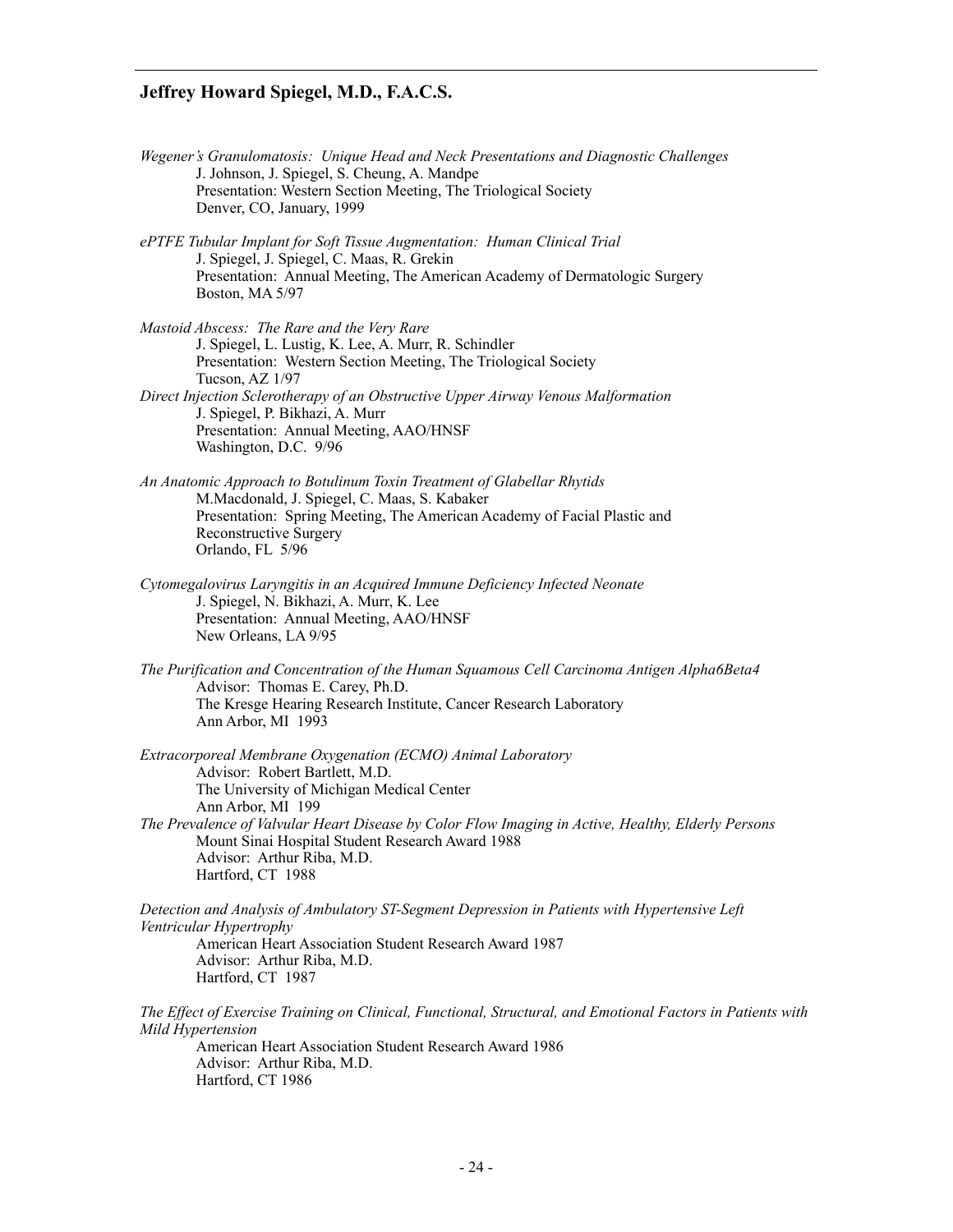#### **Publications: Books and Book Chapters**

# *Nasal Injuries*

V. Mardirossian, J. Spiegel Chapter in: Facial Surgery: Plastic and Reconstructive, 2nd Ed Ed: T. Hadlock, M. Cheney 2012

*Facial Skeletal Modifications and Implants* 

V. Mardirossian, J. Spiegel Chapter in: Facial Surgery: Plastic and Reconstructive, 2nd Ed Ed: T. Hadlock, M. Cheney 2012

#### *Otoplasty*

H. Hwang, J. Spiegel Chapter in: Otology and Neurotology Ed: Milind v. Kirtane, Chris E. deSouza, Mario Sanna, Anand K. Devaiah Thieme Medical Publishers 2012

#### *Mandible Reconstruciton*

J. Spiegel, J. Derosa Chapter in: Current Diagnosis and Treatment in Otolaryngology – Head and Neck Surgery Ed: A. Lalwani, MD 2011, third edition

#### *Nasal Fractures*

J. Spiegel, W. Numa Chapter in: Current Diagnosis and Treatment in Otolaryngology – Head and Neck Surgery Ed: A. Lalwani, MD 2011, third edition *Minimally Invasive Surgery in Otolaryngology: Endoscopic and Robotic* A Devaiah, J Spiegel, S Sridhar, M Russell, G Grillone Chapter in: Head and Neck Surgery Ed: DeSouza C Jaypee Brothers Medical Publishers, 2009

*Head and Neck Trauma: Physical Examination, implications for triage and management*

J. Spiegel, O. Leshem Chapter in: Head and Neck Trauma Ed: Murr, Goldberg, Chen Expected publication 2013

#### *Nasal Fractures*

J. Spiegel Chapter in Current Diagnosis and Treatment in Otolaryngology Head and Neck Surgery Ed: Anil Lalwani, MD 2007, second edition

#### *Mandible Reconstruction*

J. Spiegel Chapter in Current Diagnosis and Treatment in Otolaryngology Head and Neck Surgery Ed: Anil Lalwani 2007, second edition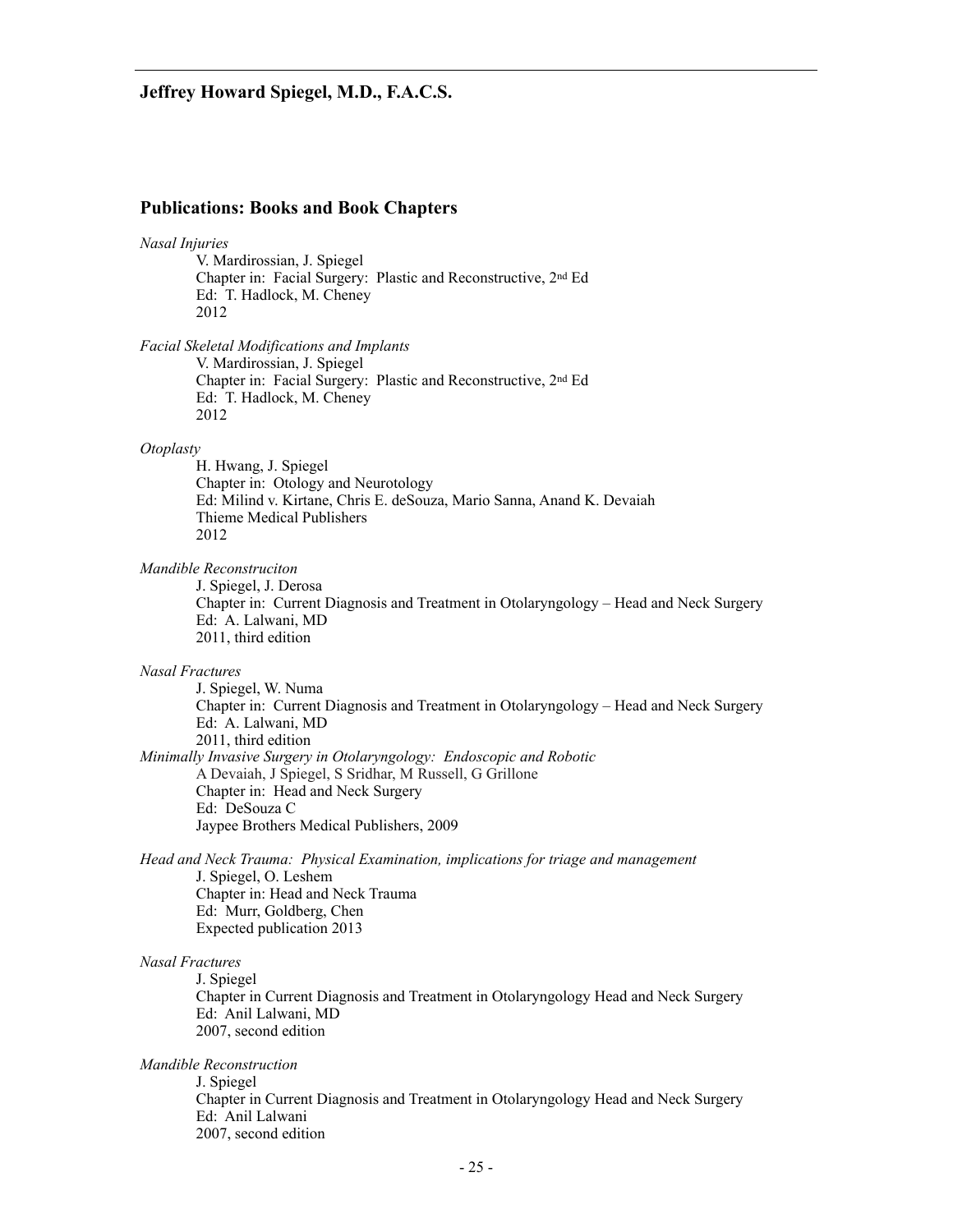| <b>Facial Plastic Surgery</b><br>Spiegel J, Mehra P                                                                                                                                          |
|----------------------------------------------------------------------------------------------------------------------------------------------------------------------------------------------|
| In Essentials of Surgery, Becker, Elsevier, 2006                                                                                                                                             |
| Contemporary Diagnosis and Management of Head and Neck Cancer (The Otolaryngologic Clinics of<br>North America)                                                                              |
| <b>Editor</b> with S. Jalisi<br>Otolaryngol Clin North Am. 2005 Feb;38(1):                                                                                                                   |
| Evaluation and management of malignant cervical lymphadenopathy with an unknown primary tumor.                                                                                               |
| E. Mahoney, J. Spiegel<br>Chapter in: Otolaryngologic Clinics of North America, Head and Neck Clinic, Spiegel, Ed.<br>Otolaryngol Clin North Am. 2005 Feb;38(1):87-97, viii-ix.              |
| Sinusitis (The Otolaryngologic Clinics of North America)<br><b>Editor</b>                                                                                                                    |
| Published - April, 2004 Elsevier                                                                                                                                                             |
| Management of Intracranial Complications of Skull Base and Sinus Surgery<br>Schnipper D, Spiegel JH                                                                                          |
| In, Sinusitis, Spiegel, Editor, Released April, 2004                                                                                                                                         |
| Sjogren's Disease<br>E. Mahoney, J. Spiegel<br>Chapter in: Otolaryngologic Clinics, Manifestations of Systemic Disease<br>Ed: Kelvin Lee<br>Otolaryngol Clin North Am. 2003 Aug;36(4):733-45 |
|                                                                                                                                                                                              |
| Nasal Fractures<br>J. Spiegel<br>Chapter in Current Diagnosis and Treatment in Otolaryngology Head and Neck Surgery<br>Ed: Anil Lalwani<br>Published 2004 - Lange                            |
| Mandible Reconstruction                                                                                                                                                                      |
| J. Spiegel<br>Chapter in Current Diagnosis and Treatment in Otolaryngology Head and Neck Surgery<br>Ed: Anil Lalwani<br>Published 2004 – Lange                                               |
| Cervical Liposuction                                                                                                                                                                         |
| J. Spiegel<br>Chapter in: Facial, Plastic, Reconstructive, and Trauma Surgery<br>Editor: Robert W. Dolan; Marcel Dekker 2003                                                                 |
| Anatomy of the Oral Cavity and Related Structures<br>J. Spiegel, D. Deschler<br>Chapter in: Reconstruction of the Oral Cavity                                                                |
| Eds: Terry A. Day, M.D., Douglas A. Girod, M.D., Marcel Dekker, Inc. New York<br>Submitted 8/00                                                                                              |
| Photography and Documentation of Pathological Findings<br>S. Rauch, J. Spiegel                                                                                                               |

Chapter in: Surgery of the Ear and Temporal Bone

2005.

Eds: Joseph B. Nadol, M.D., and Harold F. Schuknecht, M.D., Raven Press, Ltd. New York,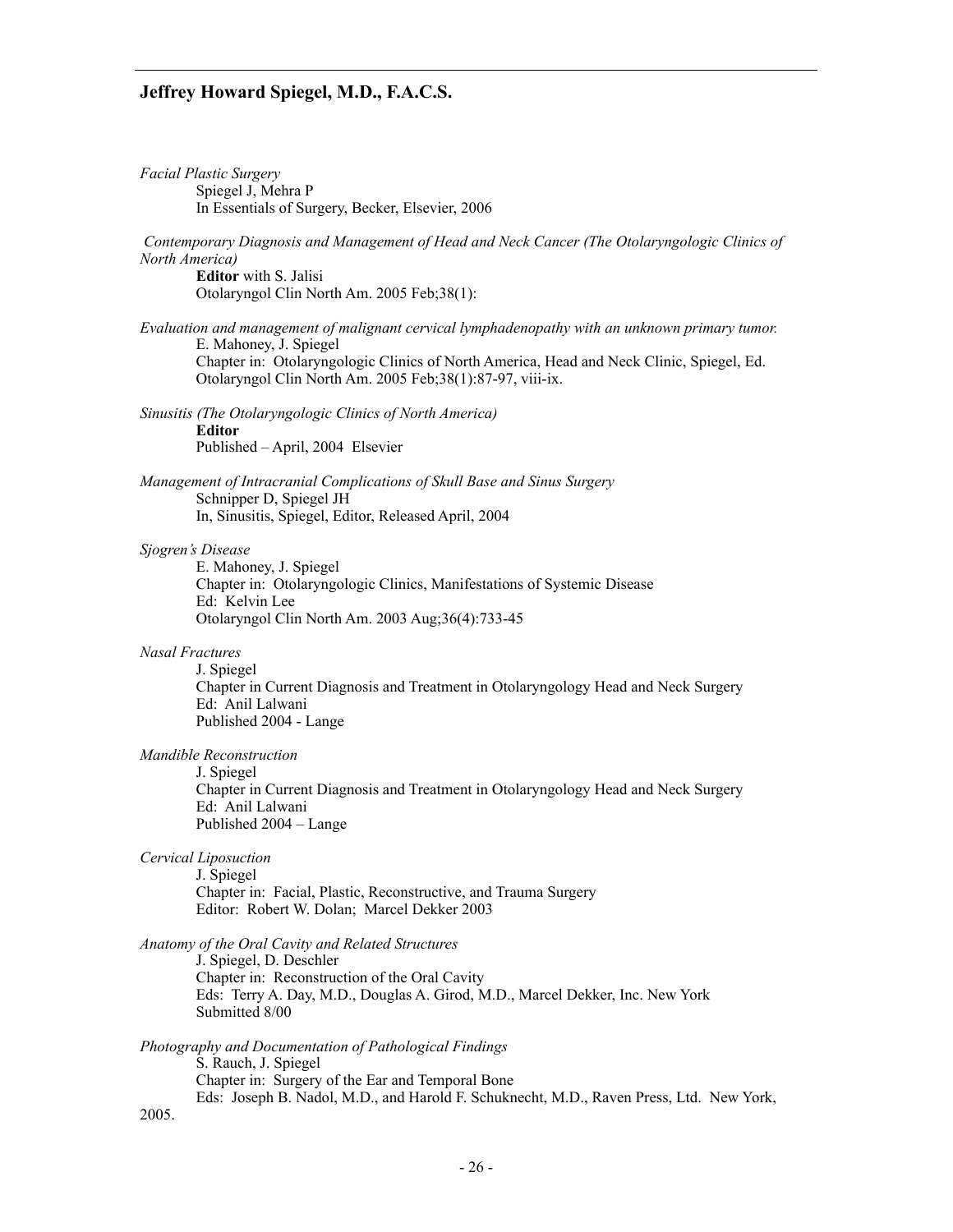*ePTFE Augmentation of Folds and Wrinkles*  C. Maas, J. Spiegel, D. Greene Chapter in: Tissue Augmentation in Clinical Practice: Procedures and Techniques, Ed: Arnold William Klein, M.D., Marcel Dekker, Inc. New York, 1998.

*Treatment of Nasolabial Folds for the Aging Face*  J. Spiegel, C. Maas Chapter in: Facial Plastic and Reconstructive Surgery, edited by Dean Toriumi, M.D., et al. Submitted 12/97

### **Non-Peer Review Articles**

Saddle Nose Deformity: Otolaryngology Case of the Month Educational Program, September, 2011

*Evolution of Beauty. Skin Deep Magazine June 2008* 

*Root Cause.* Stuff at Night Magazine, page 60. April 23, 2002. Phoenix Media Group, Boston.

*Hot Lips.* Stuff at Night Magazine, page 39. January 1, 2002. Phoenix Media Group, Boston.

*Pretty Poison: Botox.* Stuff At Night Magazine, page 48. November 20, 2001. Phoenix Media Group, Boston.

*Looking Your Best: Fall and Winter Skin Care*. Boston At Home Magazine, Fall 2000

#### **National and Regional Courses Directed**

- The Business of Medicine Getting Ahead and Staying Ahead while Maximizing Patient Care CME Course June 2006
- Managements of Head and Neck Emergencies CME Course May 2005
- Diagnosis & Management of Head and Neck Cancer for the Community Based Practitioner CME Course June 18, 2004
- Seminar Contemporary Office Management of Facial Rhytids Annual Meeting AAO.HNSF – September, 2004, NYC Seminar Director with Stephen Perkins, MD, Tina Alster, MD, and Sydney Coleman, MD

#### **Invited Guest**

Grand Rounds Guest Professor: Facial Aesthetics and Feminization Department of Plastic Surgery University of Massachusetts Medical School Worcester, MA October, 2019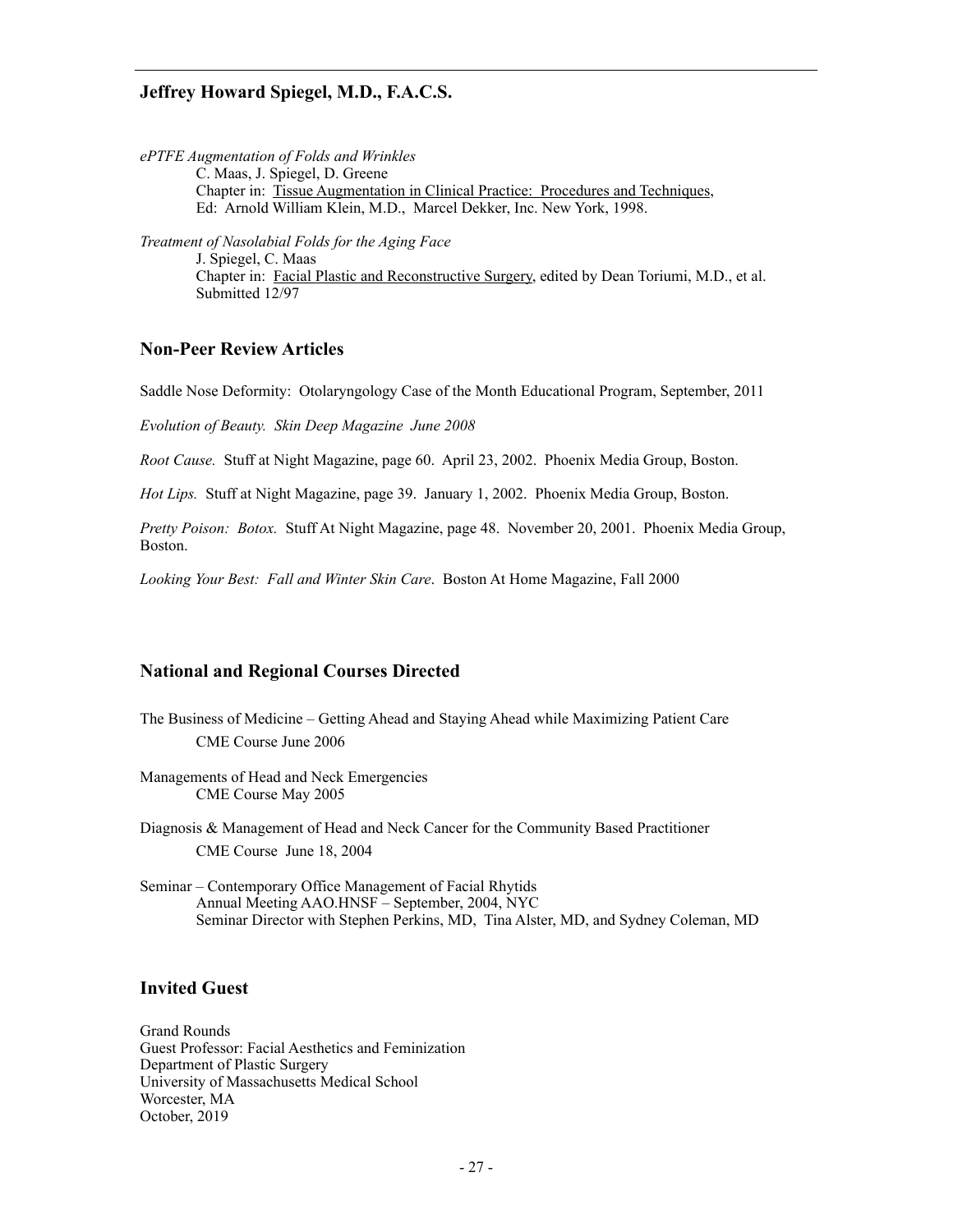Masters of Rhinoplasty Milan, Italy March, 2015

Eight Northeast Regional Course on the Latest Techniques in Facial Reconstruction and Soft Tissue Surgery Newark, NJ October, 2014

Las Vegas Cosmetic Symposium Las Vegas, NV June, 2013 June, 2014

Anti-Aging World Conference Monte Carlo, Monaco February, 2013

Pacific Rim Otolaryngology Conference Honolulu, HI February, 2013

Seventh Northeast Regional Course on the Latest Techniques in Facial Reconstruction and Soft Tissue Surgery Newark, NJ October 27, 2012

Nose & Face World: Techniques, Tastes and Trends in Facial Plastic Surgery. A Global Perspective. Rome, Italy May 9-12, 2012

The Otolaryngology – Head and Neck Surgery Society of the Dominican Republic Annual Meeting – Special invited guest April, 2012

Grand Rounds Department of Plastic Surgery Boston Medical Center October, 2011

University of Hartford Invited Professor: Psychology of Human Sexual Behavior Professor Carol McKenzie Hartford, CD November, 2009

XIII Cong Rinologia y Cirugía Facial, XXIII Cong Centroamericano ORL, VIII Cong Nacional de Panama Invited Guest Professor Panama City, Panama November, 2009

Center for Human Appearance, Departments of Plastic Surgery and Dermatology University of Pennsylvania Invited Professor and Grand Rounds Philadelphia, PA October, 2009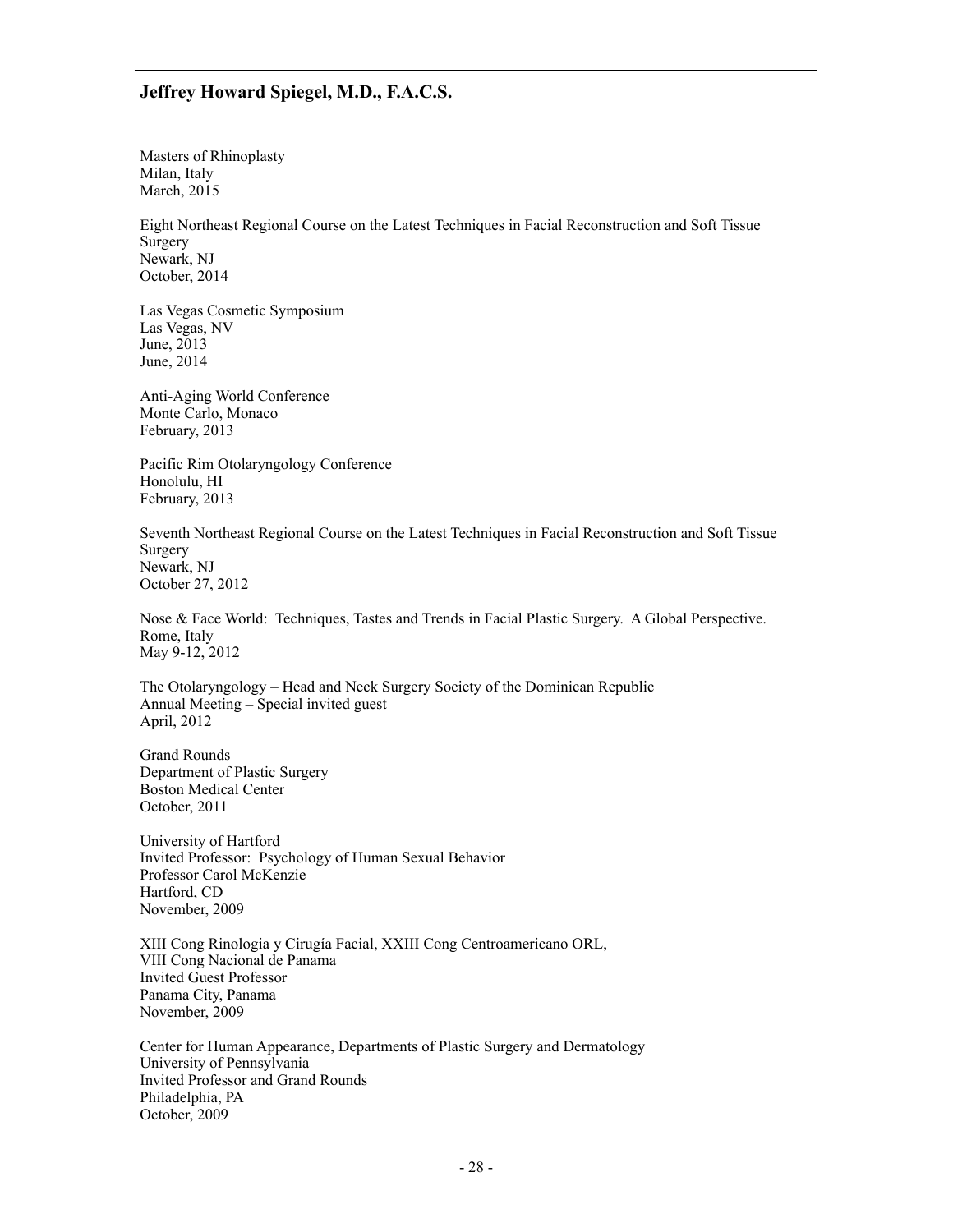2009 World Professional Association for Transgender Health (WPATH) Invited Guest of Honor Oslo, Norway June, 2009

39th Annual Meeting of the Egyptian Society of Facial Plastic and Reconstructive Surgery Guest Lecturer – Invited Professor Cairo, Egypt February 2009

Grand Rounds Gender Identity Disorder and Facial Feminization Surgery Department of Anesthesia Boston Medical Center November 2008

Grand Rounds Mechanisms of Gender Perception Department of Obstetrics and Gynecology Boston Medical Center, Boston University School of Medicine October 2008

Transitional research Symposium Facial Plastic Surgery Section American Academy of Otolaryngology – Head and Neck Surgery Annual Meeting Moderator Chicago, September 2008

Grand Rounds, Guest Professor New York University Department of Otolaryngology – Head and Neck Surgery May 2008

Grand Rounds, Staff Conference Fenway Community Health Center Boston, MA May, 2008

Grand Rounds, Guest Professor The Hebrew University of Jerusalem, Hadassah Medical School Departments of Plastic Surgery and Otolaryngology February 2008

San Francisco Otolaryngology Update November 2007

Massachusetts Eye and Ear Infirmary August 2007

Good Morning Live – New England Cable News Network Invited guest regarding: Facial Transplantation February 7, 2006

San Francisco Otolaryngology Update November 2005

Massachusetts Eye and Ear Infirmary October 2005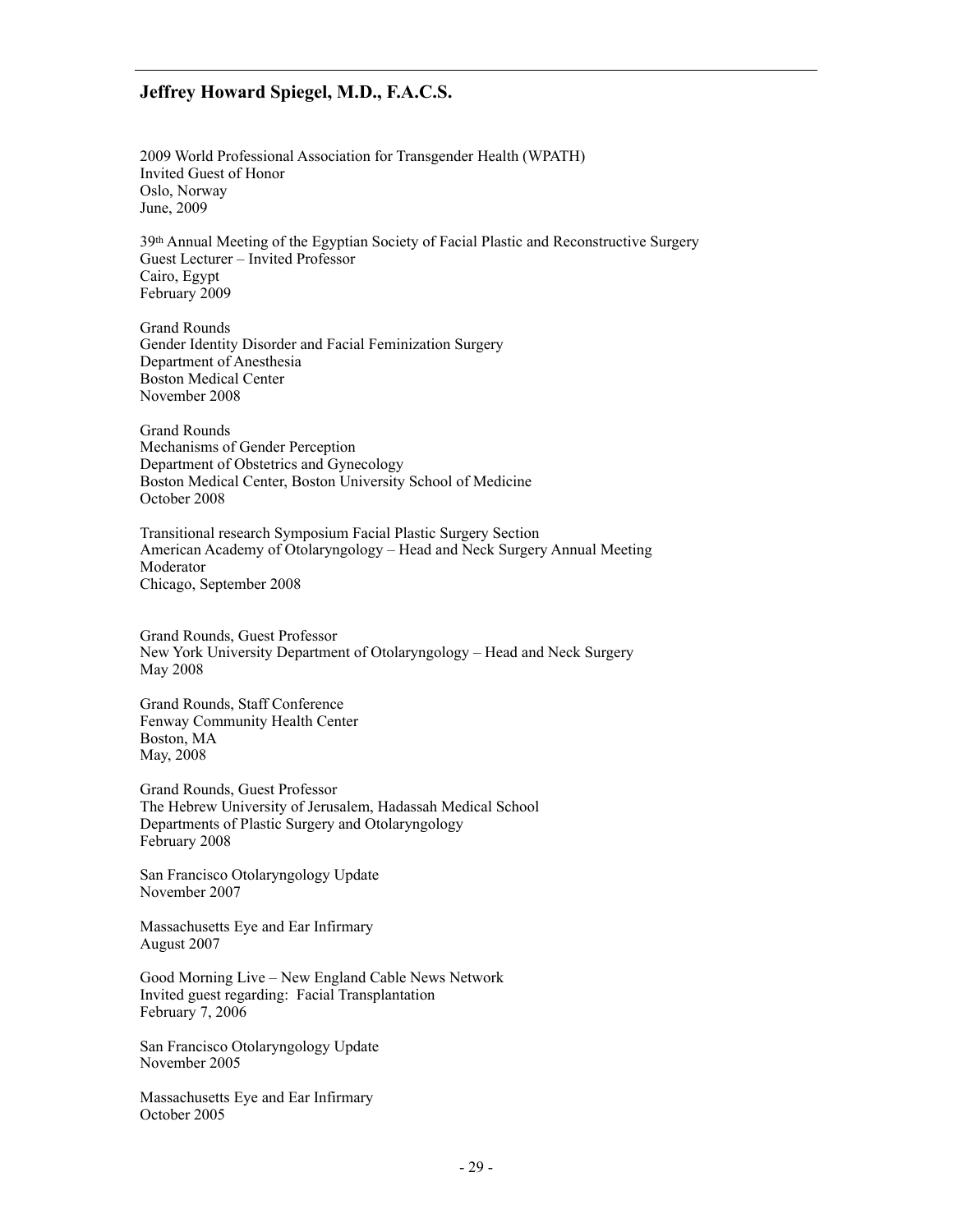New England Otolaryngology Society October 2005

Cook Biomedical Engineering Symposium, March 2005 New Mexico

Head and Neck Cancer Prevention Committee, Sixth International Conference on Head and Neck Cancer, Sponsored by the American Head and Neck Society – August 2004, Washington, DC

Medtronic / Xomed Kentucky Lake Study Group 2000

New England Otolaryngology Society October 2000

### **Invited Lectures**

Vegas Cosmetic Surgery Conference

 Expert Techniques In Facial Feminization Surgery Lip lifting- What, Why, When, and Most Importantly, How Data Breach! How To Handle A Terrible, Horrible, No Good, Very Bad Day Las Vegas, NV June, 2019

- Beauty and Facial Plastic Surgery Grand Rounds Brown University Plastic Surgery Department Providence, RI April, 2019
- Gender, Beauty, Perception, and Surgery: Feminization of the Face and Voice New England Otolaryngological Society Boston, MA April, 2019
- Beauty and Gender: Understanding Facial Analysis and Gender Confirmation Surgery Grand Rounds Hospital Harvard Department of Plastic Surgery February, 2019
- Masters Techniques in Facial Feminization Surgery Northeast Society of Plastic Surgery Meeting Boston, MA November, 2018
- Beauty, Gender, and Youthfulness Plastic Surgery Interest Group Boston University School of Medicine November, 2012
- Otolaryngology and Gross Anatomy of the Head and Neck Boston University School of Medicine November, 2012
- Advances in Facial Feminization Surgery Southern Comfort Conference Atlanta, GA September 2012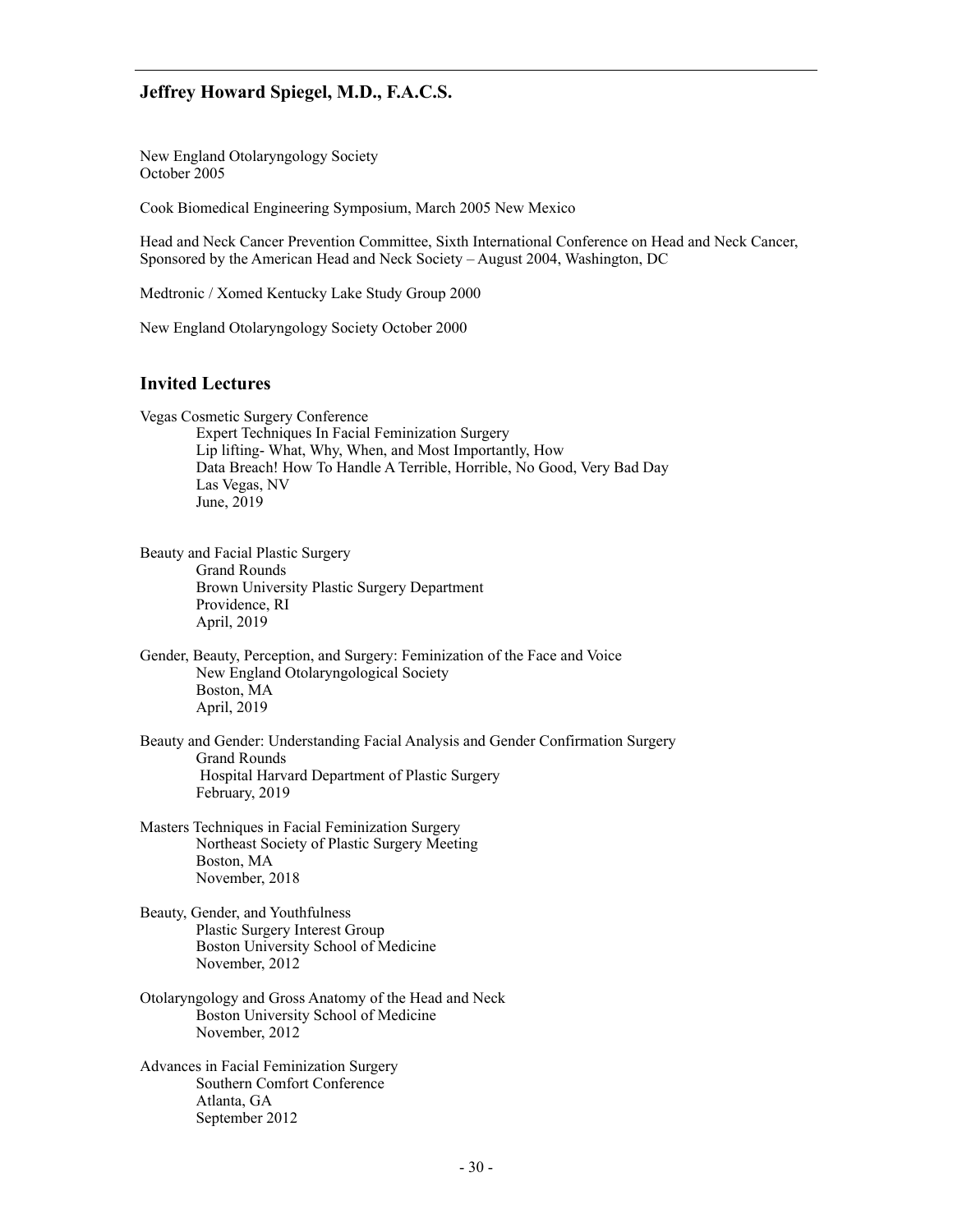Cosmetic Surgery of the Mandible Cosmetic Cranial Shaping of the Upper Third of the Face Nose & Face World Rome May 2012

Nasal Valve Surgery Facial Gender Surgery XI Congreso Dominicano de Otorrinolaringologia Punta Cana, Republica Dominicana April 2012

Facial Feminization Surgery First Event Conference Peabody, MA January 2010, January 2011, January 2012

> Empire Conference April, 2010 April, 2011

 Be-All conference June, 2010 June, 2011

 Southern Comfort Conference September, 2010 September, 2011

Facial Determinants of Gender University of Hartford With Professor C. McKenzie Psychology of Human Sexual Behavior November 2009

- Calvarial Bone Grafts for Nasal Dorsal Augmentation International Panamerican Meeting of Facial Plastic Surgery Panama City, Panama November, 2009
- Head and Neck Reconstruction with and without Microvascular Tissue Transfer International Panamerican Meeting of Facial Plastic Surgery Panama City, Panama November, 2009
- Botulinum Toxin and Facial fillers an introduction to science and methodology International Panamerican Meeting of Facial Plastic Surgery Panama City, Panama November, 2009
- Feminization of the Male Face for Transgender Disorder International Panamerican Meeting of Facial Plastic Surgery Panama City, Panama November, 2009

Humanism and Care of the Transgendered Patient – Panel Member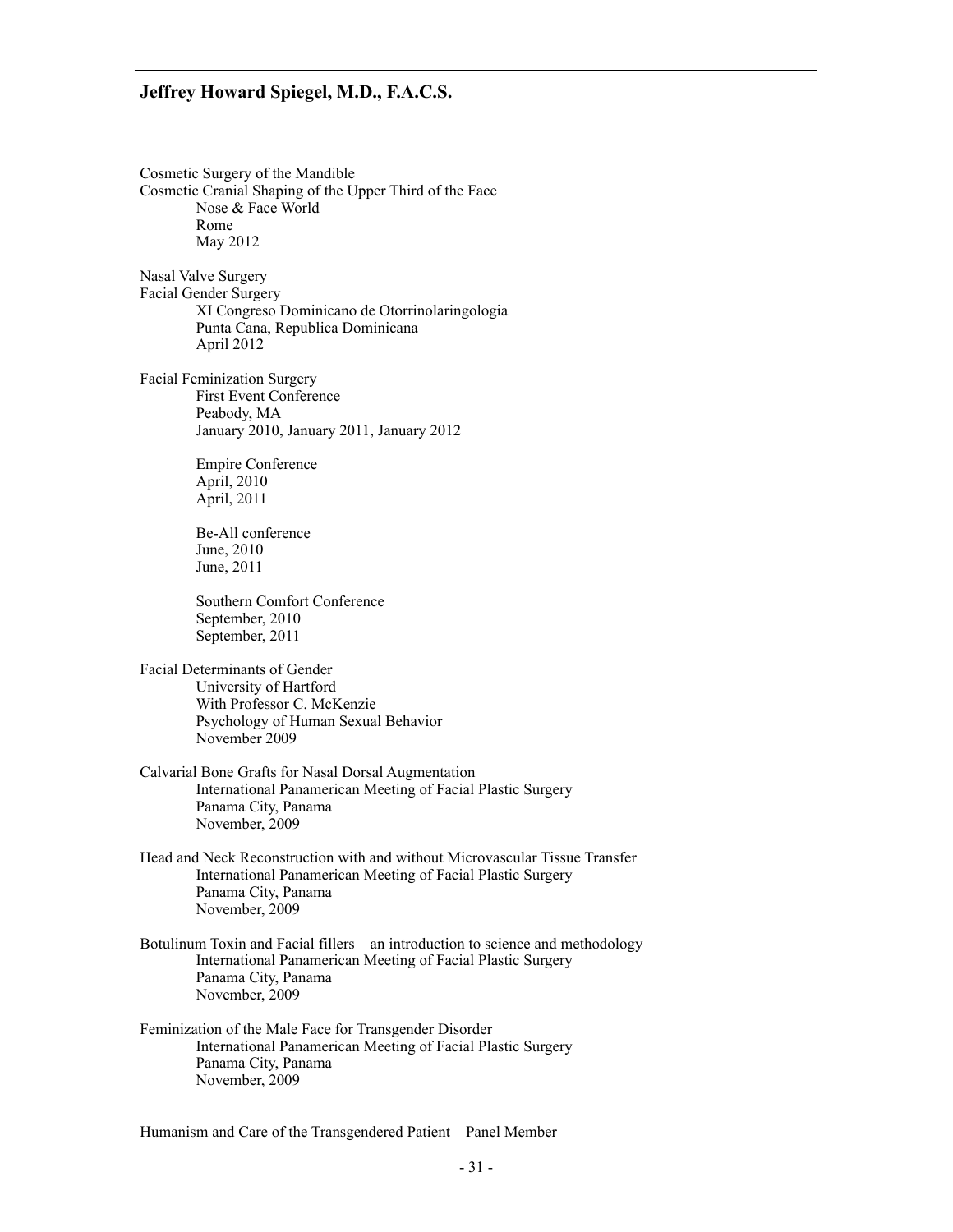Boston University School of Medicine Boston, MA November, 2009

- Introduction to Billing and Coding for Otolaryngologists AAO/HNSF Annual Meeting San Diego, CA October, 2009
- No Modification Required: Navigating through the IRB AAO/ HNSF Annual Meeting San Diego, CA October, 2009
- Office Based Facial Plastic and Reconstructive Procedures AAO/HNSF Annual Meeting San Diego, CA October, 2009
- Advances in Facial Feminization Surgery and mechanisms for facial gender determinance WPATH Conference Oslo, Norway June, 2009
- Cosmetic Surgery: A Discussion of Medical and Ethical Issues Jeffrey Spiegel, MD with Rabbi Avi Heller Maimonides Society – Boston University March 2009

Challenges and Options in Scalp Reconstruction

39th Annual Meeting of the Egyptian Society of Facial Plastic and Reconstructive Surgery Cairo, Egypt February 2009

#### Laser Lipolysis

39th Annual Meeting of the Egyptian Society of Facial Plastic and Reconstructive Surgery Cairo, Egypt February 2009

Lateral Skull reconstruction following auriculectomy 39th Annual Meeting of the Egyptian Society of Facial Plastic and Reconstructive Surgery Cairo, Egypt February 2009

Maximizing Results in Facial Surgery First Event Peabody, MA January 2009

- Contemporary Facial Feminization Surgery Fall Harvest Conference Kansas City, MO November 2008
- Facial Feminization Theories and Practice Fantasia Fair Conference Provincetown, MA October 2008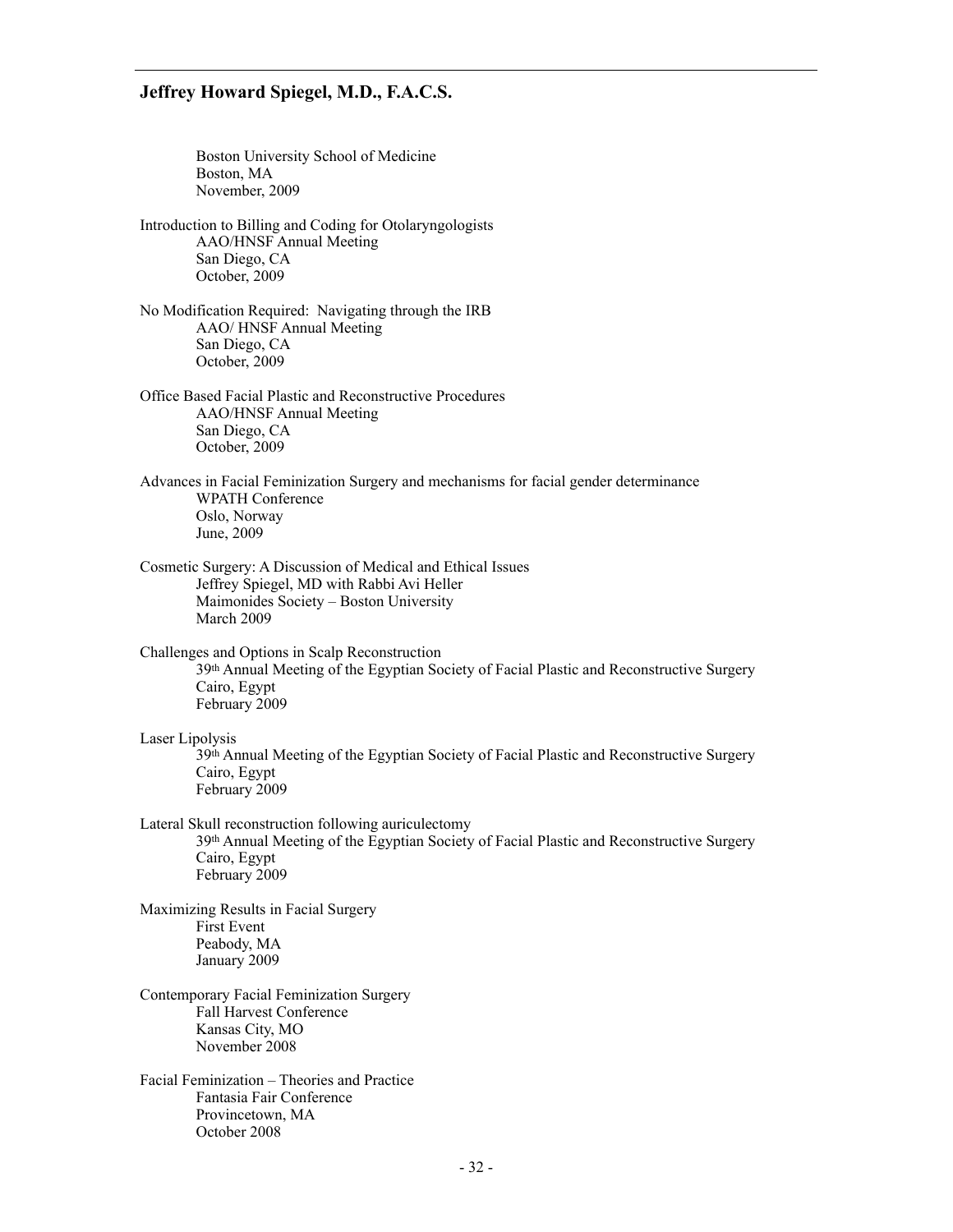Facial Feminization Surgery – Modern Approaches Southern Comfort Conference Atlanta, GA October 2008 Understanding Human Subject Research and the IRB AAO/HNSF Annual Meeting Chicago, IL September 2008 Adding Facial Plastic Surgery Procedures to a Surgical Practice AAO/HNSF Annual Meeting Chicago, IL September 2008 Introduction to Medical Billing and Coding (2 hour interactive course) AAO/HNSF Annual Meeting Chicago, IL September 2008 Ear Reconstruction, Rhinoplasty, and Blepharoplasty Cadaver Surgery Workshop Boston University / Tufts University September 2008 Facial Feminization London, England June 2008 Head and Neck Lacerations, Penetrating Neck Trauma Boston University / Tufts University June 2008 Gender Confirming Facial Surgery Be-All Conference Chicago, IL May 2008 Advanced Facial Feminization and Theories on Gender Presentation International Foundation for Gender Education Tucson, AZ April, 2008 Facial Feminizing Surgery – New Advances First Event Conference Boston, MA January 2008 Evolutionary Biology of the Perception of Facial Gender and Beauty Grand Rounds Tufts University / Boston University October 2007 Facial Plastic Surgery Procedures for your Practice Instructional Course AAO/HNSF Annual Meeting Washington D.C. September 2007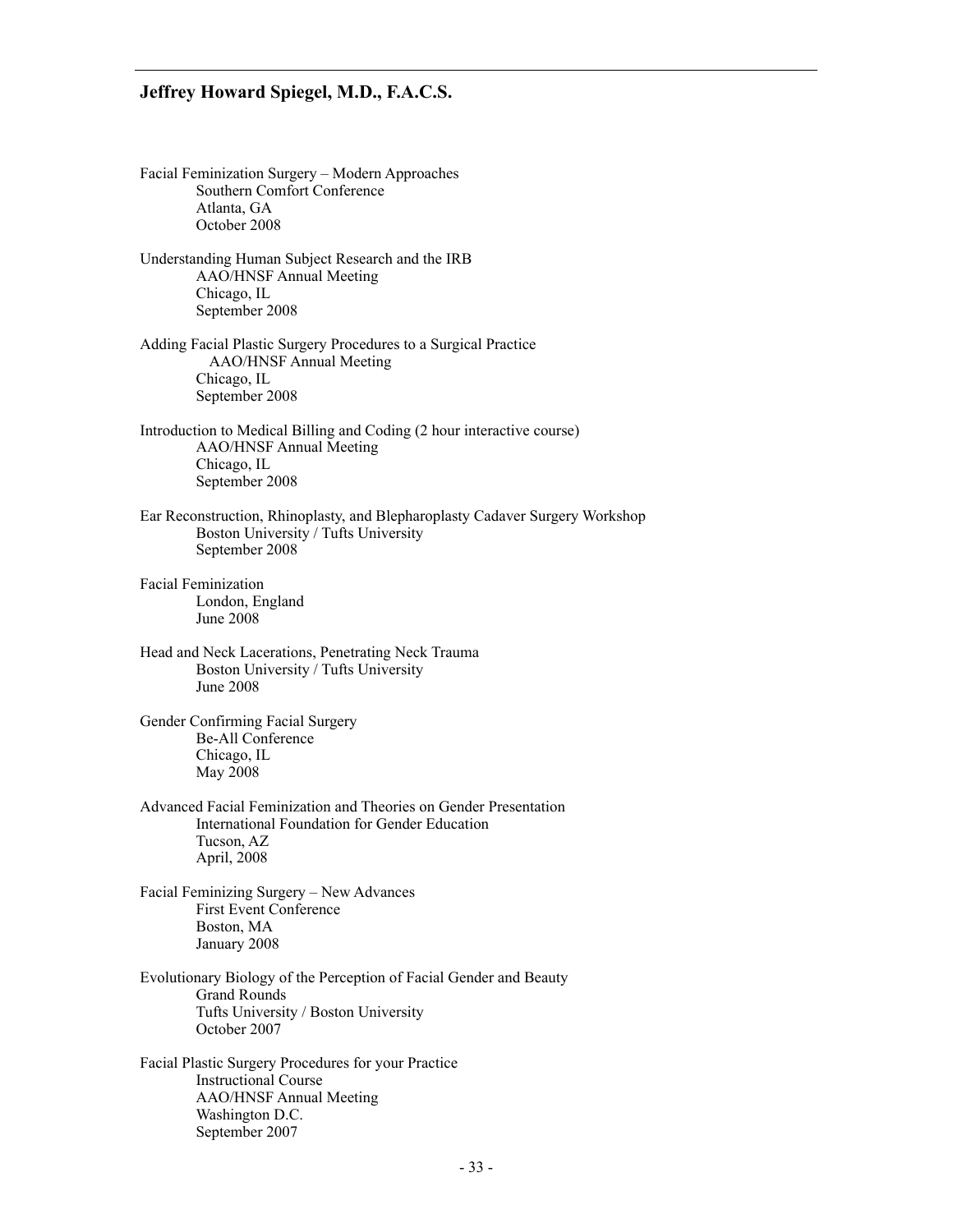#### SOLD OUT

No Modifications Required: Understanding the IRB and human subject research Instructional Course AAO/HNSF Annual Meeting Washington D.C. September 2007 Billing and Coding – the Crash Course With Gregory Grillone, MD Instructional Course AAO/HNSF Annual Meeting Washington D.C. September 2007 Maximizing Results in Facial Feminization Surgery Southern Comfort Conference Atlanta, GA September, 2007 Reconstruction of Forehead, Orbital, Frontal Sinus, and Anterior Cranial Trauma Grand Rounds Massachusetts Eye and Ear Infirmary Boston, MA August 2007 Advances in Facial Feminization Sparkle Conference Manchester, England June, 2007 Gender Surgery of the Head and Neck Be-All Conference Chicago, IL June 2007 Facelifting and Browlifting Boston University Department of Otolaryngology – Head and Neck Surgery April, 2007 Midface Trauma Plating Workshop Boston University Department of Otolaryngology – Head and Neck Surgery April, 2007 Gender Confirming Facial Surgery Gold Rush Gender Conference Denver, CO February, 2007 Methods of Facial Gender Identity New England Gender Conference Smith College, Burlington, MA February 2, 2007 Suture Techniques and Wound closure Workshop Boston University / Tufts University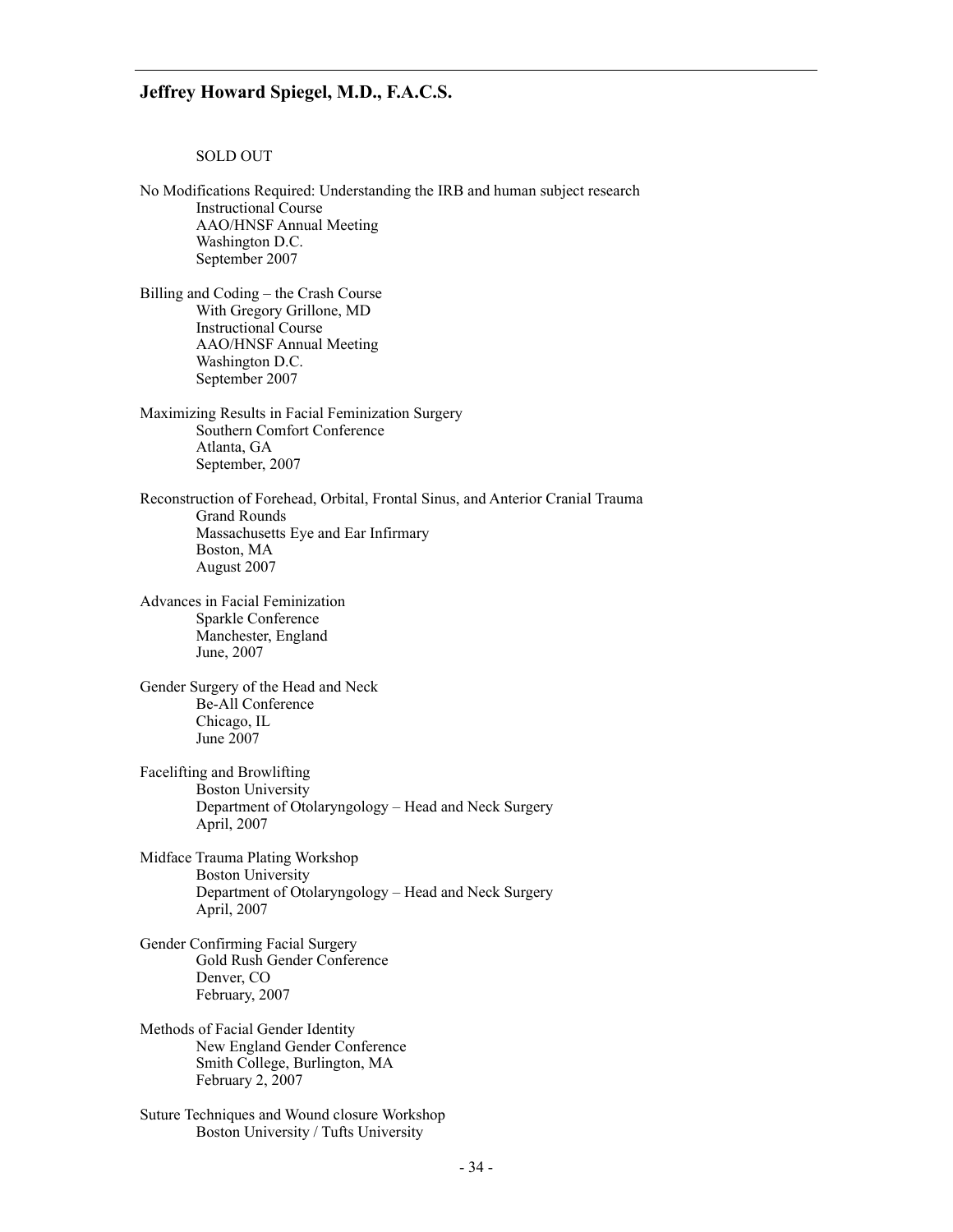Resident Lecture Series February, 2007

Fundamentals of Gender Identity and Gender Confirming Surgery First Event Burlington, MA January 2007

Chemical Peels and Nonablative Resurfacing Boston University / Tufts University Resident Didactic Lectures Boston, MA January 2007

Snoring and Sleep Apnea Boston, MA November, 2006

Facial Plastic Surgery Procedures in the Otolaryngology Practice Instructional Course AAO/HNSF annual meeting Toronto, Ontario Canada September 2006

No Modifications Required. Easy IRB approval Instructional Course AAO/HNSF annual meeting Toronto, Ontario Canada September 2006

Introduction to Medical Billing and Coding Instructional Course AAO/HNSF annual meeting Toronto, Ontario Canada September 2006

Advancements in Gender Confirming Facial Surgery Southern Comfort Conference Atlanta, GA September 2006

Gender perception in faces Fantasia Conference Provincetown, MA October, 2006

Update on facial feminization Surgery Fantasia Conference Provincetown, MA October, 2006

Clinical Efficiency – The Business of Medicine Boston, MA June 16, 2006

Facial Feminization Surgery – Maximizing Results Sparkle Conference Manchester, England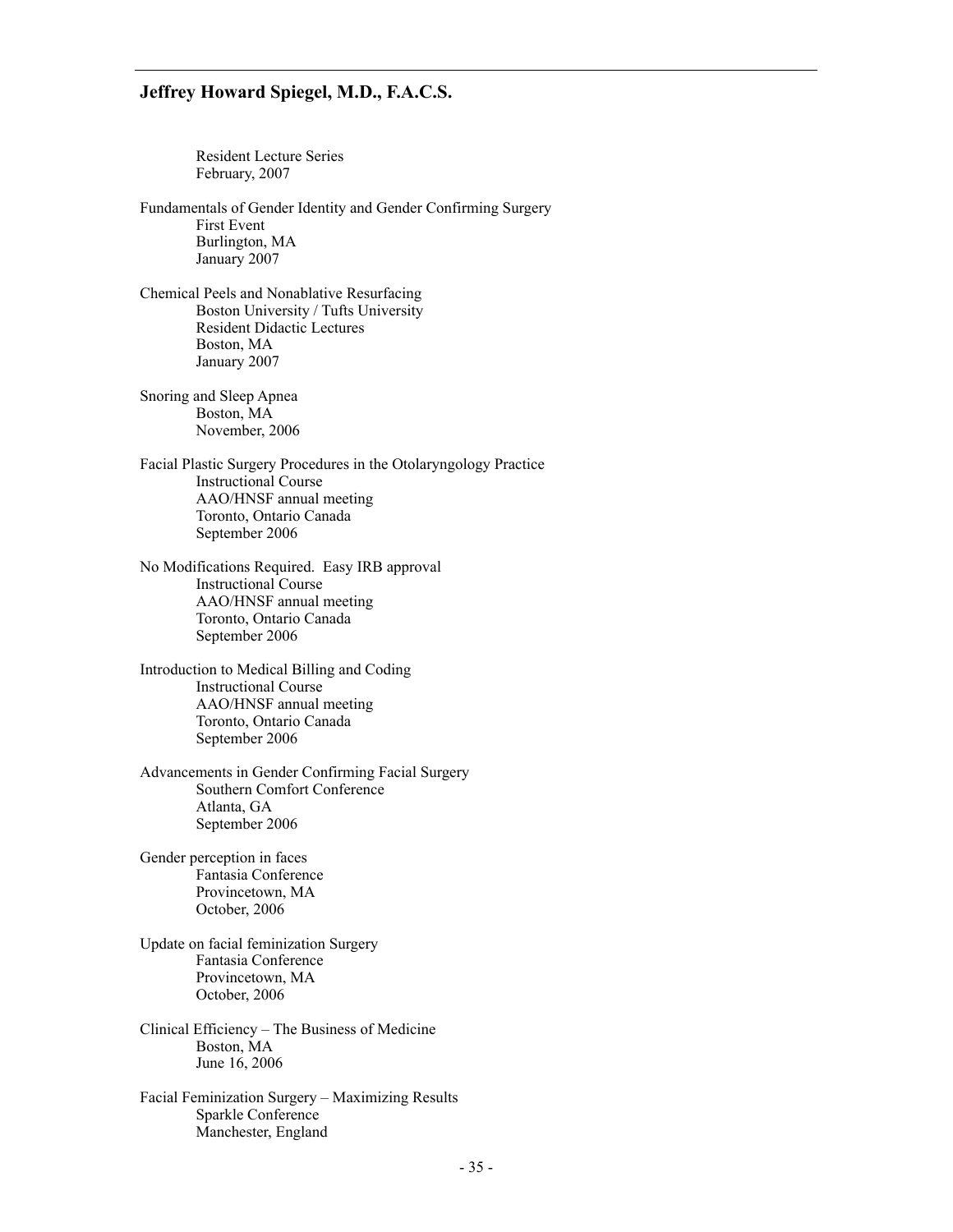June, 2006 Be-All Conference Chicago, IL June, 2006 First Event Weymouth, MA January, 2006 Disease of the Head and Neck Grand Rounds Department of Internal Medicine – Family Care Program Boston Medical Center January 2006 Gender Defining Surgery of the Face Fenway Community Health Center Boston, MA January 2006 Fundamentals of Mandible Fracture Plating – Hand on Course Sponsored by Stryker – Leibinger Boston University / Harvard University January 2006 Boston, MA Facial Feminization Surgery Fenway Community Health Center January 2006 Boston, MA Head and Neck Reconstruction: Where Free Flaps Could be Used San Francisco Otolaryngology Update November 2005 San Francisco, CA Physician Compensation Systems: Keeping it Fair San Francisco Otolaryngology Update November 2005 San Francisco, CA Gross Anatomy of the Head and Neck Boston University School of Medicine Gross Anatomy November 2005 Contemporary Management of Head and Neck Trauma Grand Rounds Massachusetts Eye and Ear Infirmary October 2005 Boston, Ma Introduction to Billing and Coding Course, AAO/HNSF annual meeting Los Angeles, CA September 2005 Course prioritized as "free to residents"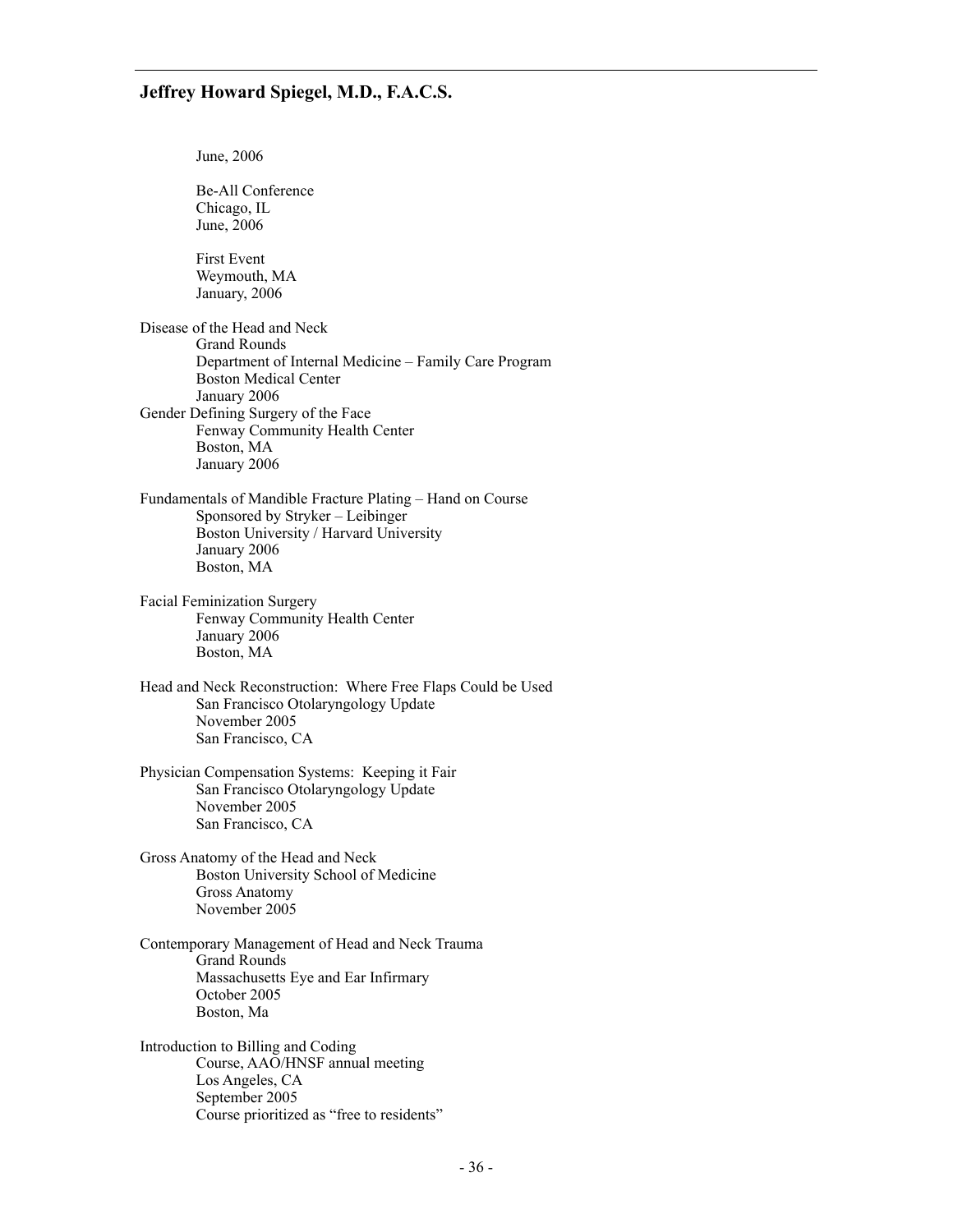Maximizing Results in Facial Feminization Surgery Southern Comfort Conference, Atlanta September 2005 Facial Feminization Surgery Invited Lecture, Murrieta, CA September 2005 Feminization of the Male Face and Skull Be-All Convention, Chicago June 2005 Microvascular Reconstruction of the Mandible Grand Rounds – Department of Oral and Maxillofacial Surgery Boston University Goldman School of Dental Medicine May 2005 Successful Residency Interview Techniques Boston University School of Medicine May 2005 Frontiers in Head and Neck Reconstruction Roxbury Latin School Elsa Rackee Invited Lecturer May 2005 Facial Plastic Surgery Boston University School of Medicine Mini-med School March 2005 Introduction to Clinical Medicine Boston University School of Medicine  $1:00 - 4:30$  February 15, 2005 Facial Feminization Surgery First Event Woburn, MA January 2005 Overview of Departmental Activity 2004 Medical Management Council Boston Medical Center January 2005 Integrating skin care into facial plastic surgery Facial Aesthetics Conference Millennium Skin NA Charlotte, NC November, 2004 Facial Feminization Surgery Southern Comfort Conference Atlanta, GA October 2004 Streptococcal Resistance in the Management of Otitis Media National Association of Managed Care Physicians Atlanta, GA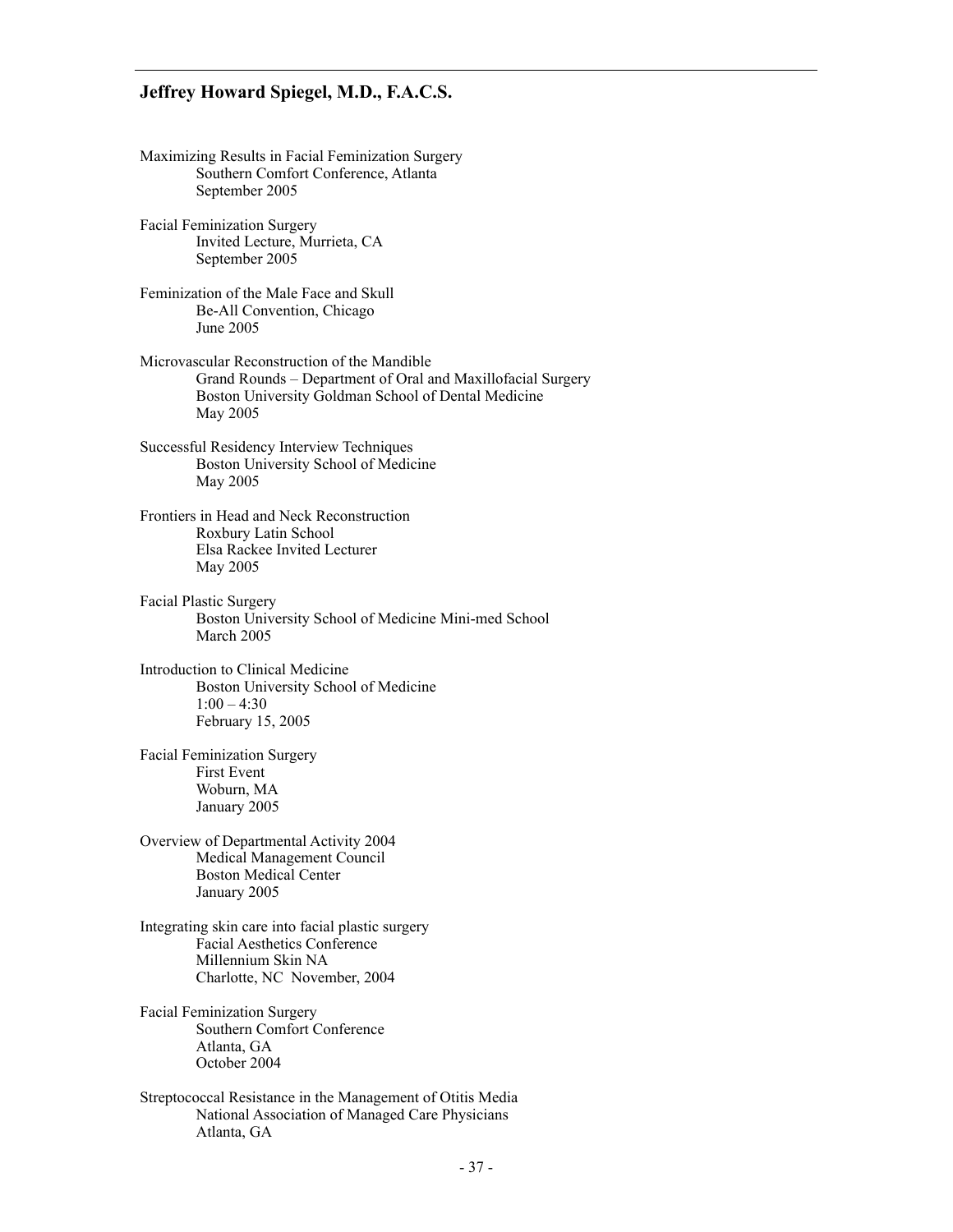September 2004

- Head and Neck Cancer Boston University School of Medicine Parent's Weekend Minimed School October 2004
- Free Tissue Transfer Laboratory Tufts University School of Medicine Otolaryngology Residency Course October 200
- Facial and Skull base Fractures Boston University School of Medicine Otolaryngology Residency Course September 2004
- Introduction to ICD9 and CPT billing and coding Boston University School of Medicine Otolaryngology Residency Course August 2004
- Fundamentals of Facial Skin Care and Aging Face Surgery Grand Rounds: Department of Family Medicine Boston Medical Center July 2004
- Microvascular Reconstruction of the Mandible Grand Rounds: Oral & Maxillofacial Surgery May 2004
- Microvascular Reconstruction of the Head & Neck Diagnosis & Management of Head and Neck Cancer for the Community Based Practitioner CME Course June 18, 2004

Lesions of the Oral Cavity Grand Rounds: Family Medicine March 2004 Introduction to Coding, a Crash Course American Academy of Otolaryngology – Head and Neck Surgery Annual Meeting Orlando, FL September, 2003 And Annual Meeting – AAO/HNSF New York, New York September, 2004 – SOLD OUT

- Head and Neck Cancer East Newton Operating Room Nurses September, 2003
- Maintaining Youthful Skin East Newton Operating Room Nurses May, 2003
- Management of Cervical Lymph Nodes in Head and Neck SCCa BU/Tufts Combined Resident Course Boston University School of Medicine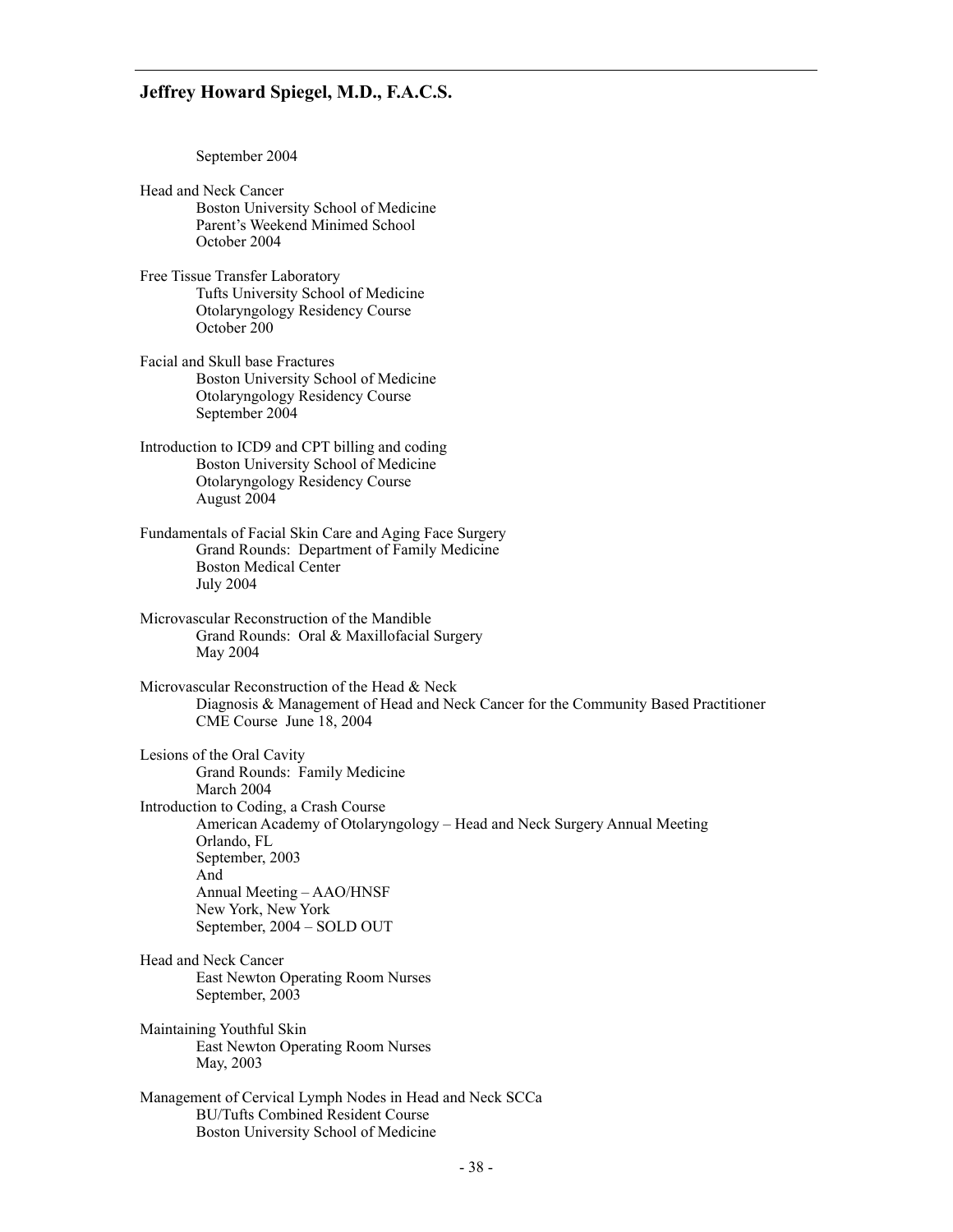April, 2003

AAO Consensus Panel Report of Use of Ototopical Antibiotics Breaking the Cycle in Antibiotic Resistance in the Treatment of Ear Infections The National Association of Managed Care Physicians and Boston University School of Medicine Boston, MA April 1, 2003 Management of Fine and Coarse Rhytids Ambulatory Nurses Grand Rounds Boston Medical Center March, 2003 Management of Chronic Aspiration BU / Tufts Combined Resident Course Boston University School of Medicine March, 2003 Oral Cavity Lesions Grand Rounds Department of Family Medicine Boston University School of Medicine July, 2002 Residency Interviewing – what Medical Students need to know Boston University School of Medicine May, 2002 Head and Neck Reconstruction with Microvascular Tissue BU / Tufts Combined Resident Course Boston University School of Medicine April, 2002 March, 2004 Head and Neck Gross Anatomy – Lecture and Lab Boston University School of Medicine MS-1 Gross Anatomy Class December, 2002 December, 2001 Facial Nerve, Parotid, and Infratemporal Fossa Anatomy BU/Tufts Combined Resident Course Tufts University Medical School November, 2002 November, 2001 Radial forearm free flap – anatomy and technique BU/Tufts Combined Resident Course Tufts University Medical School October, 2001 Management of Malignant Neck Disease Grand Rounds Department of General Surgery Boston University School of Medicine November, 2001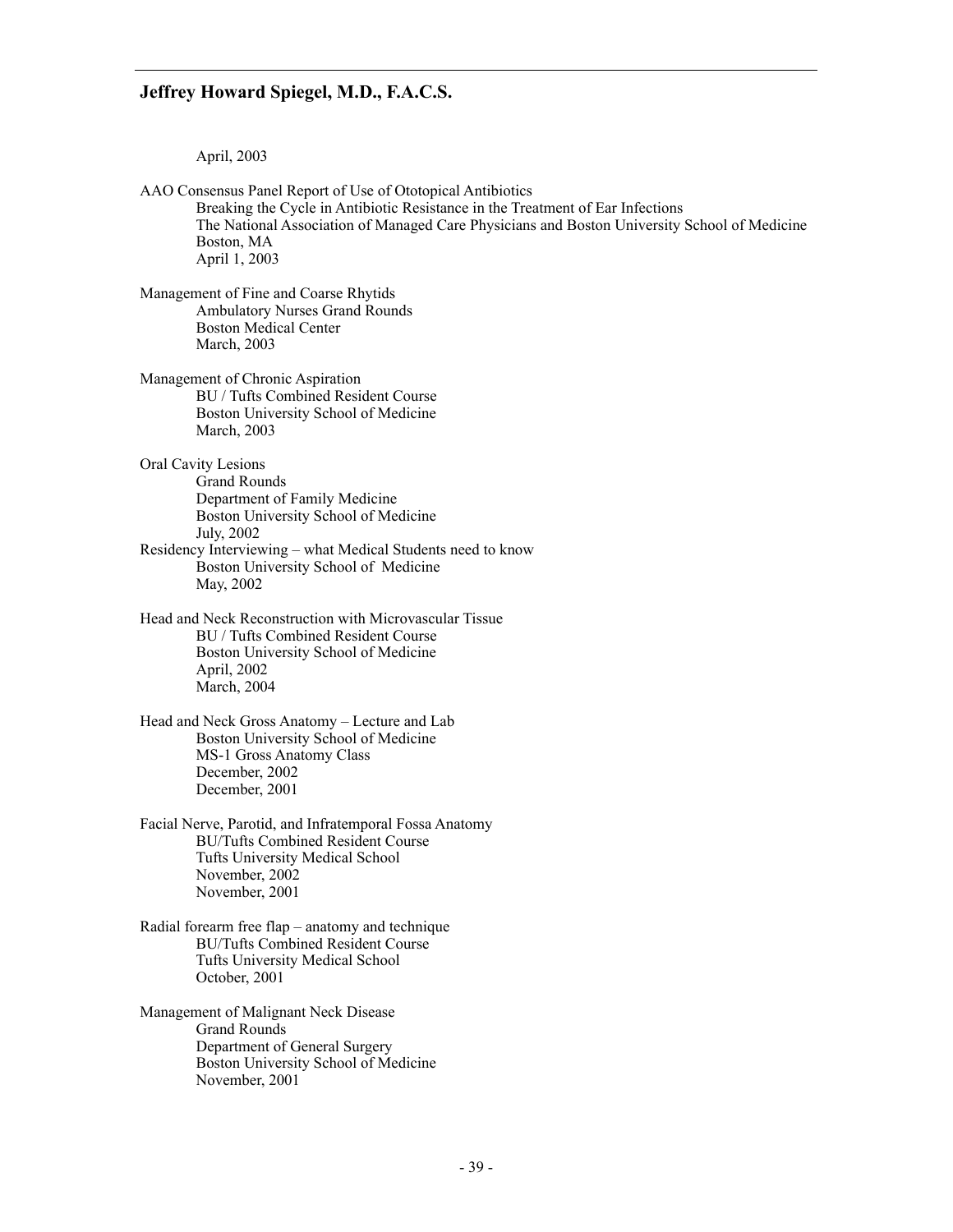- Maxillofacial Fractures Immediate and Delayed Management BU/Tufts Combined Resident Orientation Course Boston University School of Medicine July, 2001 July, 2002
- Tumors of Larynx, Hypopharynx, and Tracheal Neoplasms Bu/Tufts Combined Oto/HNS didactic Course Tufts Medical School June, 2001

Oral Cavity Lesions Grand Rounds Department of Internal Medicine Boston University School of Medicine May, 2001

Effective Residency Interview Techniques With Dean Susan Sarfaty Boston University School of Medicine May, 2001 May, 2002 May, 2003 May, 2004

Surgical Management of Head and Neck Cancer Smithsonian Institute / Boston University "Mini-Med School" April, 2001 April, 2002

Management of Neck Metastases and the  $N_0$  Neck BU/Tufts Combined Oto/HNS Didactic Course April, 2001

Head and Neck Tumors, Evaluation of a Neck Mass Grand Rounds Department of Internal Medicine Boston University School of Medicine February, 2001

- Obstructive Sleep Apnea BU/Tufts Combined Oto/HNS Didactic Course February, 2001 February, 2003
- Traumatic and Inflammatory Disorders of the Salivary Glands BU/Tufts Combined Oto/HNS Didactic Course January, 2001
- Pediatric Neck Masses, Adenotonsillar Disease BU/BCH Combined Residency in Pediatrics January, 2001
- Practical Applications of Digital Photography New England Otolaryngological Society December, 2000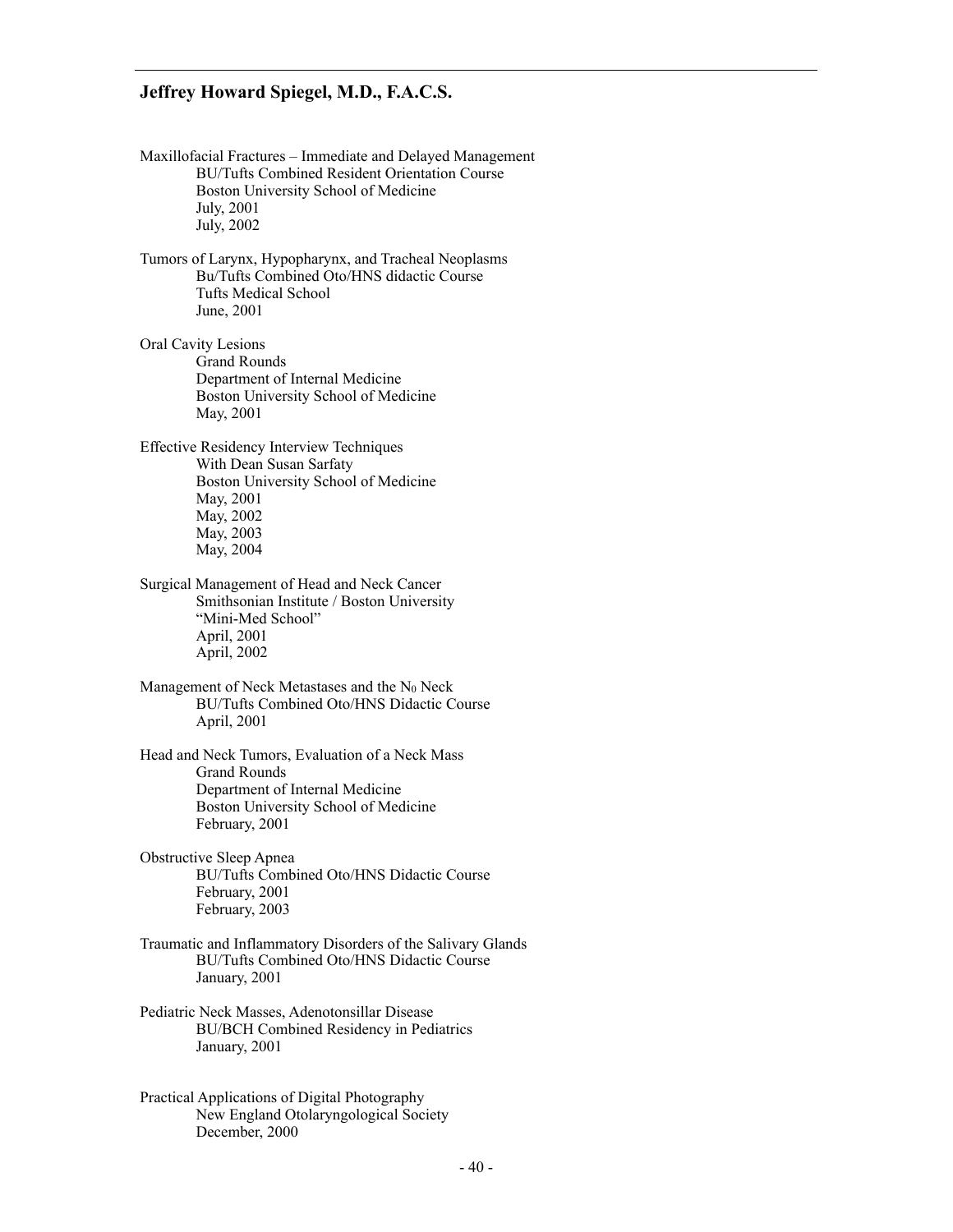| Head and Neck Anatomy Lecture and Lab |  |
|---------------------------------------|--|
| Boston University School of Medicine  |  |
| Gross Anatomy – MS1 class             |  |
| November, 2000                        |  |

Free Flaps in Head and Neck Reconstruction Lab Tufts School of Medicine Boston University School of Medicine Otolaryngology Resident Course November, 2000 April, 2002

Head and Neck Examination Boston University School of Medicine MS3 class October, 2000

Head and Neck Malignancies / Evaluation of a Neck Mass Grand Rounds Veterans Hospital Bedford, Ma September, 2000

#### Xerostomia

 Combined Grand Rounds Department of Otolaryngology – Head and Neck Surgery Boston University School of Medicine Tufts University School of Medicine September, 2000

Methods of Outcomes Research

 Department of Otolaryngology – Head and Neck Surgery Boston University School of Medicine August, 2000

- Mandible Discontinuity and Essentials of Rigid Fixation Systems for Mandible Reconstruction Medtronic / Xomed Kentucky Lake Study Group June, 2000
- Sinusitis, Epistaxis, and Pediatric Stridor San Francisco College of Osteopathic Medicine January, 1999

Examination of the Ear, Nose, and Throat San Francisco College of Osteopathic Medicine January, 1999 March, 1999 April, 1999 May, 1999

Postoperative Care and Anatomic Considerations in Head and Neck Surgery Patients School of Nursing University of California at San Francisco November, 1998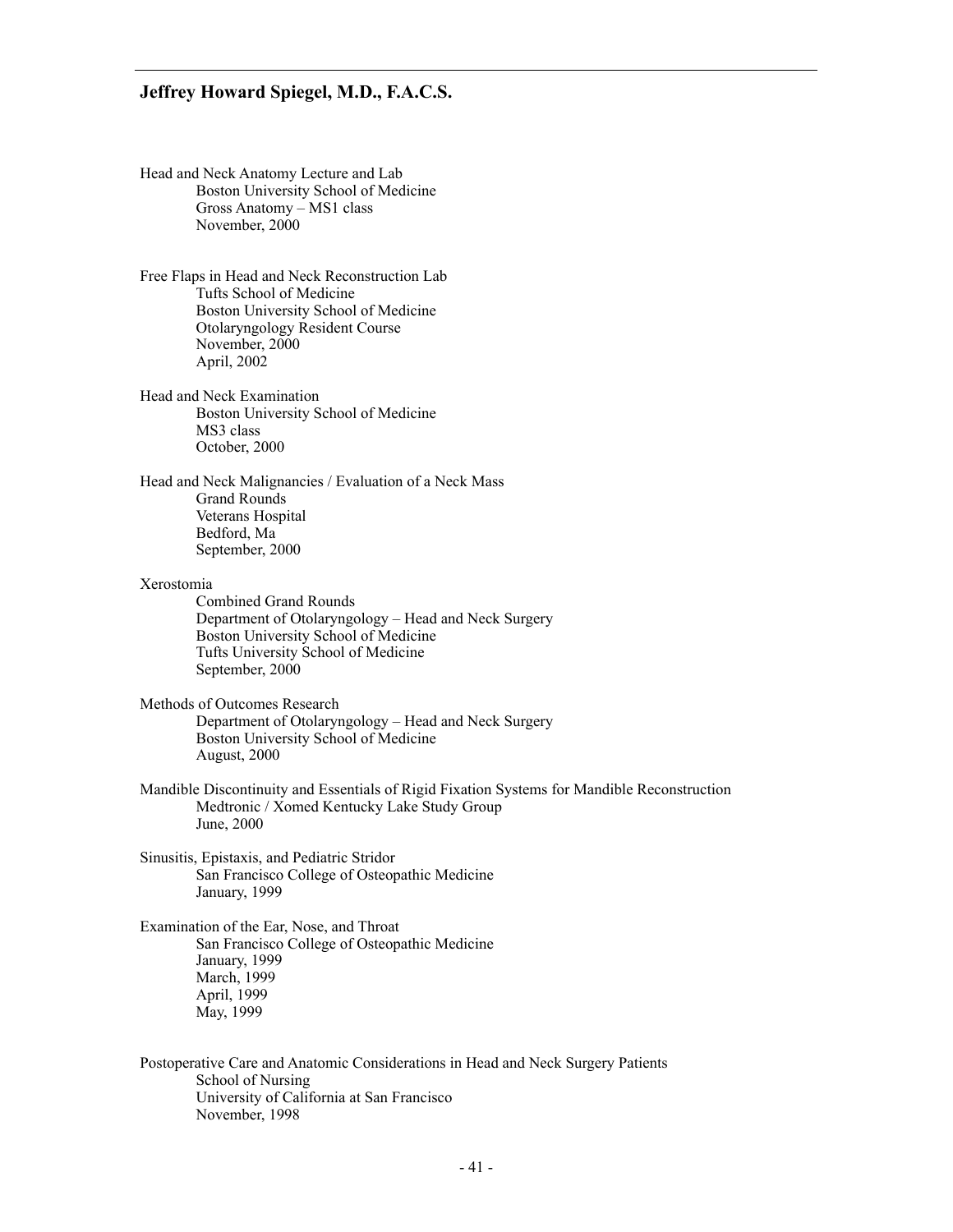Atypical Presentations of Wegener's Granulomatosis 1998 Francis Sooy Lectureship University of California at San Francisco June, 1999 Microneurovascular "Free" Flaps for Head and Neck Reconstruction Head and Neck Reconstruction Course Department of Otolaryngology / Head and Neck Surgery University of California at San Francisco April, 1998 Local Flaps for Facial Reconstruction Head and Neck Reconstruction Course Department of Otolaryngology / Head and Neck Surgery University of California at San Francisco April, 1998 An Introduction to Head and Neck Surgery, and Head and Neck Trauma Grand Rounds, Department of General Surgery University of California at San Francisco January, 1998 Otolaryngology Trivia Grand Rounds, Department of Otolaryngology / Head and Neck Surgery University of California at San Francisco November, 1997 Contemporary Medical and Surgical Training National Youth Leadership Forum July, 1998 - University of California at Berkeley August, 1997 - San Francisco State University Emergency Airway Management Department of Otolaryngology / Head and Neck Surgery University of California at San Francisco July, 1998 July, 1997 The Contemporary Management of Mastoiditis Grand Rounds, Department of Otolaryngology / Head and Neck Surgery University of California at San Francisco April, 1997 Essentials of Facial Plastic and Reconstructive Surgery Surgery 110, Medical School University of California at San Francisco May, September, November, 1997 May, September, November, 1996 Introduction to Otology Surgery 110, Medical School University of California at San Francisco May, 1996 Cutaneous Malignancies of the Head and Neck Grand Rounds, Department of Otolaryngology / Head and Neck Surgery University of California at San Francisco February, 1996